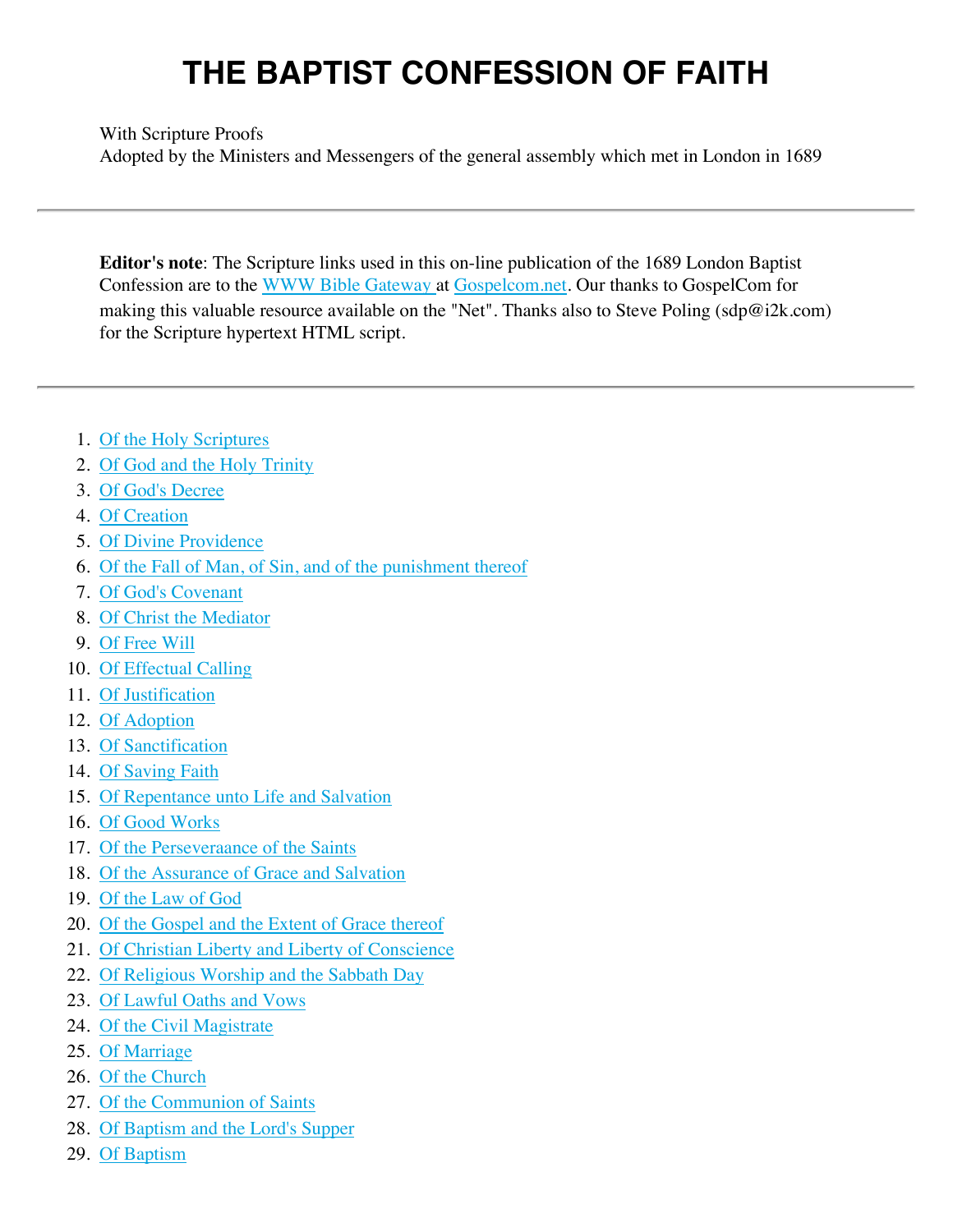30. [Of the Lord's Supper](#page-40-0)

- 31. [Of the State of Man after Death, and of the Resurrection of the Dead](#page-42-0)
- 32. [Of the Last Judgement](#page-43-0)
	- [Ending statement and Signatories](#page-44-0)

#### **For further study:**

"Baptist Roots in America: The Historical Background of Reformed Baptists in America", Samuel E. Waldron, Simpson Publishing Co. (1991)

"A Modern Exposition of the 1689 Baptist Confession of Faith", Samuel E. Waldron, Evangelical Press, 1989

The above books and other good Christian literature are available at cost from [Truth for Eternity Ministries.](http://www.vor.org/truth/index.htm) You are welcome to browse our [On-Line Catalog](http://www.vor.org/truth/95cat/te95ct00.html).

Truth for Eternity Ministries 3181 Bradford NE Grand Rapids, MI 49506

E-Mail: Truth for Eternity Ministries [RBCTFEGR@iserv.net](mailto:RBCTFEGR@iserv.net)

Truth for Eternity Ministries is the outreach ministry of the [Reformed Baptist Church of Grand Rapids](http://www.vor.org/truth/rbc/rbcgrmi.html), MI; 3181 Bradford NE, Grand Rapids, MI 49525.

Article IV of the Constitution of The Reformed Baptist Church of Grand Rapids:

"We regard the London Baptist Confession of Faith of 1689 (excepting the assertions regarding the salvation of the mentally incompetent [10:3]) and the identity of the antichrist [26:4] and the Canons of Dortrecht (excluding Article 17 of the first head of doctrine) as excellent, though not inspired, expressions of the teaching of the Word of God. Because we acknowledge the word of God written to be the supreme authority in all matters of faith, morals, and order, we adopt these two historic documents as our doctrinal standards. We find them to be an assistance in controversy, a confirmation in faith, and a means of edification in righteousness."

Other related WWW resources can be found at [The Quiet Place](http://www.iserv.net/~mrbill/Quiet.html).

Original page July 1995. Revised June 1996. Mirrored to vor.org December, A.D. 1996.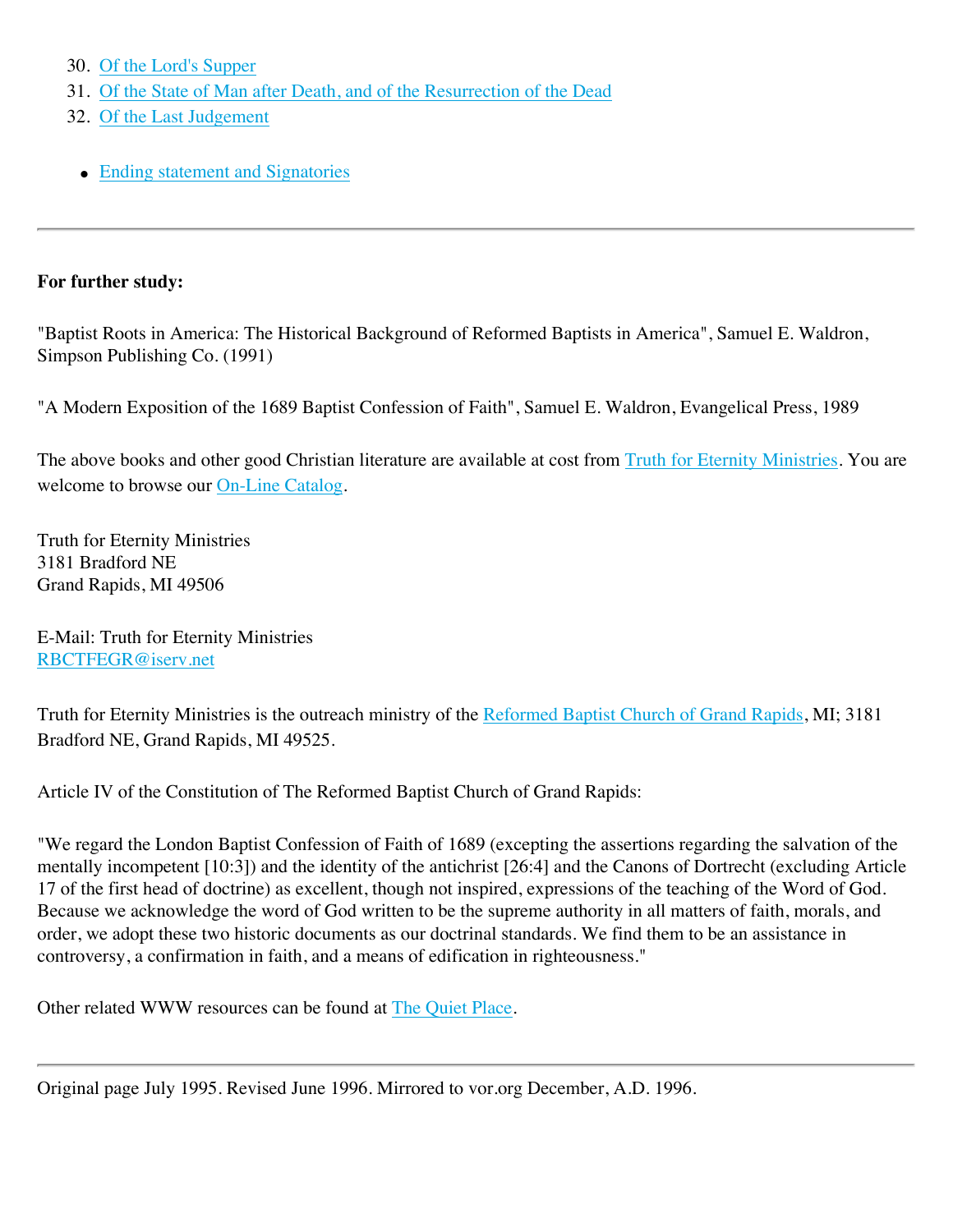# <span id="page-2-0"></span>**Chapter 1: Of the Holy Scriptures**

1. The Holy Scripture is the only sufficient, certain, and infallible rule of all saving knowledge, faith, and obedience, although the light of nature, and the works of creation and providence do so far manifest the goodness, wisdom, and power of God, as to leave men inexcusable; yet are they not sufficient to give that knowledge of God and his will which is necessary unto salvation. Therefore it pleased the Lord at sundry times and in divers manners to reveal himself, and to declare that his will unto his church; and afterward for the better preserving and propagating of the truth, and for the more sure establishment and comfort of the church against the corruption of the flesh, and the malice of Satan, and of the world, to commit the same wholly unto writing; which maketh the Holy Scriptures to be most necessary, those former ways of God's revealing his will unto his people being now ceased. ( [2 Timothy 3:15-17;](http://www.gospelcom.net/bible?language=English&version=NASB&passage=2Timothy+3:15-17) [Isaiah 8:20;](http://www.gospelcom.net/bible?language=English&version=NASB&passage=Isaiah+8:20) [Luke 16:29, 31;](http://www.gospelcom.net/bible?language=English&version=NASB&passage=Luke+16:29-31) [Ephesians 2:20;](http://www.gospelcom.net/bible?language=English&version=NASB&passage=Ephesians)2:20) [Romans 1:19-21;](http://www.gospelcom.net/bible?language=English&version=NASB&passage=Romans+1:19-21) [Romans 2:14,15;](http://www.gospelcom.net/bible?language=English&version=NASB&passage=Romans+2:14-15) [Psalms 19:1-](http://www.gospelcom.net/bible?language=English&version=NASB&passage=Psalms+19:1-3) [3;](http://www.gospelcom.net/bible?language=English&version=NASB&passage=Psalms+19:1-3) [Hebrews 1:1;](http://www.gospelcom.net/bible?language=English&version=NASB&passage=Hebrews+1:1) [Proverbs 22:19-21;](http://www.gospelcom.net/bible?language=English&version=NASB&passage=Proverbs+22:19-21) [Romans 15:4;](http://www.gospelcom.net/bible?language=English&version=NASB&passage=Romans+15:4) [2 Peter 1:19,20](http://www.gospelcom.net/bible?language=English&version=NASB&passage=2Peter+1:19-20) )

2.\_\_\_\_\_Under the name of Holy Scripture, or the Word of God written, are now contained all the books of the Old and New Testaments, which are these:

OF THE OLD TESTAMENT: Genesis, Exodus, Leviticus, Numbers, Deuteronomy, Joshua, Judges, Ruth, I Samuel, II Samuel, I Kings, II Kings, I Chronicles, II Chronicles, Ezra, Nehemiah, Esther, Job, Psalms, Proverbs, Ecclesiastes, The Song of Solomen, Isaiah, Jeremiah, Lamentations,Ezekiel, Daniel, Hosea, Joel, Amos, Obadiah, Jonah, Micah, Nahum, Habakkuk, Zephaniah, Haggai, Zechariah, Malachi

OF THE NEW TESTAMENT: Matthew, Mark, Luke, John, The Acts of the Apostles, Paul's Epistle to the Romans, I Corinthians, II Corinthians, Galatians, Ephesians, Philippians, Colossians, I Thessalonians, II Thessalonians, I Timothy, II Timothy, To Titus, To Philemon, The Epistle to the Hebrews, Epistle of James, The first and second Epistles of Peter, The first, second, and third Epistles of John, The Epistle of Jude, The Revelation

All of which are given by the inspiration of God, to be the rule of faith and life. ( [2 Timothy 3:16\)](http://www.gospelcom.net/bible?language=English&version=NASB&passage=2Timothy+3:16)

3.\_\_\_\_\_ The books commonly called Apocrypha, not being of divine inspiration, are no part of the canon or rule of the Scripture, and, therefore, are of no authority to the church of God, nor to be any otherwise approved or made use of than other human writings.

( [Luke 24:27, 44;](http://www.gospelcom.net/bible?language=English&version=NASB&passage=Luke+24:27-44) [Romans 3:2](http://www.gospelcom.net/bible?language=English&version=NASB&passage=Romans+3:2) )

4.\_\_\_\_\_ The authority of the Holy Scripture, for which it ought to be believed, dependeth not upon the testimony of any man or church, but wholly upon God (who is truth itself), the author thereof; therefore it is to be received because it is the Word of God.

( [2 Peter 1:19-21;](http://www.gospelcom.net/bible?language=English&version=NASB&passage=2Peter+1:19-21) [2 Timothy 3:16;](http://www.gospelcom.net/bible?language=English&version=NASB&passage=2Timothy+3:16) [2 Thessalonians 2:13;](http://www.gospelcom.net/bible?language=English&version=NASB&passage=2Thessalonians+2:13) [1 John 5:9](http://www.gospelcom.net/bible?language=English&version=NASB&passage=1John+5:9) )

5.\_\_\_\_\_We may be moved and induced by the testimony of the church of God to an high and reverent esteem of the Holy Scriptures; and the heavenliness of the matter, the efficacy of the doctrine, and the majesty of the style, the consent of all the parts, the scope of the whole (which is to give all glory to God), the full discovery it makes of the only way of man's salvation, and many other incomparable excellencies, and entire perfections thereof, are arguments whereby it doth abundantly evidence itself to be the Word of God; yet notwithstanding, our full persuasion and assurance of the infallible truth, and divine authority thereof, is from the inward work of the Holy Spirit bearing witness by and with the Word in our hearts.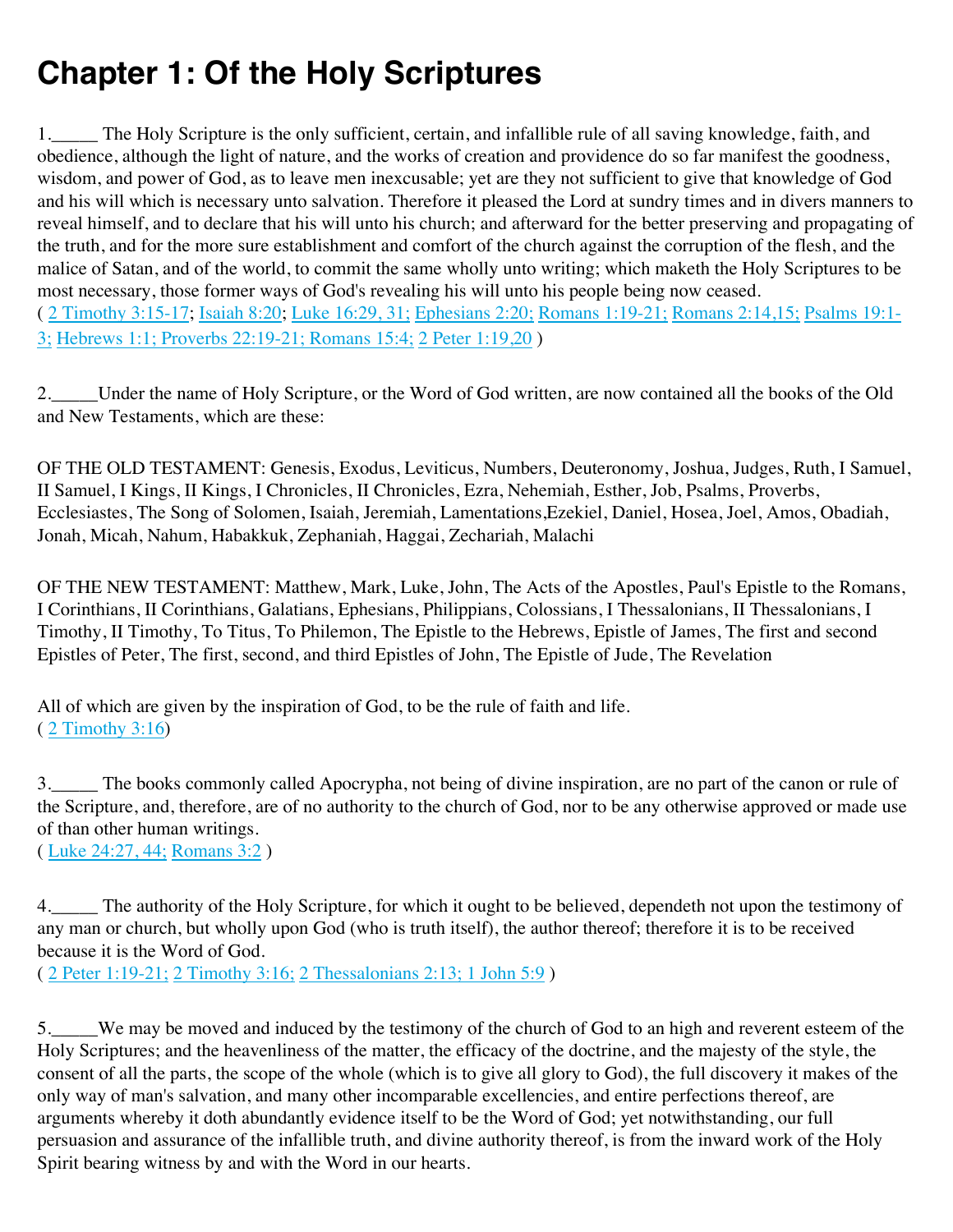#### ( [John 16:13,14;](http://www.gospelcom.net/bible?language=English&version=NASB&passage=John+16:13-14) [1 Corinthians 2:10-12;](http://www.gospelcom.net/bible?language=English&version=NASB&passage=1Corinthians+2:10-12) [1 John 2:20, 27](http://www.gospelcom.net/bible?language=English&version=NASB&passage=1John+2:20-27))

6.\_\_\_\_\_The whole counsel of God concerning all things necessary for his own glory, man's salvation, faith and life, is either expressly set down or necessarily contained in the Holy Scripture: unto which nothing at any time is to be added, whether by new revelation of the Spirit, or traditions of men. Nevertheless, we acknowledge the inward illumination of the Spirit of God to be necessary for the saving understanding of such things as are revealed in the Word, and that there are some circumstances concerning the worship of God, and government of the church, common to human actions and societies, which are to be ordered by the light of nature and Christian prudence, according to the general rules of the Word, which are always to be observed.

( [2 Timothy 3:15-17;](http://www.gospelcom.net/bible?language=English&version=NASB&passage=2Timothy+3:15-17) [Galatians 1:8,9;](http://www.gospelcom.net/bible?language=English&version=NASB&passage=Galatians+1:8-9) [John 6:45;](http://www.gospelcom.net/bible?language=English&version=NASB&passage=John+6:45) [1 Corinthians 2:9-12;](http://www.gospelcom.net/bible?language=English&version=NASB&passage=1Corinthians+2:9-12) [1 Corinthians 11:13, 14;](http://www.gospelcom.net/bible?language=English&version=NASB&passage=1Corinthians+11:13-14) [1 Corinthians](http://www.gospelcom.net/bible?language=English&version=NASB&passage=1Corinthians+14:26-40)  [14:26,40](http://www.gospelcom.net/bible?language=English&version=NASB&passage=1Corinthians+14:26-40))

7.\_\_\_\_\_All things in Scripture are not alike plain in themselves, nor alike clear unto all; yet those things which are necessary to be known, believed and observed for salvation, are so clearly propounded and opened in some place of Scripture or other, that not only the learned, but the unlearned, in a due use of ordinary means, may attain to a sufficient understanding of them.

( [2 Peter 3:16;](http://www.gospelcom.net/bible?language=English&version=NASB&passage=2Peter+3:16) [Psalms 19:7;](http://www.gospelcom.net/bible?language=English&version=NASB&passage=Psalms+19:7) [Psalms 119:130](http://www.gospelcom.net/bible?language=English&version=NASB&passage=Psalms+119:130))

8.\_\_\_\_\_The Old Testament in Hebrew (which was the native language of the people of God of old), and the New Testament in Greek (which at the time of the writing of it was most generally known to the nations), being immediately inspired by God, and by his singular care and providence kept pure in all ages, are therefore authentic; so as in all controversies of religion, the church is finally to appeal to them. But because these original tongues are not known to all the people of God, who have a right unto, and interest in the Scriptures, and are commanded in the fear of God to read and search them, therefore they are to be translated into the vulgar language of every nation unto which they come, that the Word of God dwelling plentifully in all, they may worship him in an acceptable manner, and through patience and comfort of the Scriptures may have hope.

( [Romans 3:2;](http://www.gospelcom.net/bible?language=English&version=NASB&passage=Romans+3:2) [Isaiah 8:20;](http://www.gospelcom.net/bible?language=English&version=NASB&passage=Isaiah+8:20) [Acts 15:15;](http://www.gospelcom.net/bible?language=English&version=NASB&passage=Acts+15:15) [John 5:39;](http://www.gospelcom.net/bible?language=English&version=NASB&passage=John+5:39) [1 Corinthians 14:6, 9, 11, 12, 24, 28;](http://www.gospelcom.net/bible?language=English&version=NASB&passage=1Corinthians+14:6-28) [Colossians 3:16](http://www.gospelcom.net/bible?language=English&version=NASB&passage=Colossians+3:16) )

9.\_\_\_\_\_The infallible rule of interpretation of Scripture is the Scripture itself; and therefore when there is a question about the true and full sense of any Scripture (which is not manifold, but one), it must be searched by other places that speak more clearly.

( [2 Peter 1:20, 21;](http://www.gospelcom.net/bible?language=English&version=NASB&passage=2Peter+1:20-21) [Acts 15:15, 16\)](http://www.gospelcom.net/bible?language=English&version=NASB&passage=Acts+15:15-16)

10.\_\_\_\_The supreme judge, by which all controversies of religion are to be determined, and all decrees of councils, opinions of ancient writers, doctrines of men, and private spirits, are to be examined, and in whose sentence we are to rest, can be no other but the Holy Scripture delivered by the Spirit, into which Scripture so delivered, our faith is finally resolved.

( [Matthew 22:29, 31, 32;](http://www.gospelcom.net/bible?language=English&version=NASB&passage=Matthew+22:29-32) [Ephesians 2:20;](http://www.gospelcom.net/bible?language=English&version=NASB&passage=Ephesians+2:20) [Acts 28:23\)](http://www.gospelcom.net/bible?language=English&version=NASB&passage=Acts+28:23)

[Chapter 2 "Of God and of the Holy Trinity"](#page-4-0) [Return to Table of Contents.](#page-0-0)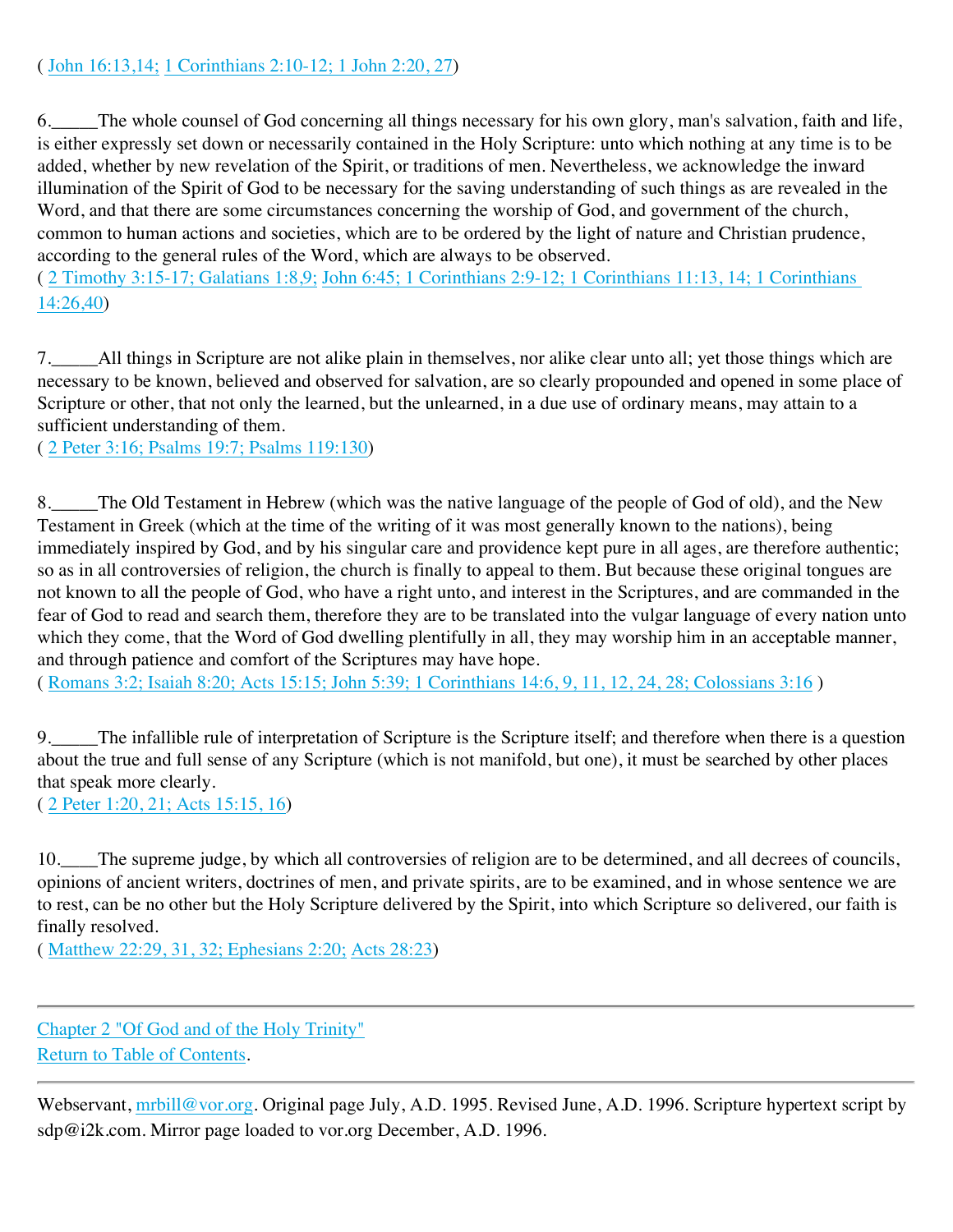## <span id="page-4-0"></span>**Chapter 2: Of God and of the Holy Trinity**

1. The Lord our God is but one only living and true God; whose subsistence is in and of himself, infinite in being and perfection; whose essence cannot be comprehended by any but himself; a most pure spirit, invisible, without body, parts, or passions, who only hath immortality, dwelling in the light which no man can approach unto; who is immutable, immense, eternal, incomprehensible, almighty, every way infinite, most holy, most wise, most free, most absolute; working all things according to the counsel of his own immutable and most righteous will for his own glory; most loving, gracious, merciful, long-suffering, abundant in goodness and truth, forgiving iniquity, transgression, and sin; the rewarder of them that diligently seek him, and withal most just and terrible in his judgments, hating all sin, and who will by no means clear the guilty.

( [1 Corinthians 8:4, 6;](http://www.gospelcom.net/bible?language=English&version=NASB&passage=1Corinthians+8:4-6) [Deuteronomy 6:4;](http://www.gospelcom.net/bible?language=English&version=NASB&passage=Deuteronomy+6:4) [Jeremiah 10:10;](http://www.gospelcom.net/bible?language=English&version=NASB&passage=Jeremiah+10:10) [Isaiah 48:12;](http://www.gospelcom.net/bible?language=English&version=NASB&passage=Isaiah+48:12) [Exodus 3:14;](http://www.gospelcom.net/bible?language=English&version=NASB&passage=Exodus+3:14) [John 4:24;](http://www.gospelcom.net/bible?language=English&version=NASB&passage=John+4:24) [1 Timothy 1:17;](http://www.gospelcom.net/bible?language=English&version=NASB&passage=1Timothy+1:17)  [Deuteronomy 4:15, 16;](http://www.gospelcom.net/bible?language=English&version=NASB&passage=Deuteronomy+4:15-16) [Malachi 3:6;](http://www.gospelcom.net/bible?language=English&version=NASB&passage=Malachi+3:6) [1 Kings 8:27;](http://www.gospelcom.net/bible?language=English&version=NASB&passage=1Kings+8:27) [Jeremiah 23:23;](http://www.gospelcom.net/bible?language=English&version=NASB&passage=Jeremiah+23:23) [Psalms 90:2;](http://www.gospelcom.net/bible?language=English&version=NASB&passage=Psalms+90:2) [Genesis 17:1;](http://www.gospelcom.net/bible?language=English&version=NASB&passage=Genesis+17:1) [Isaiah 6:3;](http://www.gospelcom.net/bible?language=English&version=NASB&passage=Isaiah+6:3) [Psalms](http://www.gospelcom.net/bible?language=English&version=NASB&passage=Psalms+115:3)  [115:3;](http://www.gospelcom.net/bible?language=English&version=NASB&passage=Psalms+115:3) [Isaiah 46:10;](http://www.gospelcom.net/bible?language=English&version=NASB&passage=Isaiah+46:10) [Proverbs 16:4;](http://www.gospelcom.net/bible?language=English&version=NASB&passage=Proverbs+16:4) [Romans 11:36;](http://www.gospelcom.net/bible?language=English&version=NASB&passage=Romans+11:36) [Exodus 34:6, 7;](http://www.gospelcom.net/bible?language=English&version=NASB&passage=Exodus+34:6-7) [Hebrews 11:6;](http://www.gospelcom.net/bible?language=English&version=NASB&passage=Hebrews+11:6) [Nehemiah 9:32, 33;](http://www.gospelcom.net/bible?language=English&version=NASB&passage=Nehemiah+9:32-33) [Psalms 5:5,](http://www.gospelcom.net/bible?language=English&version=NASB&passage=Psalms+5:5-6)  [6;](http://www.gospelcom.net/bible?language=English&version=NASB&passage=Psalms+5:5-6) [Exodus 34:7;](http://www.gospelcom.net/bible?language=English&version=NASB&passage=Exodus+34:7) [Nahum 1:2, 3](http://www.gospelcom.net/bible?language=English&version=NASB&passage=Nahum+1:2-3) )

2.\_\_\_\_\_God, having all life, glory, goodness, blessedness, in and of himself, is alone in and unto himself allsufficient, not standing in need of any creature which he hath made, nor deriving any glory from them, but only manifesting his own glory in, by, unto, and upon them; he is the alone fountain of all being, of whom, through whom, and to whom are all things, and he hath most sovereign dominion over all creatures, to do by them, for them, or upon them, whatsoever himself pleaseth; in his sight all things are open and manifest, his knowledge is infinite, infallible, and independent upon the creature, so as nothing is to him contingent or uncertain; he is most holy in all his counsels, in all his works, and in all his commands; to him is due from angels and men, whatsoever worship, service, or obedience, as creatures they owe unto the Creator, and whatever he is further pleased to require of them. ( [John 5:26;](http://www.gospelcom.net/bible?language=English&version=NASB&passage=John+5:26) [Psalms 148:13;](http://www.gospelcom.net/bible?language=English&version=NASB&passage=Psalms+148:13) [Psalms 119:68;](http://www.gospelcom.net/bible?language=English&version=NASB&passage=Psalms+119:68) [Job 22:2, 3;](http://www.gospelcom.net/bible?language=English&version=NASB&passage=Job+22:2-3) [Romans 11:34-36;](http://www.gospelcom.net/bible?language=English&version=NASB&passage=Romans+11:34-36) [Daniel 4:25, 34, 35;](http://www.gospelcom.net/bible?language=English&version=NASB&passage=Daniel+4:25-35) [Hebrews 4:13;](http://www.gospelcom.net/bible?language=English&version=NASB&passage=Hebrews+4:13) [Ezekiel 11:5;](http://www.gospelcom.net/bible?language=English&version=NASB&passage=Ezekiel+11:5) [Acts 15:18;](http://www.gospelcom.net/bible?language=English&version=NASB&passage=Acts+15:18) [Psalms 145:17;](http://www.gospelcom.net/bible?language=English&version=NASB&passage=Psalms+145:17) [Revelation 5:12-14](http://www.gospelcom.net/bible?language=English&version=NASB&passage=Revelation+5:12-14) )

3.\_\_\_\_\_ In this divine and infinite Being there are three subsistences, the Father, the Word or Son, and Holy Spirit, of one substance, power, and eternity, each having the whole divine essence, yet the essence undivided: the Father is of none, neither begotten nor proceeding; the Son is eternally begotten of the Father; the Holy Spirit proceeding from the Father and the Son; all infinite, without beginning, therefore but one God, who is not to be divided in nature and being, but distinguished by several peculiar relative properties and personal relations; which doctrine of the Trinity is the foundation of all our communion with God, and comfortable dependence on him.

( [1 John 5:7;](http://www.gospelcom.net/bible?language=English&version=NASB&passage=1John+5:7) [Matthew 28:19;](http://www.gospelcom.net/bible?language=English&version=NASB&passage=Matthew+28:19) [2 Corinthians 13:14;](http://www.gospelcom.net/bible?language=English&version=NASB&passage=2Corinthians+13:14) [Exodus 3:14;](http://www.gospelcom.net/bible?language=English&version=NASB&passage=Exodus+3:14) [John 14:11;](http://www.gospelcom.net/bible?language=English&version=NASB&passage=John+14:11) [1 Corinthians 8:6;](http://www.gospelcom.net/bible?language=English&version=NASB&passage=1Corinthians+8:6) [John 1:14,18;](http://www.gospelcom.net/bible?language=English&version=NASB&passage=John+1:14-18) [John](http://www.gospelcom.net/bible?language=English&version=NASB&passage=John+15:26) [15:26;](http://www.gospelcom.net/bible?language=English&version=NASB&passage=John+15:26) [Galatians 4:6](http://www.gospelcom.net/bible?language=English&version=NASB&passage=Galatians+4:6) )

[Chapter 3 "Of God's Decree"](#page-5-0) [Return to Table of Contents.](#page-0-0)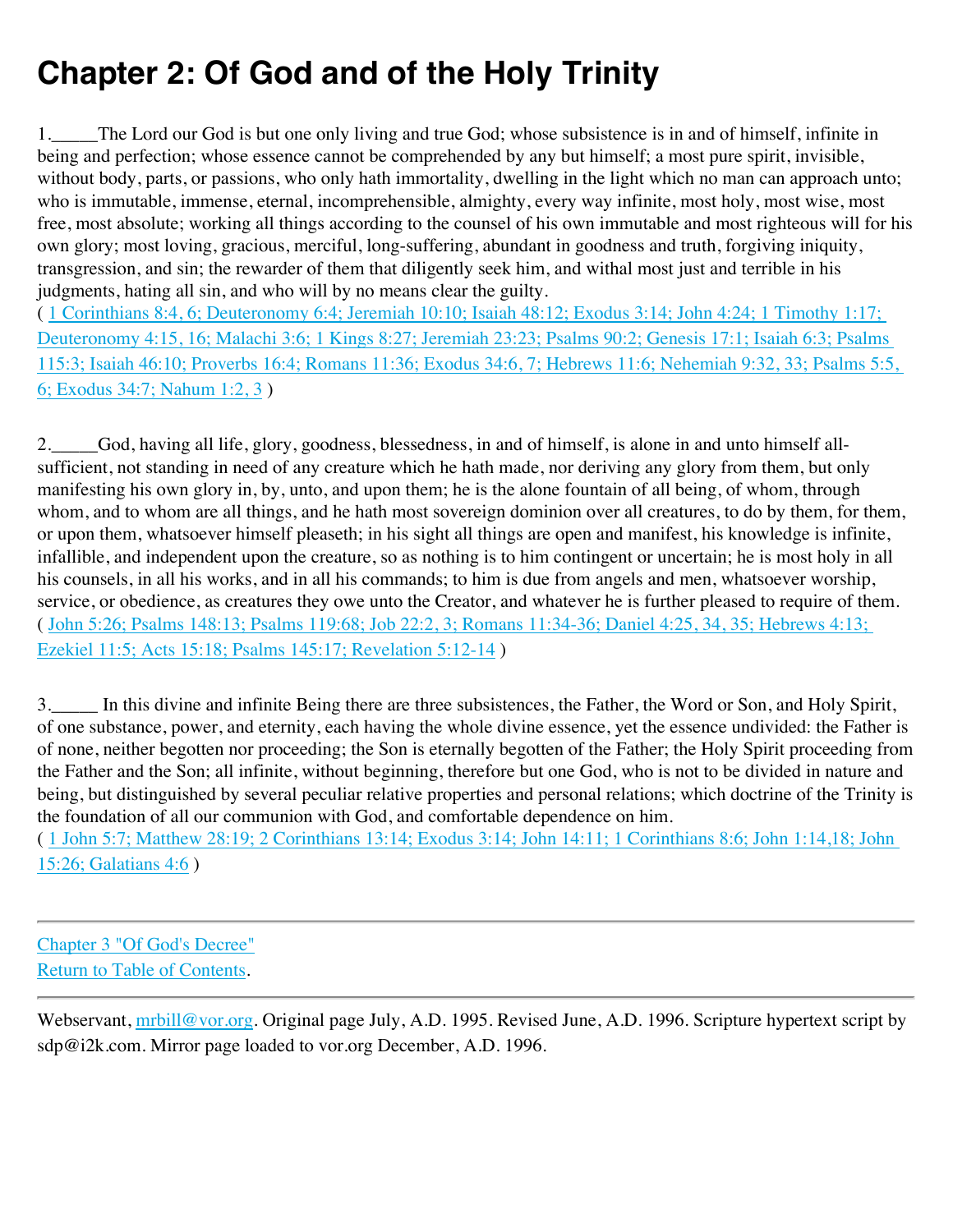# <span id="page-5-0"></span>**Chapter 3: Of God's Decree**

1. God hath decreed in himself, from all eternity, by the most wise and holy counsel of his own will, freely and unchangeably, all things, whatsoever comes to pass; yet so as thereby is God neither the author of sin nor hath fellowship with any therein; nor is violence offered to the will of the creature, nor yet is the liberty or contingency of second causes taken away, but rather established; in which appears his wisdom in disposing all things, and power and faithfulness in accomplishing his decree.

( [Isaiah 46:10;](http://www.gospelcom.net/bible?language=English&version=NASB&passage=Isaiah+46:10) [Ephesians 1:11;](http://www.gospelcom.net/bible?language=English&version=NASB&passage=Ephesians+1:11) [Hebrews 6:17;](http://www.gospelcom.net/bible?language=English&version=NASB&passage=Hebrews+6:17) [Romans 9:15, 18;](http://www.gospelcom.net/bible?language=English&version=NASB&passage=Romans+9:15-18) [James 1:13;](http://www.gospelcom.net/bible?language=English&version=NASB&passage=James+1:13) [1 John 1:5;](http://www.gospelcom.net/bible?language=English&version=NASB&passage=1John+1:5) [Acts 4:27, 28;](http://www.gospelcom.net/bible?language=English&version=NASB&passage=Acts+4:27-28) [John 19:11;](http://www.gospelcom.net/bible?language=English&version=NASB&passage=John+19:11) [Numbers 23:19;](http://www.gospelcom.net/bible?language=English&version=NASB&passage=Numbers+23:19) [Ephesians 1:3-5](http://www.gospelcom.net/bible?language=English&version=NASB&passage=Ephesians+1:3-5) )

2. Although God knoweth whatsoever may or can come to pass, upon all supposed conditions, yet hath he not decreed anything, because he foresaw it as future, or as that which would come to pass upon such conditions. ( [Acts 15:18;](http://www.gospelcom.net/bible?language=English&version=NASB&passage=Acts+15:18) [Romans 9:11, 13, 16, 18](http://www.gospelcom.net/bible?language=English&version=NASB&passage=Romans+9:11-18) )

3.\_\_\_\_\_ By the decree of God, for the manifestation of his glory, some men and angels are predestinated, or foreordained to eternal life through Jesus Christ, to the praise of his glorious grace; others being left to act in their sin to their just condemnation, to the praise of his glorious justice. ( [1 Timothy 5:21;](http://www.gospelcom.net/bible?language=English&version=NASB&passage=1Timothy+5:21) [Matthew 25:34;](http://www.gospelcom.net/bible?language=English&version=NASB&passage=Matthew+25:34) [Ephesians 1:5, 6;](http://www.gospelcom.net/bible?language=English&version=NASB&passage=Ephesians+1:5-6) [Romans 9:22, 23;](http://www.gospelcom.net/bible?language=English&version=NASB&passage=Romans+9:22-23) [Jude 4](http://www.gospelcom.net/bible?language=English&version=NASB&passage=Jude+4) )

4. These angels and men thus predestinated and foreordained, are particularly and unchangeably designed, and their number so certain and definite, that it cannot be either increased or diminished. ( [2 Timothy 2:19;](http://www.gospelcom.net/bible?language=English&version=NASB&passage=2Timothy+2:19) [John 13:18](http://www.gospelcom.net/bible?language=English&version=NASB&passage=John+13:18) )

5.\_\_\_\_\_ Those of mankind that are predestinated to life, God, before the foundation of the world was laid, according to his eternal and immutable purpose, and the secret counsel and good pleasure of his will, hath chosen in Christ unto everlasting glory, out of his mere free grace and love, without any other thing in the creature as a condition or cause moving him thereunto.

( [Ephesians 1:4, 9, 11;](http://www.gospelcom.net/bible?language=English&version=NASB&passage=Ephesians+1:4-11) [Romans 8:30;](http://www.gospelcom.net/bible?language=English&version=NASB&passage=Romans+8:30) [2 Timothy 1:9;](http://www.gospelcom.net/bible?language=English&version=NASB&passage=2Timothy+1:9) [1 Thessalonians 5:9;](http://www.gospelcom.net/bible?language=English&version=NASB&passage=1Thessalonians+5:9) [Romans 9:13, 16;](http://www.gospelcom.net/bible?language=English&version=NASB&passage=Romans+9:13-16) [Ephesians 2:5, 12](http://www.gospelcom.net/bible?language=English&version=NASB&passage=Ephesians+2:5-12) )

6.\_\_\_\_\_ As God hath appointed the elect unto glory, so he hath, by the eternal and most free purpose of his will, foreordained all the means thereunto; wherefore they who are elected, being fallen in Adam, are redeemed by Christ, are effectually called unto faith in Christ, by his Spirit working in due season, are justified, adopted, sanctified, and kept by his power through faith unto salvation; neither are any other redeemed by Christ, or effectually called, justified, adopted, sanctified, and saved, but the elect only.

( [1 Peter 1:2;](http://www.gospelcom.net/bible?language=English&version=NASB&passage=1Peter+1:2) [2 Thessalonians 2:13;](http://www.gospelcom.net/bible?language=English&version=NASB&passage=2Thessalonians+2:13) [1 Thessalonians 5:9, 10;](http://www.gospelcom.net/bible?language=English&version=NASB&passage=1Thessalonians+5:9-10) [Romans 8:30;](http://www.gospelcom.net/bible?language=English&version=NASB&passage=Romans+8:30) [2 Thessalonians 2:13;](http://www.gospelcom.net/bible?language=English&version=NASB&passage=2Thessalonians+2:13) [1 Peter 1:5;](http://www.gospelcom.net/bible?language=English&version=NASB&passage=1Peter+1:5) [John](http://www.gospelcom.net/bible?language=English&version=NASB&passage=John+10:26) [10:26;](http://www.gospelcom.net/bible?language=English&version=NASB&passage=John+10:26) [John 17:9;](http://www.gospelcom.net/bible?language=English&version=NASB&passage=John+17:9) [John 6:64](http://www.gospelcom.net/bible?language=English&version=NASB&passage=John+6:64) )

7.\_\_\_\_\_ The doctrine of the high mystery of predestination is to be handled with special prudence and care, that men attending the will of God revealed in his Word, and yielding obedience thereunto, may, from the certainty of their effectual vocation, be assured of their eternal election; so shall this doctrine afford matter of praise, reverence, and admiration of God, and of humility, diligence, and abundant consolation to all that sincerely obey the gospel. ( [1 Thessalonians 1:4, 5;](http://www.gospelcom.net/bible?language=English&version=NASB&passage=1Thessalonians+1:4-5) [2 Peter 1:10;](http://www.gospelcom.net/bible?language=English&version=NASB&passage=2Peter+1:10) [Ephesians 1:6;](http://www.gospelcom.net/bible?language=English&version=NASB&passage=Ephesians+1:6) [Romans 11:33;](http://www.gospelcom.net/bible?language=English&version=NASB&passage=Romans+11:33) [Romans 11:5, 6, 20;](http://www.gospelcom.net/bible?language=English&version=NASB&passage=Romans+11:5-20) [Luke 10:20](http://www.gospelcom.net/bible?language=English&version=NASB&passage=Luke+10:20) )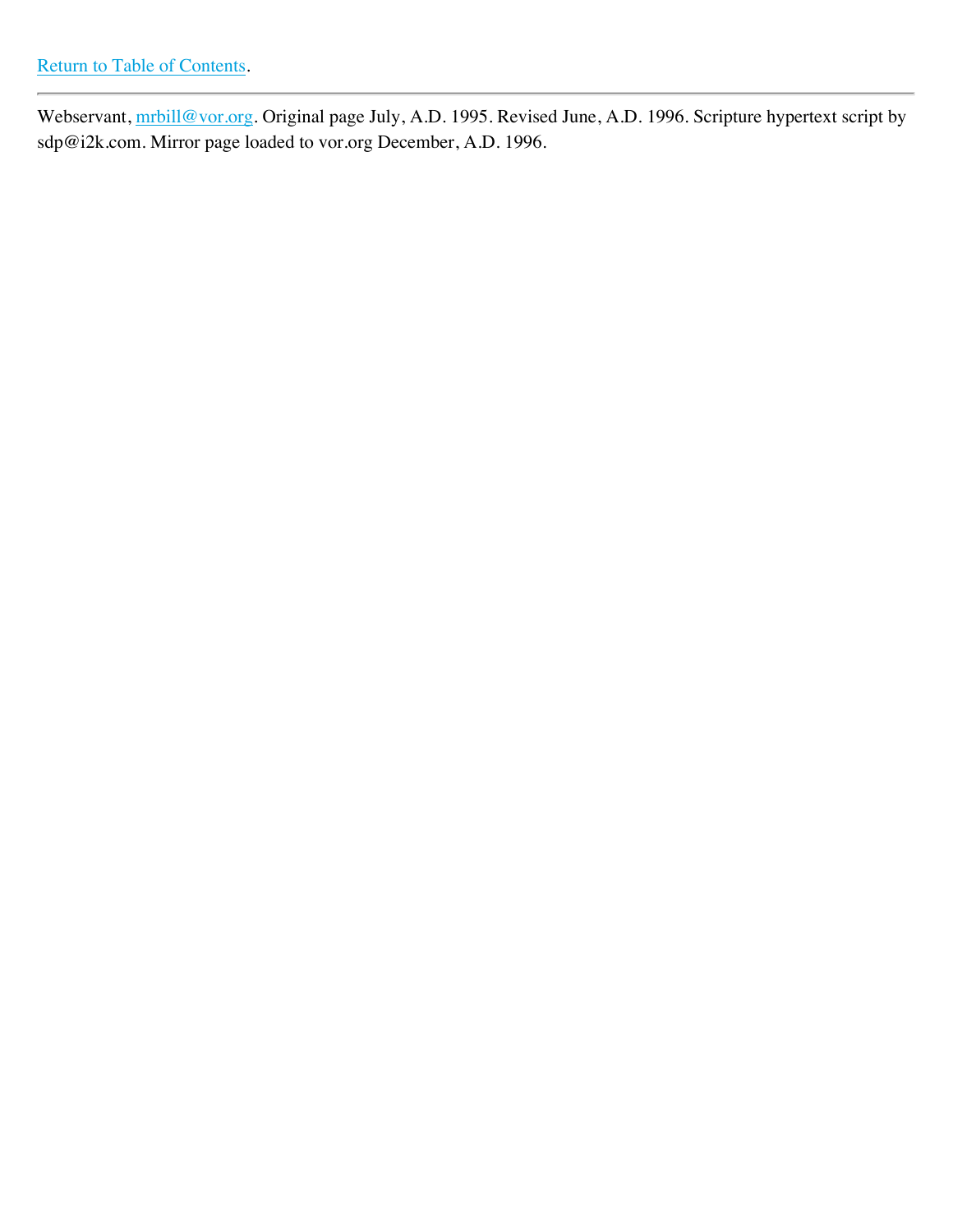#### <span id="page-7-0"></span>**Chapter 4: Of Creation**

1.\_\_\_\_\_ In the beginning it pleased God the Father, Son, and Holy Spirit, for the manifestation of the glory of his eternal power, wisdom, and goodness, to create or make the world, and all things therein, whether visible or invisible, in the space of six days, and all very good.

( [John 1:2, 3;](http://www.gospelcom.net/bible?language=English&version=NASB&passage=John+1:2-3) [Hebrews 1:2;](http://www.gospelcom.net/bible?language=English&version=NASB&passage=Hebrews+1:2) [Job 26:13;](http://www.gospelcom.net/bible?language=English&version=NASB&passage=Job+26:13) [Romans 1:20;](http://www.gospelcom.net/bible?language=English&version=NASB&passage=Romans+1:20) [Colossians 1:16;](http://www.gospelcom.net/bible?language=English&version=NASB&passage=Colossians+1:16) [Genesis 1:31](http://www.gospelcom.net/bible?language=English&version=NASB&passage=Genesis+1:31) )

2.\_\_\_\_\_ After God had made all other creatures, he created man, male and female, with reasonable and immortal souls, rendering them fit unto that life to God for which they were created; being made after the image of God, in knowledge, righteousness, and true holiness; having the law of God written in their hearts, and power to fulfil it, and yet under a possibility of transgressing, being left to the liberty of their own will, which was subject to change. ( [Genesis 1:27;](http://www.gospelcom.net/bible?language=English&version=NASB&passage=Genesis+1:27) [Genesis 2:7;](http://www.gospelcom.net/bible?language=English&version=NASB&passage=Genesis+2:7) [Ecclesiastes 7:29;](http://www.gospelcom.net/bible?language=English&version=NASB&passage=Ecclesiastes+7:29) [Genesis 1:26;](http://www.gospelcom.net/bible?language=English&version=NASB&passage=Genesis+1;26) [Romans 2:14, 15;](http://www.gospelcom.net/bible?language=English&version=NASB&passage=Romans+2:14-15) [Genesis 3:6](http://www.gospelcom.net/bible?language=English&version=NASB&passage=Genesis+3:6) )

3.\_\_\_\_\_ Besides the law written in their hearts, they received a command not to eat of the tree of knowledge of good and evil, which whilst they kept, they were happy in their communion with God, and had dominion over the creatures.

( [Genesis 2:17;](http://www.gospelcom.net/bible?language=English&version=NASB&passage=Genesis+2:17) [Genesis 1:26, 28](http://www.gospelcom.net/bible?language=English&version=NASB&passage=Genesis+1:26-28) )

[Chapter 5 "Of Divine Providence"](#page-8-0) [Return to Table of Contents.](#page-0-0)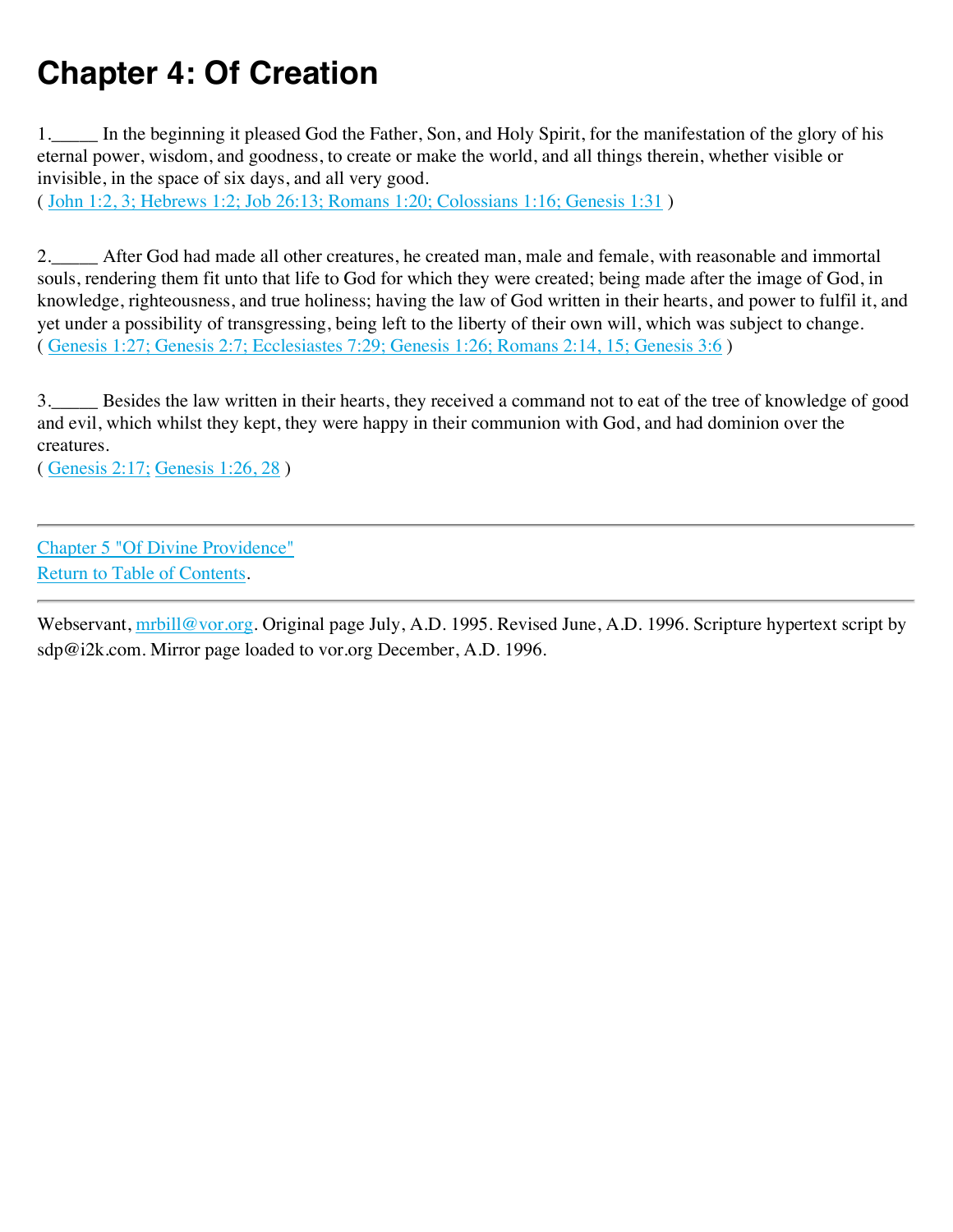# <span id="page-8-0"></span>**Chapter 5: Of Divine Providence**

1.\_\_\_\_\_ God the good Creator of all things, in his infinite power and wisdom doth uphold, direct, dispose, and govern all creatures and things, from the greatest even to the least, by his most wise and holy providence, to the end for the which they were created, according unto his infallible foreknowledge, and the free and immutable counsel of his own will; to the praise of the glory of his wisdom, power, justice, infinite goodness, and mercy. ( [Hebrews 1:3;](http://www.gospelcom.net/bible?language=English&version=NASB&passage=Hebrews+1:3) [Job 38:11;](http://www.gospelcom.net/bible?language=English&version=NASB&passage=Job+38:11) [Isaiah 46:10, 11;](http://www.gospelcom.net/bible?language=English&version=NASB&passage=Isaiah+46:10-11) [Psalms 135:6;](http://www.gospelcom.net/bible?language=English&version=NASB&passage=Psalms+135:6) [Matthew 10:29-31;](http://www.gospelcom.net/bible?language=English&version=NASB&passage=Matthew+10:29-31) [Ephesians 1:11](http://www.gospelcom.net/bible?Ephesians+1:11) )

2.\_\_\_\_\_ Although in relation to the foreknowledge and decree of God, the first cause, all things come to pass immutably and infallibly; so that there is not anything befalls any by chance, or without his providence; yet by the same providence he ordereth them to fall out according to the nature of second causes, either necessarily, freely, or contingently.

( [Acts 2:23;](http://www.gospelcom.net/bible?language=English&version=NASB&passage=Acts+2:23) [Proverbs 16:33;](http://www.gospelcom.net/bible?language=English&version=NASB&passage=Proverbs+16:33) [Genesis 8:22](http://www.gospelcom.net/bible?language=English&version=NASB&passage=Genesis+8:22) )

3.\_\_\_\_\_ God, in his ordinary providence maketh use of means, yet is free to work without, above, and against them at his pleasure.

( [Acts 27:31, 44;](http://www.gospelcom.net/bible?language=English&version=NASB&passage=Acts+27:31-41) [Isaiah 55:10, 11;](http://www.gospelcom.net/bible?language=English&version=NASB&passage=Isaiah+55:10-11) [Hosea 1:7;](http://www.gospelcom.net/bible?language=English&version=NASB&passage=Hosea+1:7) [Romans 4:19-21;](http://www.gospelcom.net/bible?language=English&version=NASB&passage=Romans+4:19-21) [Daniel 3:27](http://www.gospelcom.net/bible?language=English&version=NASB&passage=Daniel+3:27) )

4. The almighty power, unsearchable wisdom, and infinite goodness of God, so far manifest themselves in his providence, that his determinate counsel extendeth itself even to the first fall, and all other sinful actions both of angels and men; and that not by a bare permission, which also he most wisely and powerfully boundeth, and otherwise ordereth and governeth, in a manifold dispensation to his most holy ends; yet so, as the sinfulness of their acts proceedeth only from the creatures, and not from God, who, being most holy and righteous, neither is nor can be the author or approver of sin.

( [Romans 11:32-34;](http://www.gospelcom.net/bible?language=English&version=NASB&passage=Romans+11:32-34) [2 Samuel 24:1,](http://www.gospelcom.net/bible?language=English&version=NASB&passage=2Samuel+24:1) [1 Chronicles 21:1;](http://www.gospelcom.net/bible?language=English&version=NASB&passage=1Chronicles+21:1) [2 Kings 19:28;](http://www.gospelcom.net/bible?language=English&version=NASB&passage=2Kings+19:28) [Psalms 76;10;](http://www.gospelcom.net/bible?language=English&version=NASB&passage=Psalms+76;10) [Genesis 1:20;](http://www.gospelcom.net/bible?language=English&version=NASB&passage=Genesis+1:20) [Isaiah 10:6, 7,](http://www.gospelcom.net/bible?language=English&version=NASB&passage=Isaiah+10:6-12)  [12;](http://www.gospelcom.net/bible?language=English&version=NASB&passage=Isaiah+10:6-12) [Psalms 1:21;](http://www.gospelcom.net/bible?language=English&version=NASB&passage=Psalms+1:21) [1 John 2:16](http://www.gospelcom.net/bible?language=English&version=NASB&passage=1John+2:16) )

5.\_\_\_\_\_ The most wise, righteous, and gracious God doth oftentimes leave for a season his own children to manifold temptations and the corruptions of their own hearts, to chastise them for their former sins, or to discover unto them the hidden strength of corruption and deceitfulness of their hearts, that they may be humbled; and to raise them to a more close and constant dependence for their support upon himself; and to make them more watchful against all future occasions of sin, and for other just and holy ends. So that whatsoever befalls any of his elect is by his appointment, for his glory, and their good.

( [2 Chronicles 32:25, 26, 31;](http://www.gospelcom.net/bible?language=English&version=NASB&passage=2Chronicles+32:25-31) [2 Corinthians 12:7-9;](http://www.gospelcom.net/bible?language=English&version=NASB&passage=2Corinthians+12:7-9) [Romans 8:28](http://www.gospelcom.net/bible?language=English&version=NASB&passage=Romans+8:28) )

6.\_\_\_\_\_ As for those wicked and ungodly men whom God, as the righteous judge, for former sin doth blind and harden; from them he not only withholdeth his grace, whereby they might have been enlightened in their understanding, and wrought upon their hearts; but sometimes also withdraweth the gifts which they had, and exposeth them to such objects as their corruption makes occasion of sin; and withal, gives them over to their own lusts, the temptations of the world, and the power of Satan, whereby it comes to pass that they harden themselves, under those means which God useth for the softening of others.

( [Romans 1:24-26, 28;](http://www.gospelcom.net/bible?language=English&version=NASB&passage=Romans+1:24-26) [Romans 11:7, 8;](http://www.gospelcom.net/bible?language=English&version=NASB&passage=Romans+11:7-8) [Deuteronomy 29:4;](http://www.gospelcom.net/bible?language=English&version=NASB&passage=Deuteronomy+29:4) [Matthew 13:12;](http://www.gospelcom.net/bible?language=English&version=NASB&passage=Matthew+13:12) [Deuteronomy 2:30;](http://www.gospelcom.net/bible?language=English&version=NASB&passage=Deuteronomy+2:30) [2 Kings 8:12, 13;](http://www.gospelcom.net/bible?language=English&version=NASB&passage=2Kings+8:12-13) [Psalms 81:11, 12;](http://www.gospelcom.net/bible?language=English&version=NASB&passage=Psalms+81:11-12) [2 Thessalonians 2:10-12;](http://www.gospelcom.net/bible?language=English&version=NASB&passage=2Thessalonians+2:10-12) [Exodus 8:15, 32;](http://www.gospelcom.net/bible?language=English&version=NASB&passage=Exodus+8:15-32) [Isaiah 6:9, 10;](http://www.gospelcom.net/bible?language=English&version=NASB&passage=Isaiah+6:9-10) [1 Peter 2:7, 8](http://www.gospelcom.net/bible?language=English&version=NASB&passage=1Peter+2:7-8) )

7.\_\_\_\_\_ As the providence of God doth in general reach to all creatures, so after a more special manner it taketh care of his church, and disposeth of all things to the good thereof.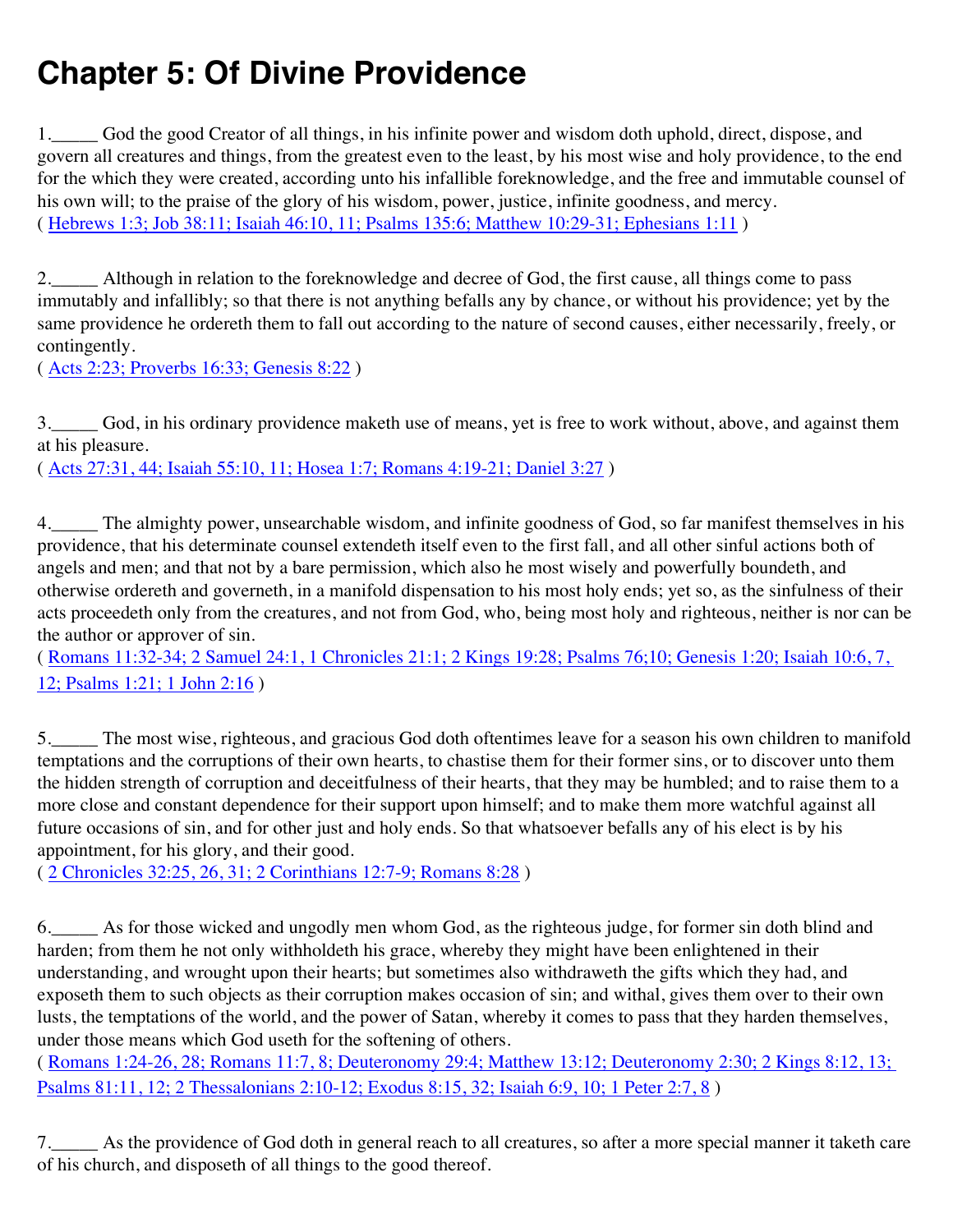[Chapter 6 "Of the Fall of Man, of Sin, and of the punishment thereof"](#page-10-0) [Return to Table of Contents.](#page-0-0)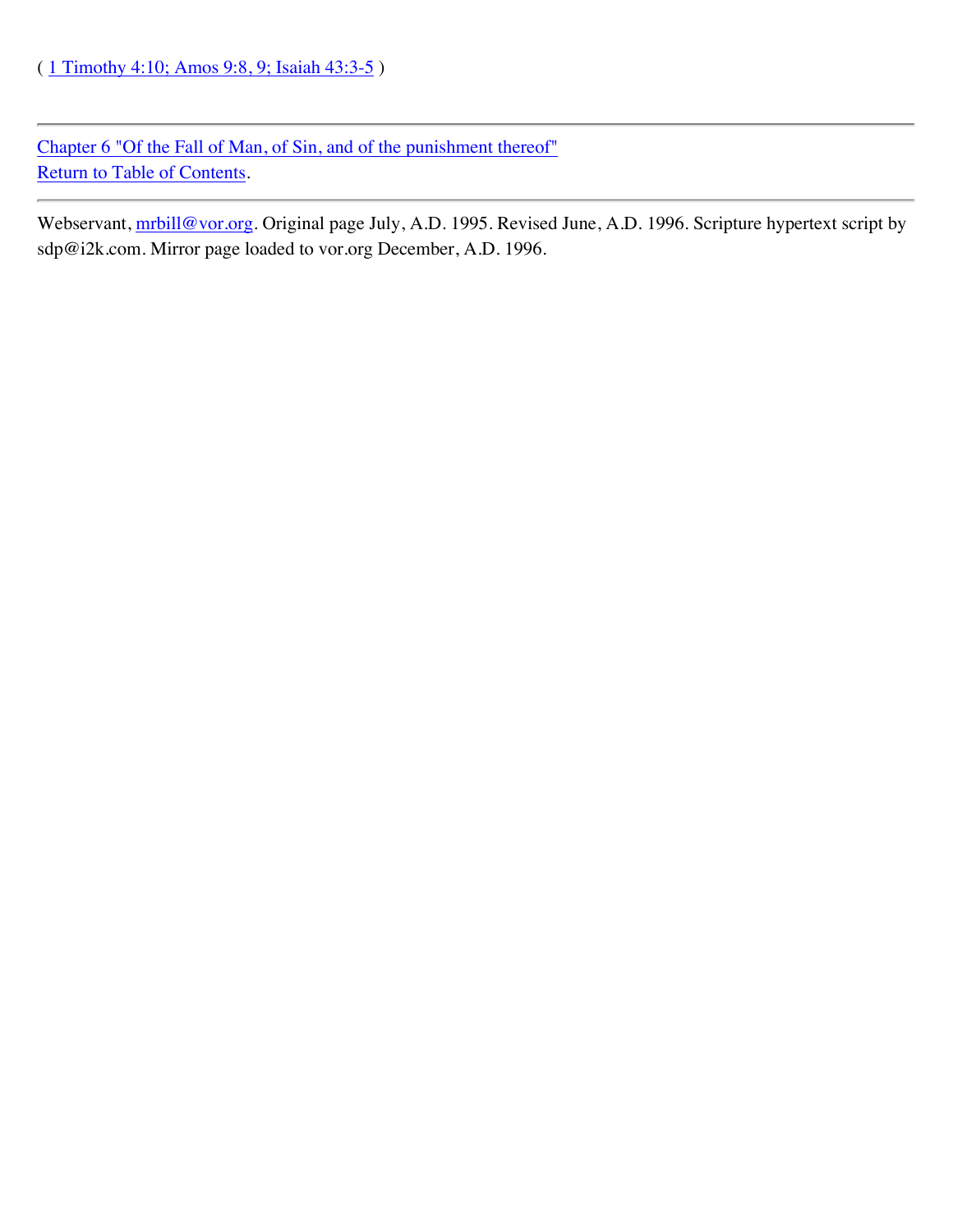#### <span id="page-10-0"></span>**Chapter 6: Of the Fall of Man, Of Sin, And of the Punishment Thereof**

1. Although God created man upright and perfect, and gave him a righteous law, which had been unto life had he kept it, and threatened death upon the breach thereof, yet he did not long abide in this honour; Satan using the subtlety of the serpent to subdue Eve, then by her seducing Adam, who, without any compulsion, did willfully transgress the law of their creation, and the command given unto them, in eating the forbidden fruit, which God was pleased, according to his wise and holy counsel to permit, having purposed to order it to his own glory. ( [Genesis 2:16, 17;](http://www.gospelcom.net/bible?language=English&version=NASB&passage=Genesis+2:16-17) [Genesis 3:12,13;](http://www.gospelcom.net/bible?language=English&version=NASB&passage=Genesis+3:12-13) [2 Corinthians 11:3](http://www.gospelcom.net/bible?language=English&version=NASB&passage=2Corinthians+11:3) )

2. Our first parents, by this sin, fell from their original righteousness and communion with God, and we in them whereby death came upon all: all becoming dead in sin, and wholly defiled in all the faculties and parts of soul and body.

( [Romans 3:23;](http://www.gospelcom.net/bible?language=English&version=NASB&passage=Romans+3:23) [Romans 5:12, etc;](http://www.gospelcom.net/bible?language=English&version=NASB&passage=Romans+5:12-19) [Titus 1:15;](http://www.gospelcom.net/bible?language=English&version=NASB&passage=Titus+1:15) [Genesis 6:5;](http://www.gospelcom.net/bible?language=English&version=NASB&passage=Genesis+6:5) [Jeremiah 17:9;](http://www.gospelcom.net/bible?language=English&version=NASB&passage=Jeremiah+17:9) [Romans 3:10-19](http://www.gospelcom.net/bible?language=English&version=NASB&passage=Romans+3:10-19) )

3.\_\_\_\_\_ They being the root, and by God's appointment, standing in the room and stead of all mankind, the guilt of the sin was imputed, and corrupted nature conveyed, to all their posterity descending from them by ordinary generation, being now conceived in sin, and by nature children of wrath, the servants of sin, the subjects of death, and all other miseries, spiritual, temporal, and eternal, unless the Lord Jesus set them free. ( [Romans 5:12-19;](http://www.gospelcom.net/bible?language=English&version=NASB&passage=Romans+5:12-19) [1 Corinthians 15:21, 22, 45, 49;](http://www.gospelcom.net/bible?language=English&version=NASB&passage=1Corinthians+15:21-49) [Psalms 51:5;](http://www.gospelcom.net/bible?language=English&version=NASB&passage=Psalms+51:5) [Job 14:4;](http://www.gospelcom.net/bible?language=English&version=NASB&passage=Job+14:4) [Ephesians 2:3;](http://www.gospelcom.net/bible?language=English&version=NASB&passage=Ephesians+2:3) [Romans 6:20](http://www.gospelcom.net/bible?language=English&version=NASB&passage=Romans+6:20) [Romans](http://www.gospelcom.net/bible?language=English&version=NASB&passage=Romans+5:12) [5:12;](http://www.gospelcom.net/bible?language=English&version=NASB&passage=Romans+5:12) [Hebrews 2:14, 15;](http://www.gospelcom.net/bible?language=English&version=NASB&passage=Hebrews+2:14-15) [1 Thessalonians 1:10](http://www.gospelcom.net/bible?language=English&version=NASB&passage=1Thessalonians_1:10) )

4. From this original corruption, whereby we are utterly indisposed, disabled, and made opposite to all good, and wholly inclined to all evil, do proceed all actual transgressions. ( [Romans 8:7;](http://www.gospelcom.net/bible?language=English&version=NASB&passage=Romans+8:7) [Colossians 1:21;](http://www.gospelcom.net/bible?language=English&version=NASB&passage=Colossians+1:21) [James 1:14, 15;](http://www.gospelcom.net/bible?language=English&version=NASB&passage=James+1:14-15) [Matthew 15:19](http://www.gospelcom.net/bible?language=English&version=NASB&passage=Matthew+15:19) )

5.\_\_\_\_\_ The corruption of nature, during this life, doth remain in those that are regenerated; and although it be through Christ pardoned and mortified, yet both itself, and the first motions thereof, are truly and properly sin. ( [Romans 7:18,23;](http://www.gospelcom.net/bible?language=English&version=NASB&passage=Romans+7:18-23) [Ecclesiastes 7:20;](http://www.gospelcom.net/bible?language=English&version=NASB&passage=Ecclesiastes+7:20) [1 John 1:8;](http://www.gospelcom.net/bible?language=English&version=NASB&passage=1John+1:8) [Romans 7:23-25;](http://www.gospelcom.net/bible?language=English&version=NASB&passage=Romans+7:23-25) [Galatians 5:17](http://www.gospelcom.net/bible?language=English&version=NASB&passage=Galatians+5:17) )

[Chapter 7 "Of God's Covenent"](#page-11-0) [Return to Table of Contents.](#page-0-0)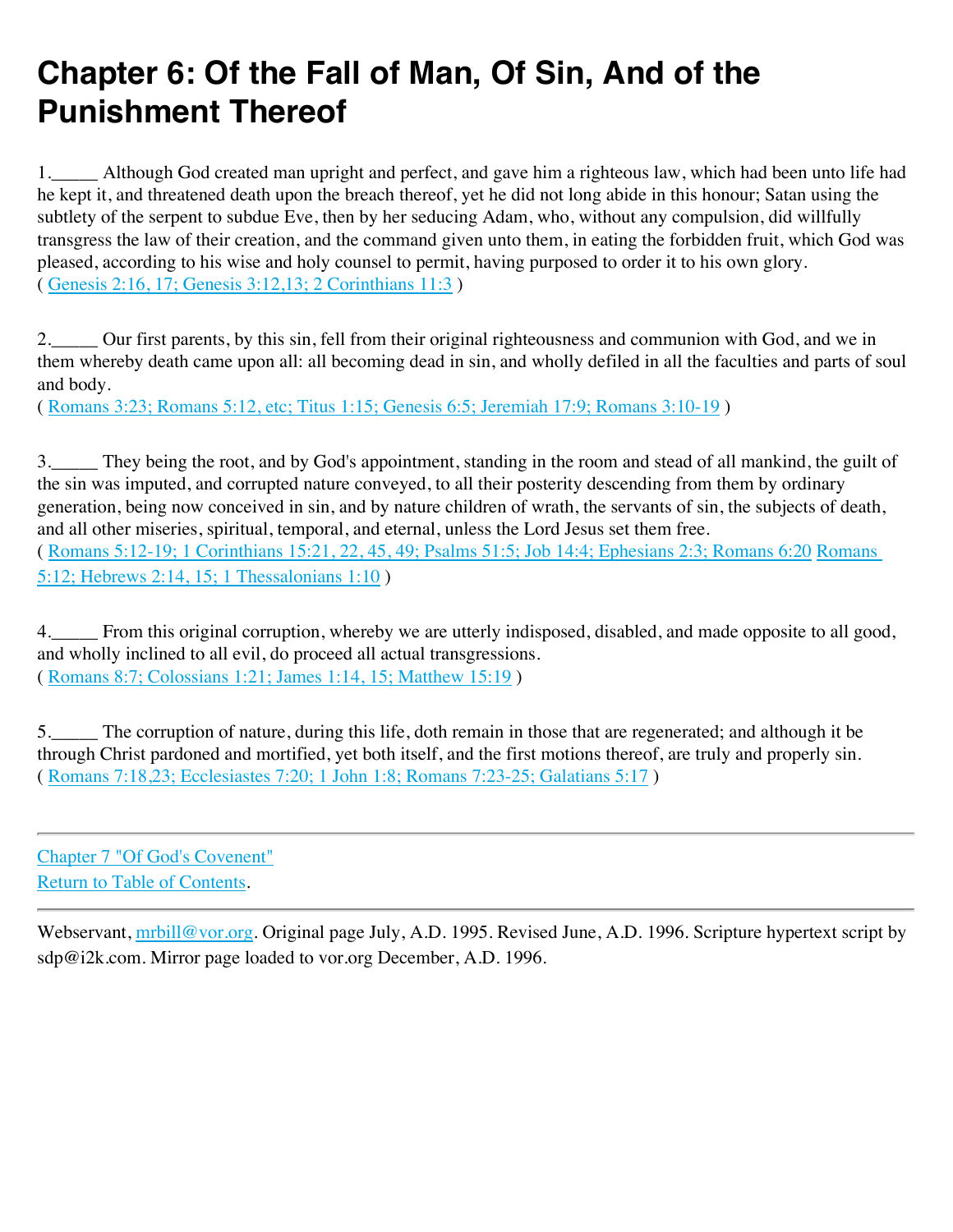## <span id="page-11-0"></span>**Chapter 7: Of God's Covenant**

1.\_\_\_\_\_ The distance between God and the creature is so great, that although reasonable creatures do owe obedience to him as their creator, yet they could never have attained the reward of life but by some voluntary condescension on God's part, which he hath been pleased to express by way of covenant. ( [Luke 17:10;](http://www.gospelcom.net/bible?language=English&version=NASB&passage=Luke+17:10) [Job 35:7,8](http://www.gospelcom.net/bible?language=English&version=NASB&passage=Job+35:7-8) )

2.\_\_\_\_\_ Moreover, man having brought himself under the curse of the law by his fall, it pleased the Lord to make a covenant of grace, wherein he freely offereth unto sinners life and salvation by Jesus Christ, requiring of them faith in him, that they may be saved; and promising to give unto all those that are ordained unto eternal life, his Holy Spirit, to make them willing and able to believe.

( [Genesis 2:17;](http://www.gospelcom.net/bible?language=English&version=NASB&passage=Genesis+2:17) [Galatians 3:10;](http://www.gospelcom.net/bible?language=English&version=NASB&passage=Galatians+3:10) [Romans 3:20, 21;](http://www.gospelcom.net/bible?language=English&version=NASB&passage=Romans+3:20-21) [Romans 8:3;](http://www.gospelcom.net/bible?language=English&version=NASB&passage=Romans+8:3) [Mark 16:15, 16;](http://www.gospelcom.net/bible?language=English&version=NASB&passage=Mark+16:15-16) [John 3:16;](http://www.gospelcom.net/bible?language=English&version=NASB&passage=John+3:16) [Ezekiel 36:26, 27;](http://www.gospelcom.net/bible?language=English&version=NASB&passage=Ezekiel+36:26-27) [John](http://www.gospelcom.net/bible?language=English&version=NASB&passage=John+6:44-45) [6:44, 45;](http://www.gospelcom.net/bible?language=English&version=NASB&passage=John+6:44-45) [Psalms 110:3](http://www.gospelcom.net/bible?language=English&version=NASB&passage=Psalms+110:3) )

3.\_\_\_\_\_ This covenant is revealed in the gospel; first of all to Adam in the promise of salvation by the seed of the woman, and afterwards by farther steps, until the full discovery thereof was completed in the New Testament; and it is founded in that eternal covenant transaction that was between the Father and the Son about the redemption of the elect; and it is alone by the grace of this covenant that all the posterity of fallen Adam that ever were saved did obtain life and blessed immortality, man being now utterly incapable of acceptance with God upon those terms on which Adam stood in his state of innocency.

( [Genesis 3:15;](http://www.gospelcom.net/bible?language=English&version=NASB&passage=Genesis+3:15) [Hebrews 1:1;](http://www.gospelcom.net/bible?language=English&version=NASB&passage=Hebrews+1:1) [2 Timothy 1:9;](http://www.gospelcom.net/bible?language=English&version=NASB&passage=2Timothy+1:9) [Titus 1:2;](http://www.gospelcom.net/bible?language=English&version=NASB&passage=Titus+1:2) [Hebrews 11;6, 13;](http://www.gospelcom.net/bible?language=English&version=NASB&passage=Hebrews+11;6-13) [Romans 4:1, 2, &c.;](http://www.gospelcom.net/bible?language=English&version=NASB&passage=Romans+4:1-5) [Acts 4:12;](http://www.gospelcom.net/bible?language=English&version=NASB&passage=Acts+4:12) [John 8:56](http://www.gospelcom.net/bible?language=English&version=NASB&passage=John+8:56) )

[Chapter 8 "Of Christ the Mediator"](#page-12-0) [Return to Table of Contents.](#page-0-0)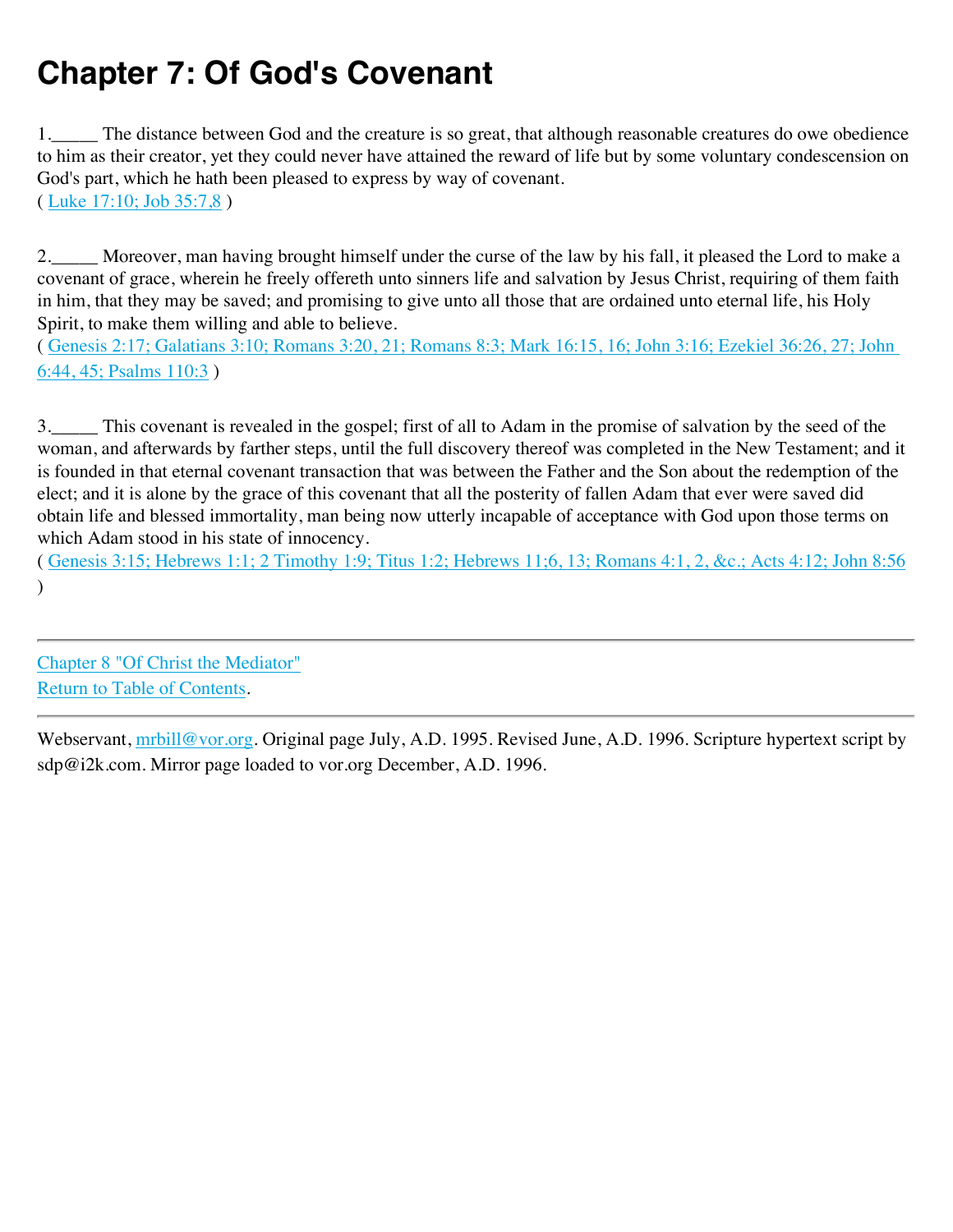# <span id="page-12-0"></span>**Chapter 8: Of Christ the Mediator**

1.\_\_\_\_\_ It pleased God, in His eternal purpose, to choose and ordain the Lord Jesus, his only begotten Son, according to the covenant made between them both, to be the mediator between God and man; the prophet, priest, and king; head and saviour of the church, the heir of all things, and judge of the world; unto whom he did from all eternity give a people to be his seed and to be by him in time redeemed, called, justified, sanctified, and glorified. ( [Isaiah 42:1;](http://www.gospelcom.net/bible?language=English&version=NASB&passage=Isaiah+42:1) [1 Peter 1:19, 20;](http://www.gospelcom.net/bible?language=English&version=NASB&passage=1Peter+1:19-20) [Acts 3:22;](http://www.gospelcom.net/bible?language=English&version=NASB&passage=Acts+3:22) [Hebrews 5:5, 6;](http://www.gospelcom.net/bible?language=English&version=NASB&passage=Hebrews+5:5-6) [Psalms 2:6;](http://www.gospelcom.net/bible?language=English&version=NASB&passage=Psalms+2:6) [Luke 1:33;](http://www.gospelcom.net/bible?language=English&version=NASB&passage=Luke+1:33) [Ephesians 1:22, 23;](http://www.gospelcom.net/bible?language=English&version=NASB&passage=Ephesians+1:22-23) [Hebrews 1:2;](http://www.gospelcom.net/bible?language=English&version=NASB&passage=Hebrews+1:2) [Acts 17:31;](http://www.gospelcom.net/bible?language=English&version=NASB&passage=Acts+17:31) [Isaiah 53:10;](http://www.gospelcom.net/bible?language=English&version=NASB&passage=Isaiah+53:10) [John 17:6;](http://www.gospelcom.net/bible?language=English&version=NASB&passage=John+17:6) [Romans 8:30](http://www.gospelcom.net/bible?language=English&version=NASB&passage=Romans+8:30) )

2. The Son of God, the second person in the Holy Trinity, being very and eternal God, the brightness of the Father's glory, of one substance and equal with him who made the world, who upholdeth and governeth all things he hath made, did, when the fullness of time was come, take upon him man's nature, with all the essential properties and common infirmities thereof, yet without sin; being conceived by the Holy Spirit in the womb of the Virgin Mary, the Holy Spirit coming down upon her: and the power of the Most High overshadowing her; and so was made of a woman of the tribe of Judah, of the seed of Abraham and David according to the Scriptures; so that two whole, perfect, and distinct natures were inseparably joined together in one person, without conversion, composition, or confusion; which person is very God and very man, yet one Christ, the only mediator between God and man. ( [John 1:14;](http://www.gospelcom.net/bible?language=English&version=NASB&passage=John+1:14) [Galatians 4;4;](http://www.gospelcom.net/bible?language=English&version=NASB&passage=Galatians+4;4) [Romans 8:3;](http://www.gospelcom.net/bible?language=English&version=NASB&passage=Romans+8:3) [Hebrews 2:14, 16, 17;](http://www.gospelcom.net/bible?language=English&version=NASB&passage=Hebrews+2:14-17) [Hebrews 4:15;](http://www.gospelcom.net/bible?language=English&version=NASB&passage=Hebrews+4:15) [Matthew 1:22, 23;](http://www.gospelcom.net/bible?language=English&version=NASB&passage=Matthew+1:22-23) [Luke 1:27, 31, 35;](http://www.gospelcom.net/bible?language=English&version=NASB&passage=Luke+1:27-35)  [Romans 9:5;](http://www.gospelcom.net/bible?language=English&version=NASB&passage=Romans+9:5) [1 Timothy 2:5](http://www.gospelcom.net/bible?language=English&version=NASB&passage=1Timothy+2:5) )

3.\_\_\_\_\_ The Lord Jesus, in his human nature thus united to the divine, in the person of the Son, was sanctified and anointed with the Holy Spirit above measure, having in Him all the treasures of wisdom and knowledge; in whom it pleased the Father that all fullness should dwell, to the end that being holy, harmless, undefiled, and full of grace and truth, he might be throughly furnished to execute the office of mediator and surety; which office he took not upon himself, but was thereunto called by his Father; who also put all power and judgement in his hand, and gave him commandment to execute the same.

( [Psalms 45:7;](http://www.gospelcom.net/bible?language=English&version=NASB&passage=Psalms+45:7) [Acts 10:38;](http://www.gospelcom.net/bible?language=English&version=NASB&passage=Acts+10:38) [John 3:34;](http://www.gospelcom.net/bible?language=English&version=NASB&passage=John+3:34) [Colossians 2:3;](http://www.gospelcom.net/bible?language=English&version=NASB&passage=Colossians+2:3) [Colossians 1:19;](http://www.gospelcom.net/bible?language=English&version=NASB&passage=Colossians+1:19) [Hebrews 7:26;](http://www.gospelcom.net/bible?language=English&version=NASB&passage=Hebrews+7:26) [John 1:14;](http://www.gospelcom.net/bible?language=English&version=NASB&passage=John+1:14) [Hebrews 7:22;](http://www.gospelcom.net/bible?language=English&version=NASB&passage=Hebrews+7:22) [Hebrews 5:5;](http://www.gospelcom.net/bible?language=English&version=NASB&passage=Hebrews+5:5) [John 5:22, 27;](http://www.gospelcom.net/bible?language=English&version=NASB&passage=John+5:22-27) [Matthew 28:18;](http://www.gospelcom.net/bible?language=English&version=NASB&passage=Matthew+28:18) [Acts 2:36](http://www.gospelcom.net/bible?language=English&version=NASB&passage=Acts+2:36) )

4. This office the Lord Jesus did most willingly undertake, which that he might discharge he was made under the law, and did perfectly fulfil it, and underwent the punishment due to us, which we should have borne and suffered, being made sin and a curse for us; enduring most grievous sorrows in his soul, and most painful sufferings in his body; was crucified, and died, and remained in the state of the dead, yet saw no corruption: on the third day he arose from the dead with the same body in which he suffered, with which he also ascended into heaven, and there sitteth at the right hand of his Father making intercession, and shall return to judge men and angels at the end of the world.

( [Psalms 40:7, 8;](http://www.gospelcom.net/bible?language=English&version=NASB&passage=Psalms+40:7-8) [Hebrews 10:5-10;](http://www.gospelcom.net/bible?language=English&version=NASB&passage=Hebrews+10:5-10) [John 10:18;](http://www.gospelcom.net/bible?language=English&version=NASB&passage=John+10:18) [Gal 4:4;](http://www.gospelcom.net/bible?language=English&version=NASB&passage=Galatians+4:4) [Matthew 3:15;](http://www.gospelcom.net/bible?language=English&version=NASB&passage=Matthew+3:15) [Galatians 3:13;](http://www.gospelcom.net/bible?language=English&version=NASB&passage=Galatians+3:13) [Isaiah 53:6;](http://www.gospelcom.net/bible?language=English&version=NASB&passage=Isaiah+53:6) [1 Peter 3:18;](http://www.gospelcom.net/bible?language=English&version=NASB&passage=1Peter+3:18) [2](http://www.gospelcom.net/bible?language=English&version=NASB&passage=2Corinthians+5:21) [Corinthians 5:21;](http://www.gospelcom.net/bible?language=English&version=NASB&passage=2Corinthians+5:21) [Matthew 26:37, 38;](http://www.gospelcom.net/bible?language=English&version=NASB&passage=Matthew+26:37-38) [Luke 22:44;](http://www.gospelcom.net/bible?language=English&version=NASB&passage=Luke+22:44) [Matthew 27:46;](http://www.gospelcom.net/bible?language=English&version=NASB&passage=Matthew+27:46) [Acts 13:37;](http://www.gospelcom.net/bible?language=English&version=NASB&passage=Acts+13:37) [1 Corinthians 15:3, 4;](http://www.gospelcom.net/bible?language=English&version=NASB&passage=1Corinthians+15:3-4) [John 20:25,](http://www.gospelcom.net/bible?language=English&version=NASB&passage=John+20:25-27) [27;](http://www.gospelcom.net/bible?language=English&version=NASB&passage=John+20:25-27) [Mark 16:19;](http://www.gospelcom.net/bible?language=English&version=NASB&passage=Mark+16:19) [Acts 1:9-11;](http://www.gospelcom.net/bible?language=English&version=NASB&passage=Acts+1:9-11) [Romans 8:34;](http://www.gospelcom.net/bible?language=English&version=NASB&passage=Romans+8:34) [Hebrews 9:24;](http://www.gospelcom.net/bible?language=English&version=NASB&passage=Hebrews+9:24) [Acts 10:42;](http://www.gospelcom.net/bible?language=English&version=NASB&passage=Acts+10:42) [Romans 14:9, 10;](http://www.gospelcom.net/bible?language=English&version=NASB&passage=Romans+14:9-10) [Acts 1:11;](http://www.gospelcom.net/bible?language=English&version=NASB&passage=Acts+1:11) [2 Peter 2:4](http://www.gospelcom.net/bible?language=English&version=NASB&passage=2Peter+2:4) )

5.\_\_\_\_\_ The Lord Jesus, by his perfect obedience and sacrifice of himself, which he through the eternal Spirit once offered up unto God, hath fully satisfied the justice of God, procured reconciliation, and purchased an everlasting inheritance in the kingdom of heaven, for all those whom the Father hath given unto Him. ( [Hebrews 9:14;](http://www.gospelcom.net/bible?language=English&version=NASB&passage=Hebrews+9:14) [Hebrews 10:14;](http://www.gospelcom.net/bible?language=English&version=NASB&passage=Hebrews+10:14) [Romans 3:25, 26;](http://www.gospelcom.net/bible?language=English&version=NASB&passage=Romans+3:25-26) [John 17:2;](http://www.gospelcom.net/bible?language=English&version=NASB&passage=John+17:2) [Hebrews 9:15](http://www.gospelcom.net/bible?language=English&version=NASB&passage=Hebrews+9:15) )

6.\_\_\_\_\_ Although the price of redemption was not actually paid by Christ till after his incarnation, yet the virtue,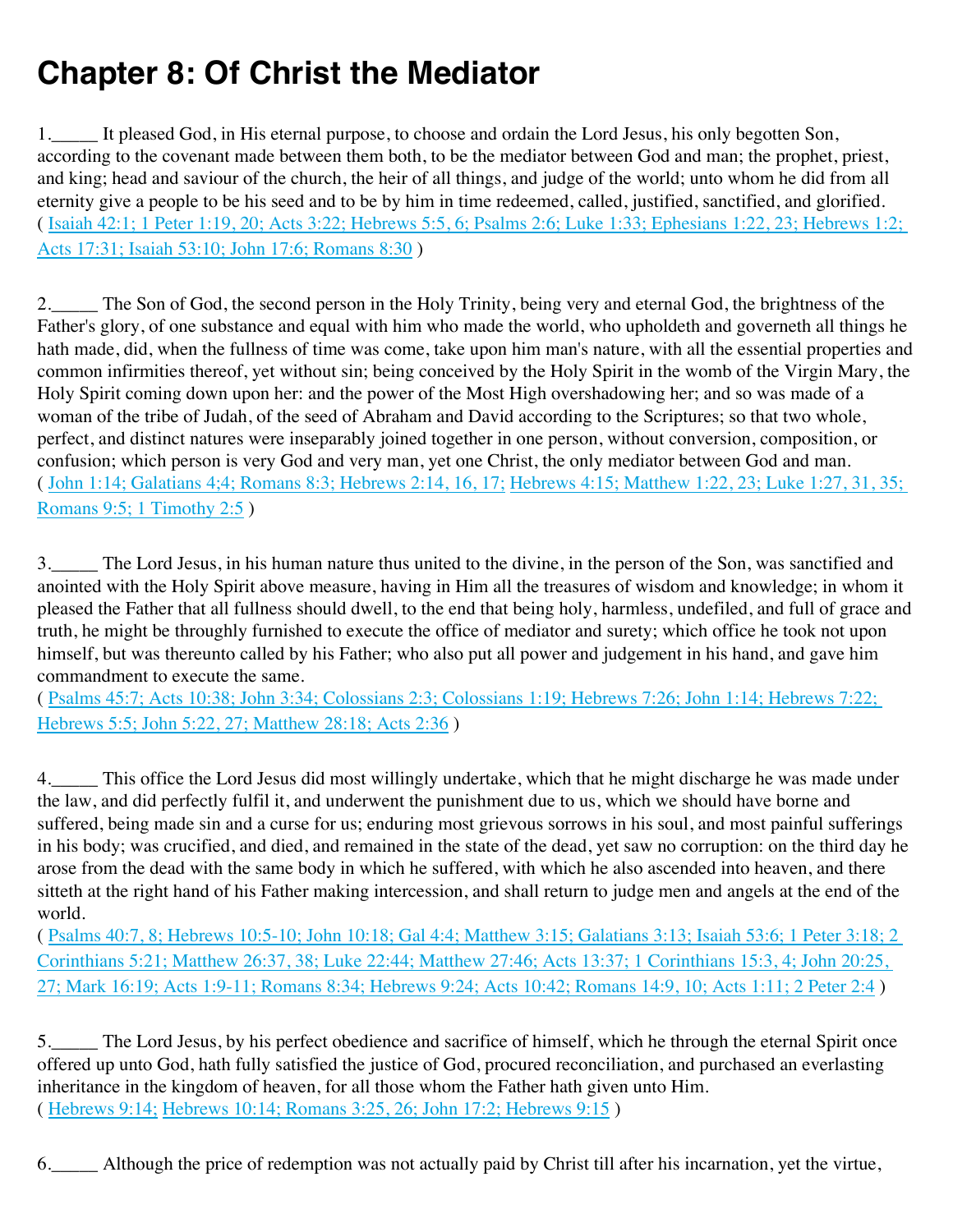efficacy, and benefit thereof were communicated to the elect in all ages, successively from the beginning of the world, in and by those promises, types, and sacrifices wherein he was revealed, and signified to be the seed which should bruise the serpent's head; and the Lamb slain from the foundation of the world, being the same yesterday, and to-day and for ever.

( [1 Corinthians 4:10;](http://www.gospelcom.net/bible?language=English&version=NASB&passage=1Corinthians+4:10) [Hebrews 4:2;](http://www.gospelcom.net/bible?language=English&version=NASB&passage=Hebrews+4:2) [1 Peter 1:10, 11;](http://www.gospelcom.net/bible?language=English&version=NASB&passage=1Peter+1:10-11) [Revelation 13:8;](http://www.gospelcom.net/bible?language=English&version=NASB&passage=Revelation+13:8) [Hebrews 13:8](http://www.gospelcom.net/bible?language=English&version=NASB&passage=Hebrews+13:8) )

7.\_\_\_\_\_ Christ, in the work of mediation, acteth according to both natures, by each nature doing that which is proper to itself; yet by reason of the unity of the person, that which is proper to one nature is sometimes in Scripture, attributed to the person denominated by the other nature. ( [John 3:13;](http://www.gospelcom.net/bible?language=English&version=NASB&passage=John+3:13) [Acts 20:28](http://www.gospelcom.net/bible?language=English&version=NASB&passage=Acts+20:28) )

8. To all those for whom Christ hath obtained eternal redemption, he doth certainly and effectually apply and communicate the same, making intercession for them; uniting them to himself by his Spirit, revealing unto them, in and by his Word, the mystery of salvation, persuading them to believe and obey, governing their hearts by his Word and Spirit, and overcoming all their enemies by his almighty power and wisdom, in such manner and ways as are most consonant to his wonderful and unsearchable dispensation; and all of free and absolute grace, without any condition foreseen in them to procure it.

( [John 6:37;](http://www.gospelcom.net/bible?language=English&version=NASB&passage=John+6:37) [John 10:15, 16;](http://www.gospelcom.net/bible?language=English&version=NASB&passage=John+10:15-16) [John 17:9;](http://www.gospelcom.net/bible?language=English&version=NASB&passage=John+17:9) [Romans 5:10;](http://www.gospelcom.net/bible?language=English&version=NASB&passage=Romans+5:10) [John 17:6;](http://www.gospelcom.net/bible?language=English&version=NASB&passage=John+17:6) [Ephesians 1:9;](http://www.gospelcom.net/bible?language=English&version=NASB&passage=Ephesians+1:9) [1 John 5:20;](http://www.gospelcom.net/bible?language=English&version=NASB&passage=1John+5:20) [Romans 8:9, 14;](http://www.gospelcom.net/bible?language=English&version=NASB&passage=Romans+8:9-14) [Psalms 110:1;](http://www.gospelcom.net/bible?language=English&version=NASB&passage=Psalms+110:1) [1 Corinthians 15:25, 26;](http://www.gospelcom.net/bible?language=English&version=NASB&passage=1Corinthians+15:25-26) [John 3:8;](http://www.gospelcom.net/bible?language=English&version=NASB&passage=John+3:8) [Ephesians 1:8](http://www.gospelcom.net/bible?language=English&version=NASB&passage=Ephesians+1:8) )

9. This office of mediator between God and man is proper only to Christ, who is the prophet, priest, and king of the church of God; and may not be either in whole, or any part thereof, transferred from him to any other. ( [1 Timothy 2:5](http://www.gospelcom.net/bible?language=English&version=NASB&passage=1Timothy+2:5) )

10. This number and order of offices is necessary; for in respect of our ignorance, we stand in need of his prophetical office; and in respect of our alienation from God, and imperfection of the best of our services, we need his priestly office to reconcile us and present us acceptable unto God; and in respect to our averseness and utter inability to return to God, and for our rescue and security from our spiritual adversaries, we need his kingly office to convince, subdue, draw, uphold, deliver, and preserve us to his heavenly kingdom. ( [John 1:18;](http://www.gospelcom.net/bible?language=English&version=NASB&passage=John+1:18) [Colossians 1:21;](http://www.gospelcom.net/bible?language=English&version=NASB&passage=Colossians+1:21) [Galatians 5:17;](http://www.gospelcom.net/bible?language=English&version=NASB&passage=Galatians+5:17) [John 16:8;](http://www.gospelcom.net/bible?language=English&version=NASB&passage=John+16:8) [Psalms 110:3;](http://www.gospelcom.net/bible?language=English&version=NASB&passage=Psalms+110:3) [Luke 1:74, 75](http://www.gospelcom.net/bible?language=English&version=NASB&passage=Luke+1:74-75) )

[Chapter 9 "Of Free Will"](#page-14-0) [Return to Table of Contents.](#page-0-0)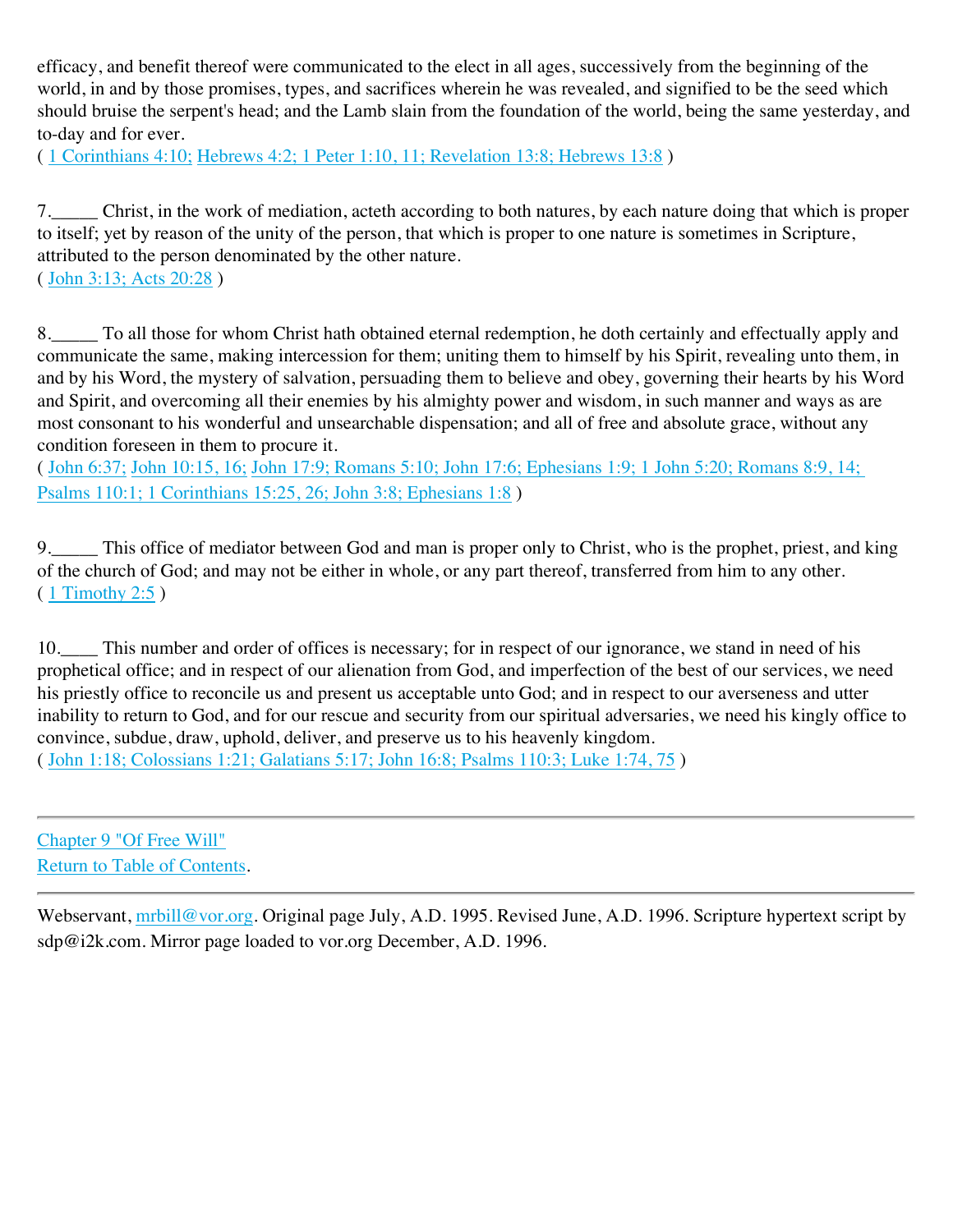#### <span id="page-14-0"></span>**Chapter 9: Of Free Will**

1.\_\_\_\_\_ God hath endued the will of man with that natural liberty and power of acting upon choice, that it is neither forced, nor by any necessity of nature determined to do good or evil. ( [Matthew 17:12;](http://www.gospelcom.net/bible?language=English&version=NASB&passage=Matthew+17:12) [James 1:14;](http://www.gospelcom.net/bible?language=English&version=NASB&passage=James+1:14) [Deuteronomy 30:19](http://www.gospelcom.net/bible?language=English&version=NASB&passage=Deuteronomy+30:19) )

2.\_\_\_\_\_ Man, in his state of innocency, had freedom and power to will and to do that which was good and wellpleasing to God, but yet was unstable, so that he might fall from it. ( [Ecclesiastes 7:29;](http://www.gospelcom.net/bible?language=English&version=NASB&passage=Ecclesiastes+7:29) [Genesis 3:6](http://www.gospelcom.net/bible?language=English&version=NASB&passage=Genesis+3:6) )

3.\_\_\_\_\_ Man, by his fall into a state of sin, hath wholly lost all ability of will to any spiritual good accompanying salvation; so as a natural man, being altogether averse from that good, and dead in sin, is not able by his own strength to convert himself, or to prepare himself thereunto. ( [Romans 5:6;](http://www.gospelcom.net/bible?language=English&version=NASB&passage=Romans+5:6) [Romans 8:7;](http://www.gospelcom.net/bible?language=English&version=NASB&passage=Romans+8:7) [Ephesians 2:1, 5;](http://www.gospelcom.net/bible?language=English&version=NASB&passage=Ephesians+2:1-5) [Titus 3:3-5;](http://www.gospelcom.net/bible?language=English&version=NASB&passage=Titus+3:3-5) [John 6:44](http://www.gospelcom.net/bible?language=English&version=NASB&passage=John+6:44) )

4. When God converts a sinner, and translates him into the state of grace, he freeth him from his natural bondage under sin, and by his grace alone enables him freely to will and to do that which is spiritually good; yet so as that by reason of his remaining corruptions, he doth not perfectly, nor only will, that which is good, but doth also will that which is evil.

( [Colossians 1:13;](http://www.gospelcom.net/bible?language=English&version=NASB&passage=Colossians+1:13) [John 8:36;](http://www.gospelcom.net/bible?language=English&version=NASB&passage=John+8:36) [Philippians 2:13;](http://www.gospelcom.net/bible?language=English&version=NASB&passage=Philippians+2:13) [Romans 7:15, 18, 19, 21, 23](http://www.gospelcom.net/bible?language=English&version=NASB&passage=Romans+7:15-23) )

5. This will of man is made perfectly and immutably free to good alone in the state of glory only. ( [Ephesians 4:13](http://www.gospelcom.net/bible?language=English&version=NASB&passage=Ephesians+4:13) )

[Chapter 10 "Of Effectual Calling"](#page-15-0) [Return to Table of Contents.](#page-0-0)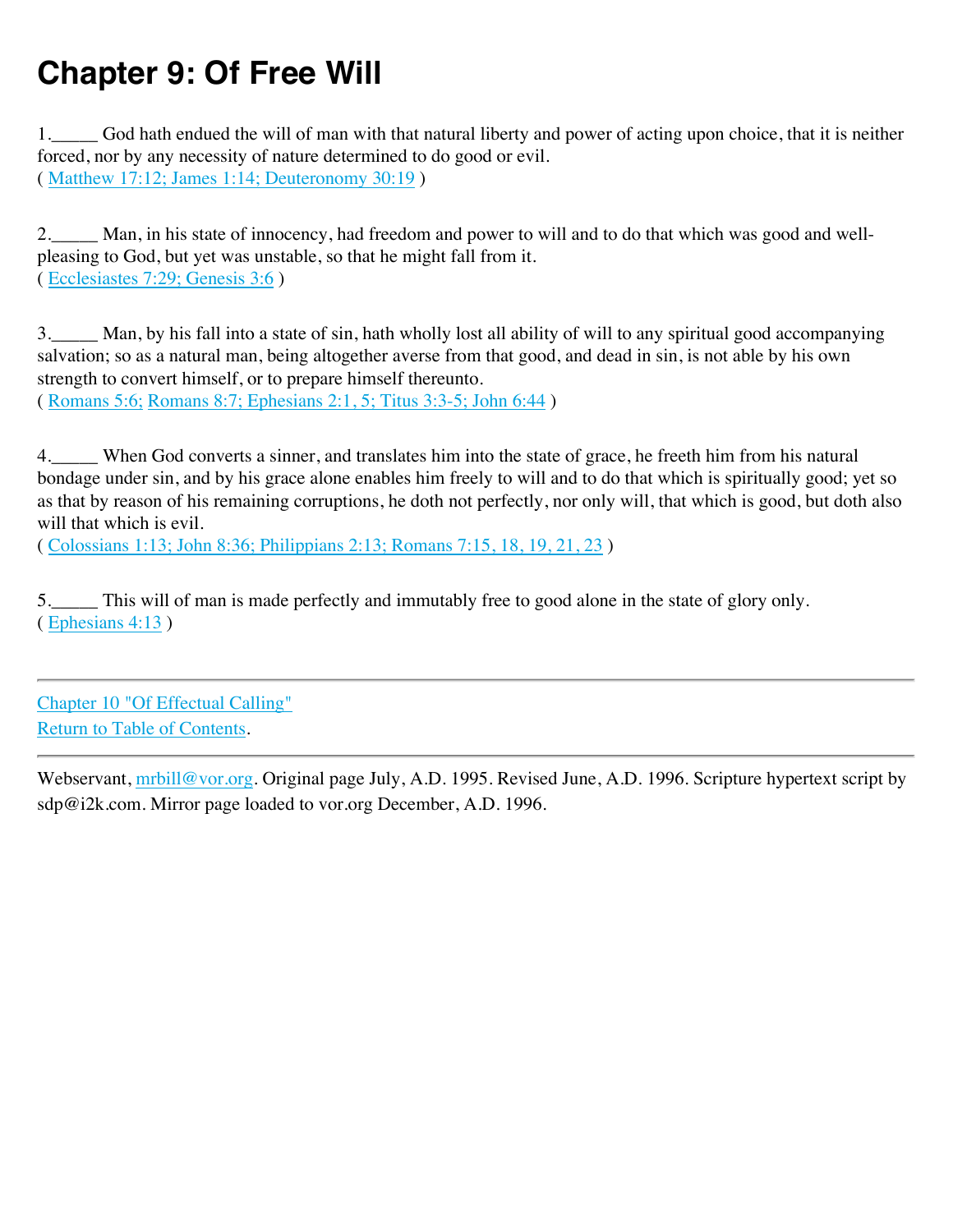# <span id="page-15-0"></span>**Chapter 10: Of Effectual Calling**

1. Those whom God hath predestinated unto life, he is pleased in his appointed, and accepted time, effectually to call, by his Word and Spirit, out of that state of sin and death in which they are by nature, to grace and salvation by Jesus Christ; enlightening their minds spiritually and savingly to understand the things of God; taking away their heart of stone, and giving unto them a heart of flesh; renewing their wills, and by his almighty power determining them to that which is good, and effectually drawing them to Jesus Christ; yet so as they come most freely, being made willing by his grace.

( [Romans 8:30;](http://www.gospelcom.net/bible?language=English&version=NASB&passage=Romans+8:30) [Romans 11:7;](http://www.gospelcom.net/bible?language=English&version=NASB&passage=Romans+11:7) [Ephesians 1:10, 11;](http://www.gospelcom.net/bible?language=English&version=NASB&passage=Ephesians+1:10-11) [2 Thessalonians 2:13, 14;](http://www.gospelcom.net/bible?language=English&version=NASB&passage=2Thessalonians+2:13-14) [Ephesians 2:1-6;](http://www.gospelcom.net/bible?language=English&version=NASB&passage=Ephesians+2:1-6) [Acts 26:18;](http://www.gospelcom.net/bible?language=English&version=NASB&passage=Acts+26:18) [Ephesians](http://www.gospelcom.net/bible?language=English&version=NASB&passage=Ephesians+1:17-18)  [1:17, 18;](http://www.gospelcom.net/bible?language=English&version=NASB&passage=Ephesians+1:17-18) [Ezekiel 36:26;](http://www.gospelcom.net/bible?language=English&version=NASB&passage=Ezekiel+36:26) [Deuteronomy 30:6;](http://www.gospelcom.net/bible?language=English&version=NASB&passage=Deuteronomy+30:6) [Ezekiel 36:27;](http://www.gospelcom.net/bible?language=English&version=NASB&passage=Ezekiel+36:27) [Ephesians 1:19;](http://www.gospelcom.net/bible?language=English&version=NASB&passage=Ephesians+1:19) [Psalm 110:3;](http://www.gospelcom.net/bible?language=English&version=NASB&passage=Psalms+110:3) [Song of Solomon 1:4](http://www.gospelcom.net/bible?language=English&version=NASB&passage=Song+0f+Slomon+1:4) )

2.\_\_\_\_\_ This effectual call is of God's free and special grace alone, not from anything at all foreseen in man, nor from any power or agency in the creature, being wholly passive therein, being dead in sins and trespasses, until being quickened and renewed by the Holy Spirit; he is thereby enabled to answer this call, and to embrace the grace offered and conveyed in it, and that by no less power than that which raised up Christ from the dead. ( [2 Timothy 1:9;](http://www.gospelcom.net/bible?language=English&version=NASB&passage=2Timothy+1:9) [Ephesians 2:8;](http://www.gospelcom.net/bible?language=English&version=NASB&passage=Ephesians+2:8) [1 Corinthians 2:14;](http://www.gospelcom.net/bible?language=English&version=NASB&passage=1Corinthians+2:14) [Ephesians 2:5;](http://www.gospelcom.net/bible?language=English&version=NASB&passage=Ephesians+2:5) [John 5:25;](http://www.gospelcom.net/bible?language=English&version=NASB&passage=John+5:25) [Ephesians 1:19, 20](http://www.gospelcom.net/bible?language=English&version=NASB&passage=Ephesians+1:19-20) )

3.\_\_\_\_\_ Elect infants dying in infancy are regenerated and saved by Christ through the Spirit; who worketh when, and where, and how he pleases; so also are all elect persons, who are incapable of being outwardly called by the ministry of the Word. ( [John 3:3, 5, 6;](http://www.gospelcom.net/bible?language=English&version=NASB&passage=John+3:3-6) [John 3:8](http://www.gospelcom.net/bible?language=English&version=NASB&passage=John+3:8) )

4. Others not elected, although they may be called by the ministry of the Word, and may have some common operations of the Spirit, yet not being effectually drawn by the Father, they neither will nor can truly come to Christ, and therefore cannot be saved: much less can men that receive not the Christian religion be saved; be they never so diligent to frame their lives according to the light of nature and the law of that religion they do profess. ( [Matthew 22:14;](http://www.gospelcom.net/bible?language=English&version=NASB&passage=Matthew+22:14) [Matthew 13:20, 21;](http://www.gospelcom.net/bible?language=English&version=NASB&passage=Matthew+13:20-21) [Hebrews 6:4, 5;](http://www.gospelcom.net/bible?language=English&version=NASB&passage=Hebrews+6:4-5) [John 6:44, 45, 65;](http://www.gospelcom.net/bible?language=English&version=NASB&passage=John+6:44-65) [1 John 2:24, 25;](http://www.gospelcom.net/bible?language=English&version=NASB&passage=1John+2:24-25) [Acts 4:12;](http://www.gospelcom.net/bible?language=English&version=NASB&passage=Acts+4:12) [John 4:22;](http://www.gospelcom.net/bible?language=English&version=NASB&passage=John+4:22) [John](http://www.gospelcom.net/bible?language=English&version=NASB&passage=John+17:3)

```
17:3 )
```

```
Chapter 11 "Of Justification"
Return to Table of Contents.
```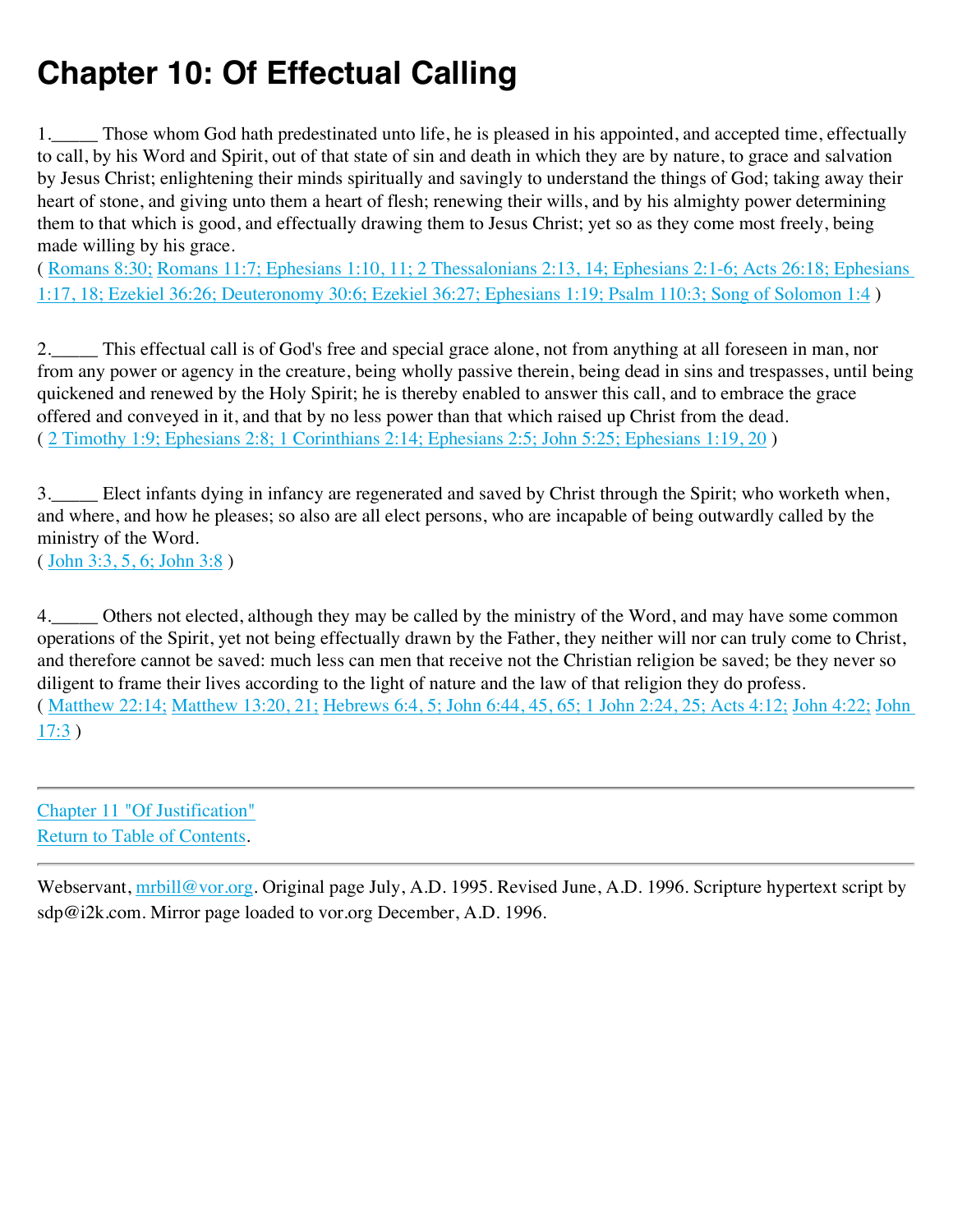# <span id="page-16-0"></span>**Chapter 11: Of Justification**

1. Those whom God effectually calleth, he also freely justifieth, not by infusing righteousness into them, but by pardoning their sins, and by accounting and accepting their persons as righteous; not for anything wrought in them, or done by them, but for Christ's sake alone; not by imputing faith itself, the act of believing, or any other evangelical obedience to them, as their righteousness; but by imputing Christ's active obedience unto the whole law, and passive obedience in his death for their whole and sole righteousness by faith, which faith they have not of themselves; it is the gift of God.

( [Romans 3:24;](http://www.gospelcom.net/bible?language=English&version=NASB&passage=Romans+3:24) [Romans 8:30;](http://www.gospelcom.net/bible?language=English&version=NASB&passage=Romans+8:30) [Romans 4:5-8;](http://www.gospelcom.net/bible?language=English&version=NASB&passage=Romans+4:5-8) [Ephesians 1:7;](http://www.gospelcom.net/bible?language=English&version=NASB&passage=Ephesians+1:7) [1 Corinthians 1:30, 31;](http://www.gospelcom.net/bible?language=English&version=NASB&passage=1Corinthians+1:30-31) [Romans 5:17-19;](http://www.gospelcom.net/bible?language=English&version=NASB&passage=Romans+5:17-19) [Philippians](http://www.gospelcom.net/bible?language=English&version=NASB&passage=Philippians+3:8-9) [3:8, 9;](http://www.gospelcom.net/bible?language=English&version=NASB&passage=Philippians+3:8-9) [Ephesians 2:8-10;](http://www.gospelcom.net/bible?language=English&version=NASB&passage=Ephesians+2:8-10) [John 1:12;](http://www.gospelcom.net/bible?language=English&version=NASB&passage=John+1:12) [Romans 5:17](http://www.gospelcom.net/bible?language=English&version=NASB&passage=Romans+5:17) )

2.\_\_\_\_\_ Faith thus receiving and resting on Christ and his righteousness, is the alone instrument of justification; yet it is not alone in the person justified, but is ever accompanied with all other saving graces, and is no dead faith, but worketh by love.

( [Romans 3:28;](http://www.gospelcom.net/bible?language=English&version=NASB&passage=Romans+3:28) [Galatians 5:6;](http://www.gospelcom.net/bible?language=English&version=NASB&passage=Galatians+5:6) [James 2:17, 22, 26](http://www.gospelcom.net/bible?language=English&version=NASB&passage=James+2:17-26) )

3.\_\_\_\_\_ Christ, by his obedience and death, did fully discharge the debt of all those that are justified; and did, by the sacrifice of himself in the blood of his cross, undergoing in their stead the penalty due unto them, make a proper, real, and full satisfaction to God's justice in their behalf; yet, inasmuch as he was given by the Father for them, and his obedience and satisfaction accepted in their stead, and both freely, not for anything in them, their justification is only of free grace, that both the exact justice and rich grace of God might be glorified in the justification of sinners. ( [Hebrews 10:14;](http://www.gospelcom.net/bible?language=English&version=NASB&passage=Hebrews+10:14) [1 Peter 1:18, 19;](http://www.gospelcom.net/bible?language=English&version=NASB&passage=1Peter+1:18-19) [Isaiah 53:5, 6;](http://www.gospelcom.net/bible?language=English&version=NASB&passage=Isaiah+53:5-6) [Romans 8:32;](http://www.gospelcom.net/bible?language=English&version=NASB&passage=Romans+8:32) [2 Corinthians 5:21;](http://www.gospelcom.net/bible?language=English&version=NASB&passage=2Corinthians+5:21) [Romans 3:26;](http://www.gospelcom.net/bible?language=English&version=NASB&passage=Romans+3:26) [Ephesians 1:6,7;](http://www.gospelcom.net/bible?language=English&version=NASB&passage=Ephesians+1:6-7) [Ephesians 2:7](http://www.gospelcom.net/bible?Ephesians+2:7) )

4.\_\_\_\_\_ God did from all eternity decree to justify all the elect, and Christ did in the fullness of time die for their sins, and rise again for their justification; nevertheless, they are not justified personally, until the Holy Spirit doth in time due actually apply Christ unto them.

( [Galatians 3:8;](http://www.gospelcom.net/bible?language=English&version=NASB&passage=Galatians+3:8) [1 Peter 1:2;](http://www.gospelcom.net/bible?language=English&version=NASB&passage=1Peter+1:2) [1 Timothy 2:6;](http://www.gospelcom.net/bible?language=English&version=NASB&passage=1Timothy+2:6) [Romans 4:25;](http://www.gospelcom.net/bible?language=English&version=NASB&passage=Romans+4:25) Colossians 1:21,22; [Titus 3:4-7](http://www.gospelcom.net/bible?language=English&version=NASB&passage=Titus+3:4-7) )

5.\_\_\_\_\_ God doth continue to forgive the sins of those that are justified, and although they can never fall from the state of justification, yet they may, by their sins, fall under God's fatherly displeasure; and in that condition they have not usually the light of his countenance restored unto them, until they humble themselves, confess their sins, beg pardon, and renew their faith and repentance.

( [Matthew 6:12;](http://www.gospelcom.net/bible?language=English&version=NASB&passage=Matthew+6:12) [1 John 1:7, 9;](http://www.gospelcom.net/bible?language=English&version=NASB&passage=1John+1:7-9) [John 10:28;](http://www.gospelcom.net/bible?language=English&version=NASB&passage=John+10:28) [Psalms 89:31-33;](http://www.gospelcom.net/bible?language=English&version=NASB&passage=Psalms+89:31-33) [Psalms 32:5;](http://www.gospelcom.net/bible?language=English&version=NASB&passage=Psalms+32:5) [Psalms 51;](http://www.gospelcom.net/bible?language=English&version=NASB&passage=Psalms+51) [Matthew 26:75](http://www.gospelcom.net/bible?language=English&version=NASB&passage=Matthew+26:75) )

6.\_\_\_\_\_ The justification of believers under the Old Testament was, in all these respects, one and the same with the justification of believers under the New Testament. ( [Galatians 3:9;](http://www.gospelcom.net/bible?language=English&version=NASB&passage=Galatians+3:9) [Romans 4:22-24](http://www.gospelcom.net/bible?language=English&version=NASB&passage=Romans+4:22-24) )

[Chapter 12 "Of Adoption"](#page-17-0) [Return to Table of Contents.](#page-0-0)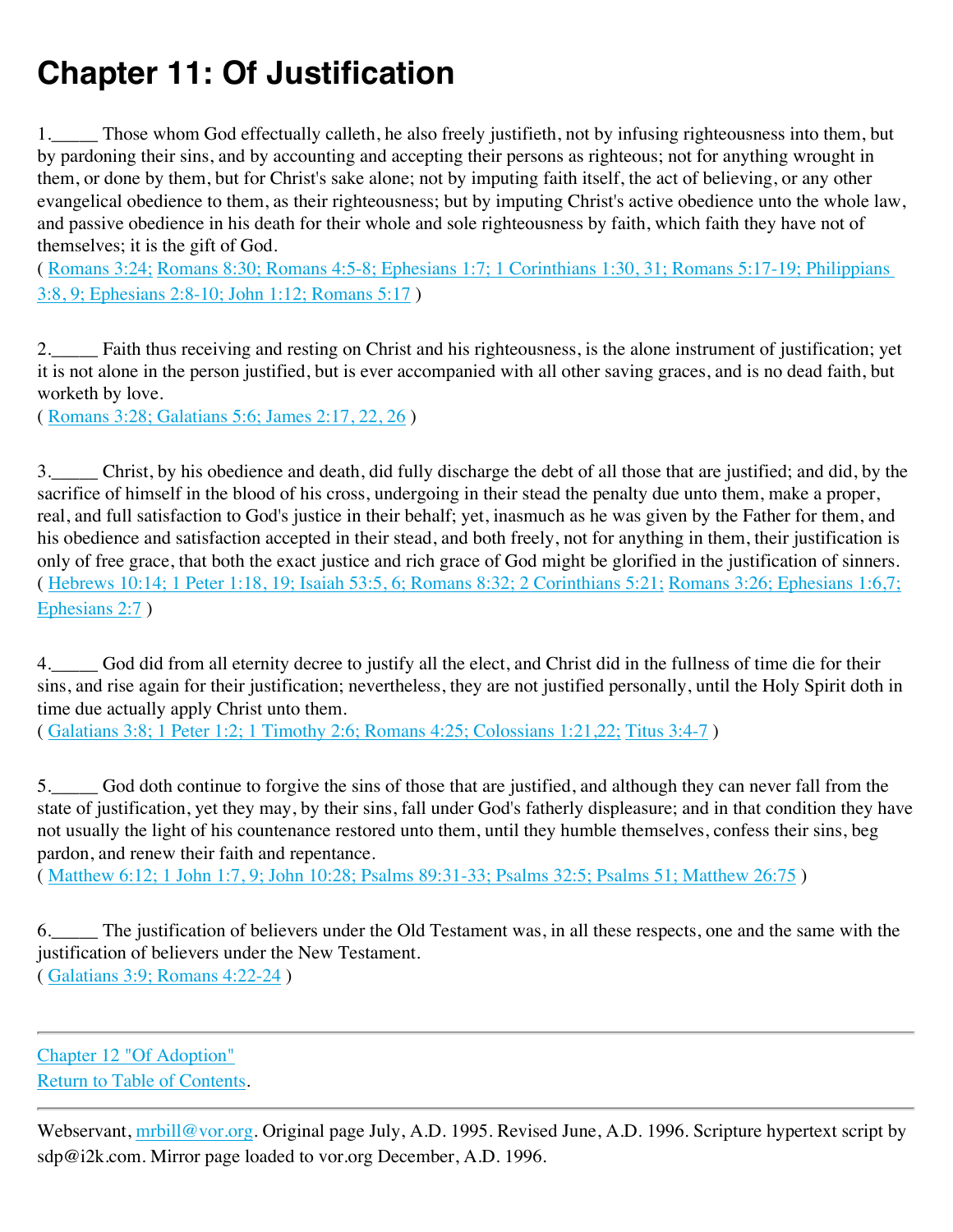#### <span id="page-17-0"></span>**Chapter 12: Of Adoption**

\_\_\_\_\_\_\_ All those that are justified, God vouchsafed, in and for the sake of his only Son Jesus Christ, to make partakers of the grace of adoption, by which they are taken into the number, and enjoy the liberties and privileges of the children of God, have his name put upon them, receive the spirit of adoption, have access to the throne of grace with boldness, are enabled to cry Abba, Father, are pitied, protected, provided for, and chastened by him as by a Father, yet never cast off, but sealed to the day of redemption, and inherit the promises as heirs of everlasting salvation.

( [Ephesians 1:5;](http://www.gospelcom.net/bible?language=English&version=NASB&passage=Ephesians+1:5) [Galatians 4:4, 5;](http://www.gospelcom.net/bible?language=English&version=NASB&passage=Galatians+4:4-5) [John 1:12;](http://www.gospelcom.net/bible?language=English&version=NASB&passage=John+1:12) [Romans 8:17;](http://www.gospelcom.net/bible?language=English&version=NASB&passage=Romans+8:17) [2 Corinthians 6:18;](http://www.gospelcom.net/bible?language=English&version=NASB&passage=2Corinthians+6:18) [Revelation 3:12;](http://www.gospelcom.net/bible?language=English&version=NASB&passage=Revelation+3:12) [Romans 8:15;](http://www.gospelcom.net/bible?language=English&version=NASB&passage=Romans+8:15) [Galatians 4:6;](http://www.gospelcom.net/bible?language=English&version=NASB&passage=Galatians+4:6) [Ephesians 2:18;](http://www.gospelcom.net/bible?language=English&version=NASB&passage=Ephesians+2:18) [Psalms 103:13;](http://www.gospelcom.net/bible?language=English&version=NASB&passage=Psalms+103:13) [Proverbs 14:26;](http://www.gospelcom.net/bible?language=English&version=NASB&passage=Proverbs+14:26) [1 Peter 5:7;](http://www.gospelcom.net/bible?language=English&version=NASB&passage=1Peter+5:7) [Hebrews 12:6;](http://www.gospelcom.net/bible?language=English&version=NASB&passage=Hebrews+12:6) [Isaiah 54:8, 9;](http://www.gospelcom.net/bible?language=English&version=NASB&passage=Isaiah+54:8-9) [Lamentations 3:31;](http://www.gospelcom.net/bible?language=English&version=NASB&passage=Lamentations+3:31) [Ephesians 4:30;](http://www.gospelcom.net/bible?language=English&version=NASB&passage=Ephesians+4:30) [Hebrews 1:14;](http://www.gospelcom.net/bible?language=English&version=NASB&passage=Hebrews+1:14) [Hebrews 6:12](http://www.gospelcom.net/bible?language=English&version=NASB&passage=Hebrews+6:12) )

[Chapter 13 "Of Sanctification"](#page-18-0) [Return to Table of Contents.](#page-0-0)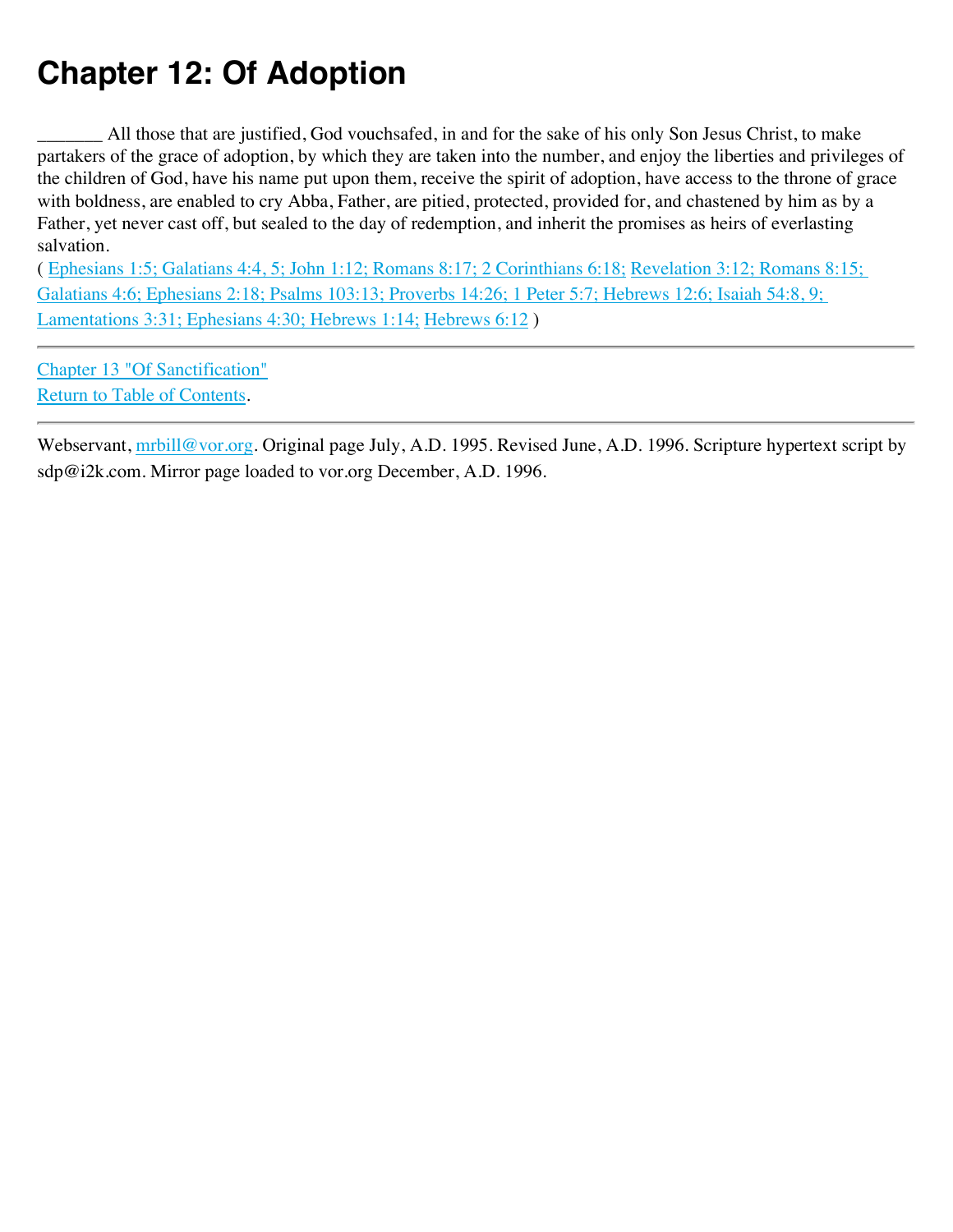# <span id="page-18-0"></span>**Chapter 13: Of Sanctification**

1.\_\_\_\_\_ They who are united to Christ, effectually called, and regenerated, having a new heart and a new spirit created in them through the virtue of Christ's death and resurrection, are also farther sanctified, really and personally, through the same virtue, by His Word and Spirit dwelling in them; the dominion of the whole body of sin is destroyed, and the several lusts thereof are more and more weakened and mortified, and they more and more quickened and strengthened in all saving graces, to the practice of all true holiness, without which no man shall see the Lord.

( [Acts 20:32;](http://www.gospelcom.net/bible?language=English&version=NASB&passage=Acts+20:32) [Romans 6:5, 6;](http://www.gospelcom.net/bible?language=English&version=NASB&passage=Romans+6:5-6) [John 17:17;](http://www.gospelcom.net/bible?language=English&version=NASB&passage=John+17:17) [Ephesians 3:16-19;](http://www.gospelcom.net/bible?language=English&version=NASB&passage=Ephesians+3:16-19) [1 Thessalonians 5:21-23;](http://www.gospelcom.net/bible?language=English&version=NASB&passage=1Thessalonians+5:21-23) [Romans 6:14;](http://www.gospelcom.net/bible?language=English&version=NASB&passage=Romans+6:14) [Galatians 5:24;](http://www.gospelcom.net/bible?language=English&version=NASB&passage=Galatians+5:24) [Colossians 1:11;](http://www.gospelcom.net/bible?language=English&version=NASB&passage=Colossians+1:11) [2 Corinthians 7:1;](http://www.gospelcom.net/bible?language=English&version=NASB&passage=2Corinthians+7:1) [Hebrews 12:14](http://www.gospelcom.net/bible?language=English&version=NASB&passage=Hebrews+12:14) )

2. This sanctification is throughout the whole man, yet imperfect in this life; there abideth still some remnants of corruption in every part, whence ariseth a continual and irreconcilable war; the flesh lusting against the Spirit, and the Spirit against the flesh.

( [1 Thessalonians 5:23;](http://www.gospelcom.net/bible?language=English&version=NASB&passage=1Thessalonians+5:23) [Romans 7:18, 23;](http://www.gospelcom.net/bible?language=English&version=NASB&passage=Romans+7:18-23) [Galatians 5:17;](http://www.gospelcom.net/bible?language=English&version=NASB&passage=Galatians+5:17) [1 Peter 2:11](http://www.gospelcom.net/bible?language=English&version=NASB&passage=1Peter+2:11) )

3.\_\_\_\_\_ In which war, although the remaining corruption for a time may much prevail, yet through the continual supply of strength from the sanctifying Spirit of Christ, the regenerate part doth overcome; and so the saints grow in grace, perfecting holiness in the fear of God, pressing after an heavenly life, in evangelical obedience to all the commands which Christ as Head and King, in His Word hath prescribed them. ( [Romans 7:23;](http://www.gospelcom.net/bible?language=English&version=NASB&passage=Romans+7:23) [Romans 6:14;](http://www.gospelcom.net/bible?language=English&version=NASB&passage=Romans+6:14) [Ephesians 4:15, 16;](http://www.gospelcom.net/bible?language=English&version=NASB&passage=Ephesians+4:15-16) [2 Corinthians 3:18;](http://www.gospelcom.net/bible?language=English&version=NASB&passage=2Corinthians+3:18) [2 Corinthians 7:1](http://www.gospelcom.net/bible?language=English&version=NASB&passage=2Corinthians+7:1) )

[Chapter 14 "Of Saving Faith"](#page-19-0) [Return to Table of Contents.](#page-0-0)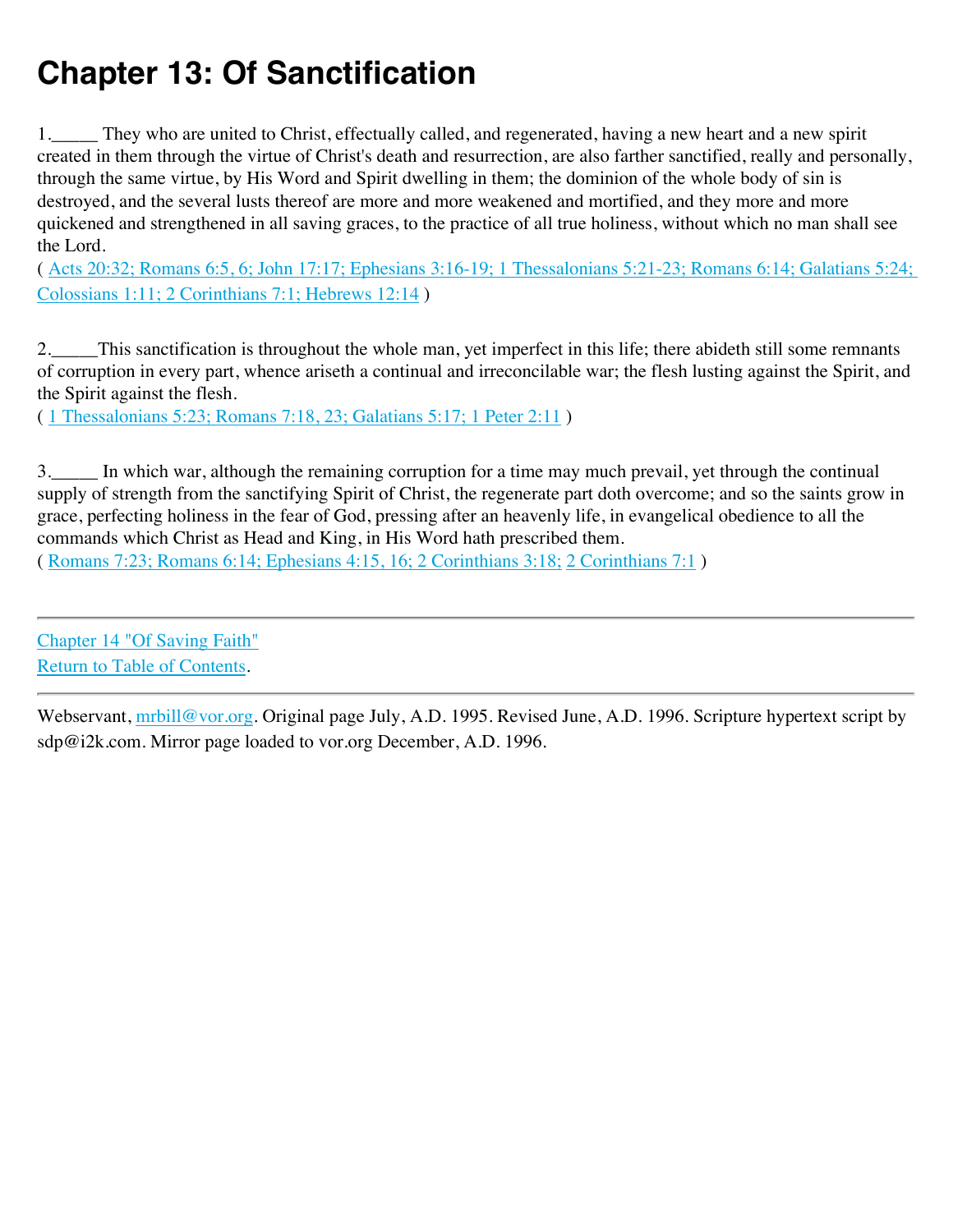# <span id="page-19-0"></span>**Chapter 14: Of Saving Faith**

1. The grace of faith, whereby the elect are enabled to believe to the saving of their souls, is the work of the Spirit of Christ in their hearts, and is ordinarily wrought by the ministry of the Word; by which also, and by the administration of baptism and the Lord's supper, prayer, and other means appointed of God, it is increased and strengthened. ( [2 Corinthians 4:13;](http://www.gospelcom.net/bible?language=English&version=NASB&passage=2Corinthians+4:13) [Ephesians 2:8;](http://www.gospelcom.net/bible?language=English&version=NASB&passage=Ephesians+2:8) [Romans 10:14, 17;](http://www.gospelcom.net/bible?language=English&version=NASB&passage=Romans+10:14-17) [Luke 17:5;](http://www.gospelcom.net/bible?language=English&version=NASB&passage=Luke+17:5) [1 Peter 2:2;](http://www.gospelcom.net/bible?language=English&version=NASB&passage=1Peter+2:2) [Acts 20:32](http://www.gospelcom.net/bible?language=English&version=NASB&passage=Acts+20:32) )

2.\_\_\_\_\_ By this faith a Christian believeth to be true whatsoever is revealed in the Word for the authority of God himself, and also apprehendeth an excellency therein above all other writings and all things in the world, as it bears forth the glory of God in his attributes, the excellency of Christ in his nature and offices, and the power and fullness of the Holy Spirit in his workings and operations: and so is enabled to cast his soul upon the truth thus believed; and also acteth differently upon that which each particular passage thereof containeth; yielding obedience to the commands, trembling at the threatenings, and embracing the promises of God for this life and that which is to come; but the principal acts of saving faith have immediate relation to Christ, accepting, receiving, and resting upon him alone for justification, sanctification, and eternal life, by virtue of the covenant of grace. ( [Acts 24:14;](http://www.gospelcom.net/bible?language=English&version=NASB&passage=Acts+24:14) [Psalms 27:7-10;](http://www.gospelcom.net/bible?language=English&version=NASB&passage=Psalms+27:7-10) [Psalms 119:72;](http://www.gospelcom.net/bible?language=English&version=NASB&passage=Psalms+119:72) [2 Timothy 1:12;](http://www.gospelcom.net/bible?language=English&version=NASB&passage=2Timothy+1:12) [John 14:14;](http://www.gospelcom.net/bible?language=English&version=NASB&passage=John+14:14) [Isaiah 66:2;](http://www.gospelcom.net/bible?language=English&version=NASB&passage=Isaiah+66:2) [Hebrews 11:13;](http://www.gospelcom.net/bible?language=English&version=NASB&passage=Hebrews+11:13) [John 1:12;](http://www.gospelcom.net/bible?language=English&version=NASB&passage=John+1:12) [Acts 16:31;](http://www.gospelcom.net/bible?language=English&version=NASB&passage=Acts+16:31) [Galatians 2:20;](http://www.gospelcom.net/bible?language=English&version=NASB&passage=Galatians+2:20) [Acts 15:11](http://www.gospelcom.net/bible?language=English&version=NASB&passage=Acts+15:11) )

3.\_\_\_\_\_ This faith, although it be different in degrees, and may be weak or strong, yet it is in the least degree of it different in the kind or nature of it, as is all other saving grace, from the faith and common grace of temporary believers; and therefore, though it may be many times assailed and weakened, yet it gets the victory, growing up in many to the attainment of a full assurance through Christ, who is both the author and finisher of our faith. ( [Hebrews 5:13, 14;](http://www.gospelcom.net/bible?language=English&version=NASB&passage=Hebrews+5:13-14) [Matthew 6:30;](http://www.gospelcom.net/bible?language=English&version=NASB&passage=Matthew+6:30) [Romans 4:19, 20;](http://www.gospelcom.net/bible?language=English&version=NASB&passage=Romans+4:19-20) [2 Peter 1:1;](http://www.gospelcom.net/bible?language=English&version=NASB&passage=2Peter+1:1) [Ephesians 6:16;](http://www.gospelcom.net/bible?language=English&version=NASB&passage=Ephesians+6:16) [1 John 5:4, 5;](http://www.gospelcom.net/bible?language=English&version=NASB&passage=1John+5:4-5) [Hebrews 6:11, 12;](http://www.gospelcom.net/bible?language=English&version=NASB&passage=Hebrews+6:11-12)  [Colossians 2:2;](http://www.gospelcom.net/bible?language=English&version=NASB&passage=Colossians+2:2) [Hebrews 12:2](http://www.gospelcom.net/bible?language=English&version=NASB&passage=Hebrews+12:2) )

[Chapter 15 "Of Repentance unto Life and Salvation"](#page-20-0) [Return to Table of Contents.](#page-0-0)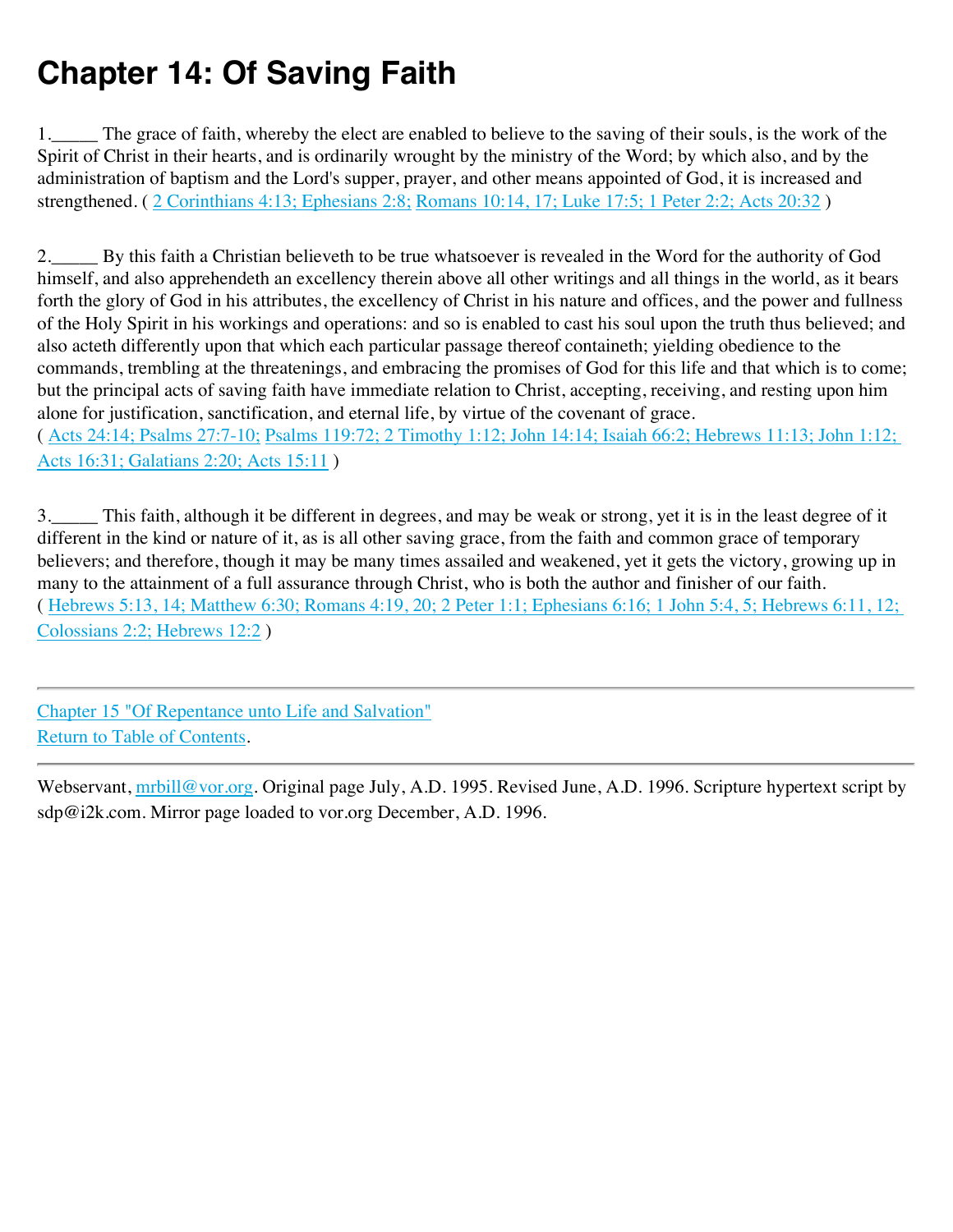#### <span id="page-20-0"></span>**Chapter 15: Of Repentance Unto Life and Salvation**

1. Such of the elect as are converted at riper years, having sometime lived in the state of nature, and therein served divers lusts and pleasures, God in their effectual calling giveth them repentance unto life. (Titus 3:2-5)

2. Whereas there is none that doth good and sinneth not, and the best of men may, through the power and deceitfulness of their corruption dwelling in them, with the prevalency of temptation, fall into great sins and provocations; God hath, in the covenant of grace, mercifully provided that believers so sinning and falling be renewed through repentance unto salvation. ( [Ecclesiastes 7:20;](http://www.gospelcom.net/bible?language=English&version=NASB&passage=Ecclesiastes+7:20) [Luke 22:31, 32](http://www.gospelcom.net/bible?language=English&version=NASB&passage=Luke+22:31-32) )

3.\_\_\_\_\_ This saving repentance is an evangelical grace, whereby a person, being by the Holy Spirit made sensible of the manifold evils of his sin, doth, by faith in Christ, humble himself for it with godly sorrow, detestation of it, and self-abhorrency, praying for pardon and strength of grace, with a purpose and endeavour, by supplies of the Spirit, to walk before God unto all well-pleasing in all things.

( [Zechariah 12:10;](http://www.gospelcom.net/bible?language=English&version=NASB&passage=Zechariah+12:10) [Acts 11:18;](http://www.gospelcom.net/bible?language=English&version=NASB&passage=Acts+11:18) [Ezekiel 36:31;](http://www.gospelcom.net/bible?language=English&version=NASB&passage=Ezekiel+36:31) [2 Corinthians 7:11;](http://www.gospelcom.net/bible?language=English&version=NASB&passage=2Corinthians+7:11) [Psalms 119:6;](http://www.gospelcom.net/bible?language=English&version=NASB&passage=Psalms+119:6) [Psalms 119:128](http://www.gospelcom.net/bible?language=English&version=NASB&passage=Psalms+119:128) )

4.\_\_\_\_\_ As repentance is to be continued through the whole course of our lives, upon the account of the body of death, and the motions thereof, so it is every man's duty to repent of his particular known sins particularly. ( [Luke 19:8;](http://www.gospelcom.net/bible?language=English&version=NASB&passage=Luke+19:8) [1 Timothy 1:13, 15](http://www.gospelcom.net/bible?language=English&version=NASB&passage=1Timothy+1:13-15) )

5. Such is the provision which God hath made through Christ in the covenant of grace for the preservation of believers unto salvation; that although there is no sin so small but it deserves damnation; yet there is no sin so great that it shall bring damnation on them that repent; which makes the constant preaching of repentance necessary. ( [Romans 6:23;](http://www.gospelcom.net/bible?language=English&version=NASB&passage=Romans+6:23) [Isaiah 1:16-18](http://www.gospelcom.net/bible?language=English&version=NASB&passage=Isaiah+1:16-18) [Isaiah 55:7](http://www.gospelcom.net/bible?language=English&version=NASB&passage=Isaiah+55:7) )

[Chapter 16 "Of Good Works"](#page-21-0) [Return to Table of Contents.](#page-0-0)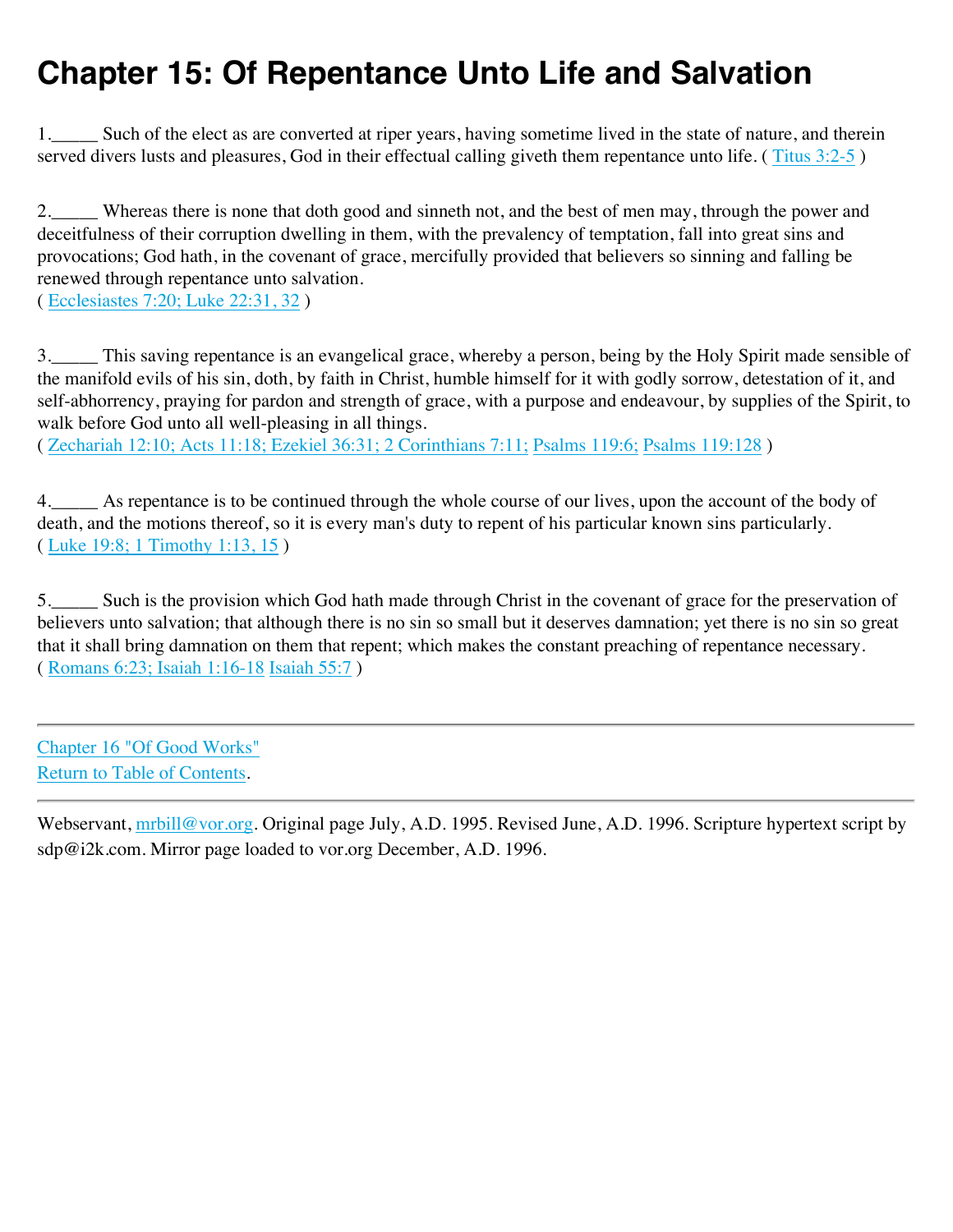### <span id="page-21-0"></span>**Chapter 16: Of Good Works**

1.\_\_\_\_\_ Good works are only such as God hath commanded in his Holy Word, and not such as without the warrant thereof are devised by men out of blind zeal, or upon any pretence of good intentions. ( [Micah 6:8;](http://www.gospelcom.net/bible?language=English&version=NASB&passage=Micah+6:8) [Hebrews 13:21;](http://www.gospelcom.net/bible?language=English&version=NASB&passage=Hebrews+13:21) [Matthew 15:9;](http://www.gospelcom.net/bible?language=English&version=NASB&passage=Matthew+15:9) [Isaiah 29:13](http://www.gospelcom.net/bible?language=English&version=NASB&passage=Isaiah+29:13) )

2.\_\_\_\_\_ These good works, done in obedience to God's commandments, are the fruits and evidences of a true and lively faith; and by them believers manifest their thankfulness, strengthen their assurance, edify their brethren, adorn the profession of the gospel, stop the mouths of the adversaries, and glorify God, whose workmanship they are, created in Christ Jesus thereunto, that having their fruit unto holiness they may have the end eternal life. ( [James 2:18, 22;](http://www.gospelcom.net/bible?language=English&version=NASB&passage=James+2:18-22) [Psalms 116:12, 13;](http://www.gospelcom.net/bible?language=English&version=NASB&passage=Psalms+116:12-13) [1 John 2:3, 5;](http://www.gospelcom.net/bible?language=English&version=NASB&passage=1John+2:3-5) [2 Peter 1:5-11;](http://www.gospelcom.net/bible?language=English&version=NASB&passage=2Peter+1:5-11) [Matthew 5:16;](http://www.gospelcom.net/bible?language=English&version=NASB&passage=Matthew+5:16) [1 Timothy 6:1;](http://www.gospelcom.net/bible?language=English&version=NASB&passage=1Timothy+6:1) [1 Peter 2:15;](http://www.gospelcom.net/bible?language=English&version=NASB&passage=1Peter+2:15) [Philippians 1:11;](http://www.gospelcom.net/bible?language=English&version=NASB&passage=Philippians+1:11) [Ephesians 2:10;](http://www.gospelcom.net/bible?language=English&version=NASB&passage=Ephesians+2:10) [Romans 6:22](http://www.gospelcom.net/bible?language=English&version=NASB&passage=Romans+6:22) )

3.\_\_\_\_\_ Their ability to do good works is not at all of themselves, but wholly from the Spirit of Christ; and that they may be enabled thereunto, besides the graces they have already received, there is necessary an actual influence of the same Holy Spirit, to work in them to will and to do of his good pleasure; yet they are not hereupon to grow negligent, as if they were not bound to perform any duty, unless upon a special motion of the Spirit, but they ought to be diligent in stirring up the grace of God that is in them.

( [John 15:4, 5;](http://www.gospelcom.net/bible?language=English&version=NASB&passage=John+15:4-5) [2 Corinthians 3:5;](http://www.gospelcom.net/bible?language=English&version=NASB&passage=2Corinthians+3:5) [Philippians 2:13;](http://www.gospelcom.net/bible?language=English&version=NASB&passage=Philippians+2:13) [Philippians 2:12;](http://www.gospelcom.net/bible?language=English&version=NASB&passage=Philippians+2:12) [Hebrews 6:11, 12;](http://www.gospelcom.net/bible?language=English&version=NASB&passage=Hebrews+6:11-12) [Isaiah 64:7](http://www.gospelcom.net/bible?language=English&version=NASB&passage=Isaiah+64:7) )

4.\_\_\_\_\_ They who in their obedience attain to the greatest height which is possible in this life, are so far from being able to supererogate, and to do more than God requires, as that they fall short of much which in duty they are bound to do.

( [Job 9:2, 3;](http://www.gospelcom.net/bible?language=English&version=NASB&passage=Job+9:2-3) [Galatians 5:17;](http://www.gospelcom.net/bible?language=English&version=NASB&passage=Galatians+5:17) [Luke 17:10](http://www.gospelcom.net/bible?language=English&version=NASB&passage=Luke+17:10) )

5.\_\_\_\_\_ We cannot by our best works merit pardon of sin or eternal life at the hand of God, by reason of the great disproportion that is between them and the glory to come, and the infinite distance that is between us and God, whom by them we can neither profit nor satisfy for the debt of our former sins; but when we have done all we can, we have done but our duty, and are unprofitable servants; and because as they are good they proceed from his Spirit, and as they are wrought by us they are defiled and mixed with so much weakness and imperfection, that they cannot endure the severity of God's punishment.

( [Romans 3:20;](http://www.gospelcom.net/bible?language=English&version=NASB&passage=Romans+3:20) [Ephesians 2:8, 9;](http://www.gospelcom.net/bible?language=English&version=NASB&passage=Ephesians+2:8-9) [Romans 4:6;](http://www.gospelcom.net/bible?language=English&version=NASB&passage=Romans+4:6) [Galatians 5:22, 23;](http://www.gospelcom.net/bible?language=English&version=NASB&passage=Galatians+5:22-23) [Isaiah 64:6;](http://www.gospelcom.net/bible?language=English&version=NASB&passage=Isaiah+64:6) [Psalms 143:2](http://www.gospelcom.net/bible?language=English&version=NASB&passage=Psalms+143:2) )

6. Yet notwithstanding the persons of believers being accepted through Christ, their good works also are accepted in him; not as though they were in this life wholly unblameable and unreprovable in God's sight, but that he, looking upon them in his Son, is pleased to accept and reward that which is sincere, although accompanied with many weaknesses and imperfections.

( [Ephesians 1:6;](http://www.gospelcom.net/bible?language=English&version=NASB&passage=Ephesians+1:6) [1 Peter 2:5;](http://www.gospelcom.net/bible?language=English&version=NASB&passage=1Peter+2:5) [Matthew 25:21, 23;](http://www.gospelcom.net/bible?language=English&version=NASB&passage=Matthew+25:21-23) [Hebrews 6:10](http://www.gospelcom.net/bible?language=English&version=NASB&passage=Hebrews+6:10) )

7.\_\_\_\_\_ Works done by unregenerate men, although for the matter of them they may be things which God commands, and of good use both to themselves and others; yet because they proceed not from a heart purified by faith, nor are done in a right manner according to the word, nor to a right end, the glory of God, they are therefore sinful, and cannot please God, nor make a man meet to receive grace from God, and yet their neglect of them is more sinful and displeasing to God.

( [2 Kings 10:30;](http://www.gospelcom.net/bible?language=English&version=NASB&passage=2Kings+10:30) [1 Kings 21:27, 29;](http://www.gospelcom.net/bible?language=English&version=NASB&passage=1Kings+21:27-29) [Genesis 4:5;](http://www.gospelcom.net/bible?language=English&version=NASB&passage=Genesis+4:5) [Hebrews 11:4, 6;](http://www.gospelcom.net/bible?language=English&version=NASB&passage=Hebrews+11:4-6) [1 Corinthians 13:1;](http://www.gospelcom.net/bible?language=English&version=NASB&passage=1Corinthians+13:1) [Matthew 6:2, 5;](http://www.gospelcom.net/bible?language=English&version=NASB&passage=Matthew+6:2-5) [Amos 5:21,](http://www.gospelcom.net/bible?language=English&version=NASB&passage=Amos+5:21-22)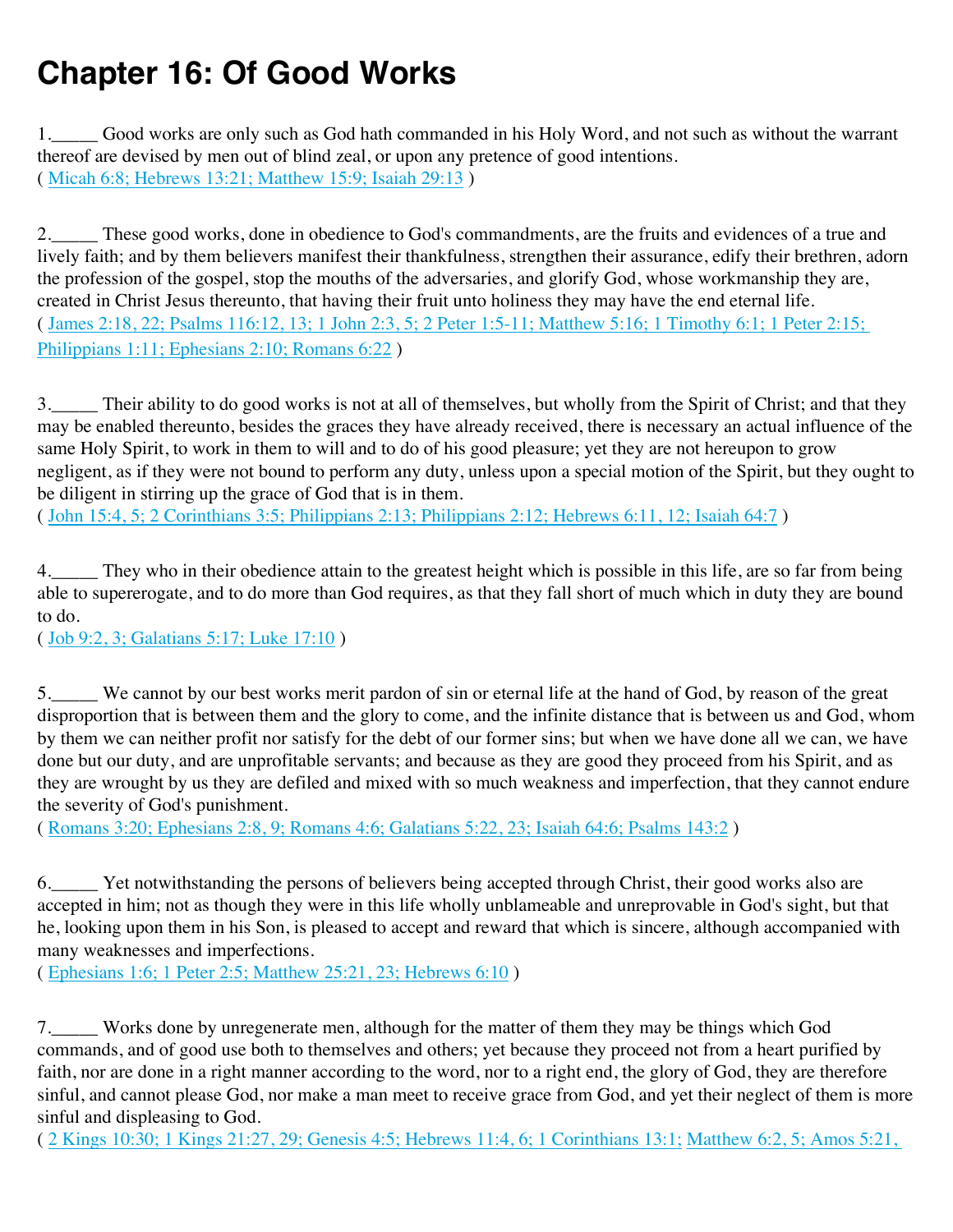[Chapter 17 "Of the Perseveraance of the Saints"](#page-23-0) [Return to Table of Contents.](#page-0-0)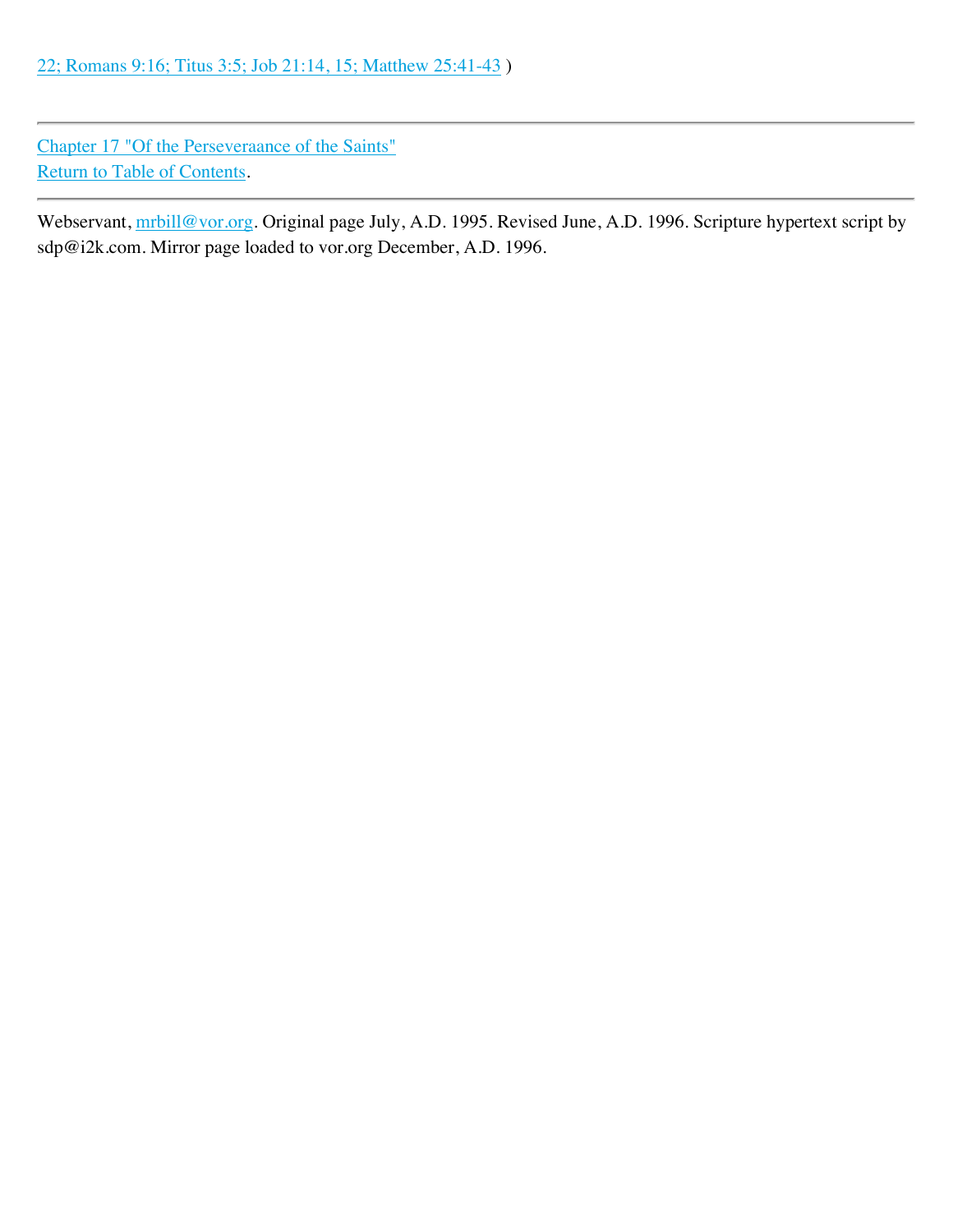### <span id="page-23-0"></span>**Chapter 17: Of The Perseverance of the Saints**

1. Those whom God hath accepted in the beloved, effectually called and sanctified by his Spirit, and given the precious faith of his elect unto, can neither totally nor finally fall from the state of grace, but shall certainly persevere therein to the end, and be eternally saved, seeing the gifts and callings of God are without repentance, whence he still begets and nourisheth in them faith, repentance, love, joy, hope, and all the graces of the Spirit unto immortality; and though many storms and floods arise and beat against them, yet they shall never be able to take them off that foundation and rock which by faith they are fastened upon; notwithstanding, through unbelief and the temptations of Satan, the sensible sight of the light and love of God may for a time be clouded and obscured from them, yet he is still the same, and they shall be sure to be kept by the power of God unto salvation, where they shall enjoy their purchased possession, they being engraven upon the palm of his hands, and their names having been written in the book of life from all eternity.

( [John 10:28, 29;](http://www.gospelcom.net/bible?language=English&version=NASB&passage=John+10:28-29) [Philippians 1:6;](http://www.gospelcom.net/bible?language=English&version=NASB&passage=Philippians+1:6) [2 Timothy 2:19;](http://www.gospelcom.net/bible?language=English&version=NASB&passage=2Timothy+2:19) [1 John 2:19;](http://www.gospelcom.net/bible?language=English&version=NASB&passage=1John+2:19) [Psalms 89:31, 32;](http://www.gospelcom.net/bible?language=English&version=NASB&passage=Psalms+89:31-32) [1 Corinthians 11:32;](http://www.gospelcom.net/bible?language=English&version=NASB&passage=1Corinthians+11:32) [Malachi 3:6](http://www.gospelcom.net/bible?language=English&version=NASB&passage=Malachi+3:6) )

2. This perseverance of the saints depends not upon their own free will, but upon the immutability of the decree of election, flowing from the free and unchangeable love of God the Father, upon the efficacy of the merit and intercession of Jesus Christ and union with him, the oath of God, the abiding of his Spirit, and the seed of God within them, and the nature of the covenant of grace; from all which ariseth also the certainty and infallibility thereof. ( [Romans 8:30](http://www.gospelcom.net/bible?language=English&version=NASB&passage=Romans+8:30) [Romans 9:11, 16;](http://www.gospelcom.net/bible?language=English&version=NASB&passage=Romans+9:11-16) [Romans 5:9, 10;](http://www.gospelcom.net/bible?language=English&version=NASB&passage=Romans+5:9-10) [John 14:19;](http://www.gospelcom.net/bible?language=English&version=NASB&passage=John+14:19) [Hebrews 6:17, 18;](http://www.gospelcom.net/bible?language=English&version=NASB&passage=Hebrews+6:17-18) [1 John 3:9;](http://www.gospelcom.net/bible?language=English&version=NASB&passage=1John+3:9) [Jeremiah 32:40](http://www.gospelcom.net/bible?language=English&version=NASB&passage=Jeremiah+32:40) )

3.\_\_\_\_\_ And though they may, through the temptation of Satan and of the world, the prevalency of corruption remaining in them, and the neglect of means of their preservation, fall into grievous sins, and for a time continue therein, whereby they incur God's displeasure and grieve his Holy Spirit, come to have their graces and comforts impaired, have their hearts hardened, and their consciences wounded, hurt and scandalize others, and bring temporal judgments upon themselves, yet shall they renew their repentance and be preserved through faith in Christ Jesus to the end.

( [Matthew 26:70, 72, 74;](http://www.gospelcom.net/bible?language=English&version=NASB&passage=Matthew+26:70-74) [Isaiah 64:5, 9;](http://www.gospelcom.net/bible?language=English&version=NASB&passage=Isaiah+64:5-9) [Ephesians 4:30;](http://www.gospelcom.net/bible?language=English&version=NASB&passage=Ephesians+4:30) [Psalms 51:10, 12;](http://www.gospelcom.net/bible?language=English&version=NASB&passage=Psalms+51:10-12) [Psalms 32:3, 4;](http://www.gospelcom.net/bible?language=English&version=NASB&passage=Psalms+32:3-4) [2 Samuel 12:14;](http://www.gospelcom.net/bible?language=English&version=NASB&passage=2Samuel+12:14) [Luke](http://www.gospelcom.net/bible?language=English&version=NASB&passage=Luke+22:32-62)  [22:32, 61, 62](http://www.gospelcom.net/bible?language=English&version=NASB&passage=Luke+22:32-62) )

[Chapter 18 "Of the Assurance of Grace and Salvation"](#page-24-0) [Return to Table of Contents.](#page-0-0)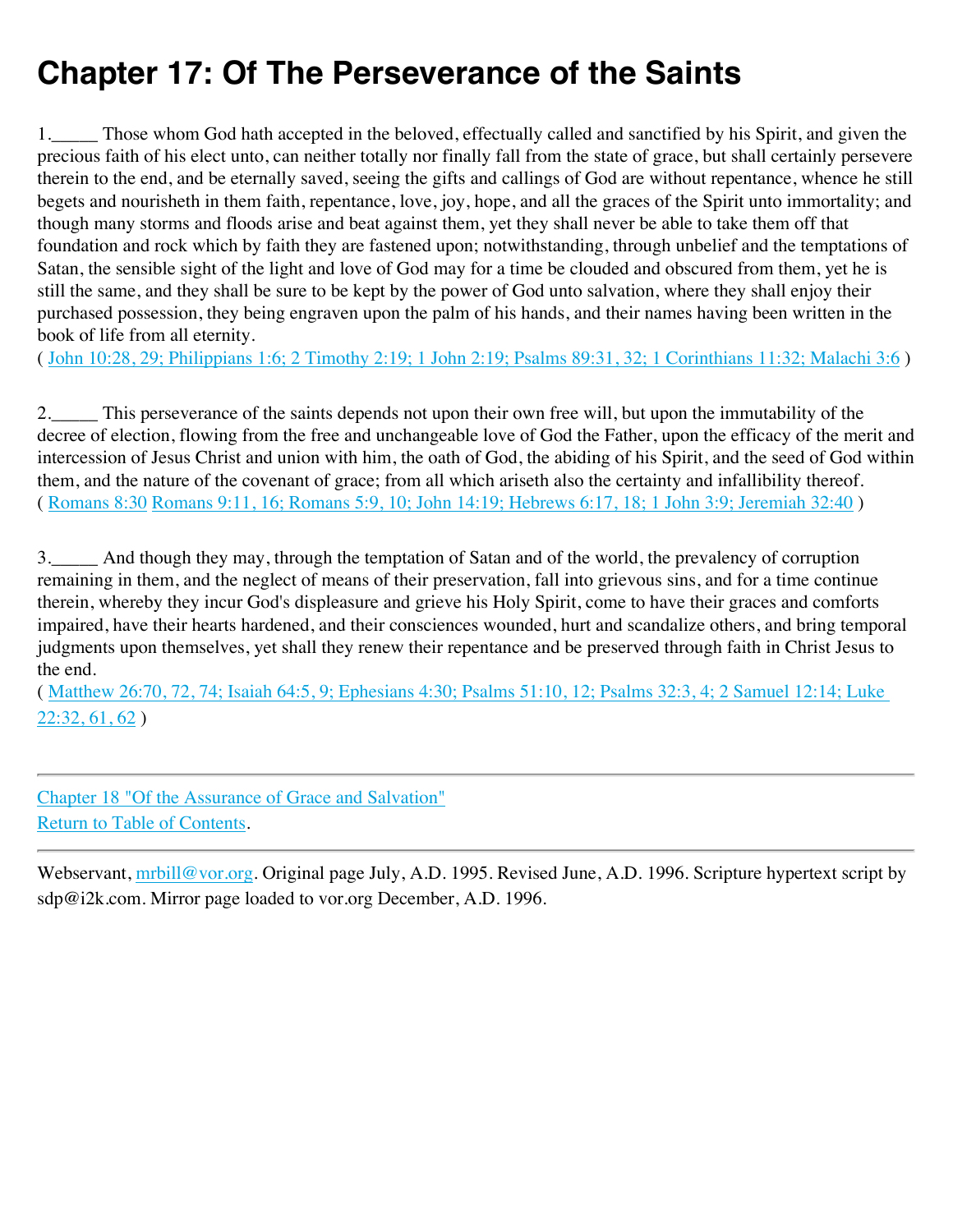#### <span id="page-24-0"></span>**Chapter 18: Of the Assurance of Grace and Salvation**

1. Although temporary believers, and other unregenerate men, may vainly deceive themselves with false hopes and carnal presumptions of being in the favour of God and state of salvation, which hope of theirs shall perish; yet such as truly believe in the Lord Jesus, and love him in sincerity, endeavouring to walk in all good conscience before him, may in this life be certainly assured that they are in the state of grace, and may rejoice in the hope of the glory of God, which hope shall never make them ashamed.

( [Job 8:13, 14;](http://www.gospelcom.net/bible?language=English&version=NASB&passage=Job+8:13-14) [Matthew 7:22, 23;](http://www.gospelcom.net/bible?language=English&version=NASB&passage=Matthew+7:22-23) [1 John 2:3;](http://www.gospelcom.net/bible?language=English&version=NASB&passage=1John+2:3) [1 John 3:14, 18, 19, 21, 24;](http://www.gospelcom.net/bible?language=English&version=NASB&passage=1John+3:14-24) [1 John 5:13;](http://www.gospelcom.net/bible?language=English&version=NASB&passage=1John+5:13) [Romans 5:2, 5](http://www.gospelcom.net/bible?language=English&version=NASB&passage=Romans+5:2-5) )

2.\_\_\_\_\_ This certainty is not a bare conjectural and probable persuasion grounded upon a fallible hope, but an infallible assurance of faith founded on the blood and righteousness of Christ revealed in the Gospel; and also upon the inward evidence of those graces of the Spirit unto which promises are made, and on the testimony of the Spirit of adoption, witnessing with our spirits that we are the children of God; and, as a fruit thereof, keeping the heart both humble and holy.

( [Hebrews 6:11, 19;](http://www.gospelcom.net/bible?language=English&version=NASB&passage=Hebrews+6:11-19) [Hebrews 6:17, 18;](http://www.gospelcom.net/bible?language=English&version=NASB&passage=Hebrews+6:17-18) [2 Peter 1:4, 5, 10, 11;](http://www.gospelcom.net/bible?language=English&version=NASB&passage=2Peter+1:4-11) [Romans 8:15, 16;](http://www.gospelcom.net/bible?language=English&version=NASB&passage=Romans+8:15-16) [1 John 3:1-3](http://www.gospelcom.net/bible?language=English&version=NASB&passage=1John+3:1-3) )

3.\_\_\_\_\_ This infallible assurance doth not so belong to the essence of faith, but that a true believer may wait long, and conflict with many difficulties before he be partaker of it; yet being enabled by the Spirit to know the things which are freely given him of God, he may, without extraordinary revelation, in the right use of means, attain thereunto: and therefore it is the duty of every one to give all diligence to make his calling and election sure, that thereby his heart may be enlarged in peace and joy in the Holy Spirit, in love and thankfulness to God, and in strength and cheerfulness in the duties of obedience, the proper fruits of this assurance; -so far is it from inclining men to looseness.

( [Isaiah 50:10;](http://www.gospelcom.net/bible?language=English&version=NASB&passage=Isaiah+50:10) [Psalms 88;](http://www.gospelcom.net/bible?language=English&version=NASB&passage=Psalms+88) [Psalms 77:1-12;](http://www.gospelcom.net/bible?language=English&version=NASB&passage=Psalms+77:1-12) [1 John 4:13;](http://www.gospelcom.net/bible?language=English&version=NASB&passage=1John+4:13) [Hebrews 6:11, 12;](http://www.gospelcom.net/bible?language=English&version=NASB&passage=Hebrews+6:11-12) [Romans 5:1, 2, 5;](http://www.gospelcom.net/bible?language=English&version=NASB&passage=Romans+5:1-5) [Romans 14:17;](http://www.gospelcom.net/bible?language=English&version=NASB&passage=Romans+14:17) [Psalms](http://www.gospelcom.net/bible?language=English&version=NASB&passage=Psalms+119:32) [119:32;](http://www.gospelcom.net/bible?language=English&version=NASB&passage=Psalms+119:32) [Romans 6:1,2;](http://www.gospelcom.net/bible?language=English&version=NASB&passage=Romans+6:1-2) [Titus 2:11, 12, 14](http://www.gospelcom.net/bible?language=English&version=NASB&passage=Titus+2:11-14) )

4.\_\_\_\_\_ True believers may have the assurance of their salvation divers ways shaken, diminished, and intermitted; as by negligence in preserving of it, by falling into some special sin which woundeth the conscience and grieveth the Spirit; by some sudden or vehement temptation, by God's withdrawing the light of his countenance, and suffering even such as fear him to walk in darkness and to have no light, yet are they never destitute of the seed of God and life of faith, that love of Christ and the brethren, that sincerity of heart and conscience of duty out of which, by the operation of the Spirit, this assurance may in due time be revived, and by the which, in the meantime, they are preserved from utter despair.

( [Canticles 5:2, 3, 6;](http://www.gospelcom.net/bible?language=English&version=NASB&passage=Song+of+Solomon+5:2-6) [Psalms 51:8, 12, 14;](http://www.gospelcom.net/bible?language=English&version=NASB&passage=Psalms+51:8-14) [Psalms 116:11;](http://www.gospelcom.net/bible?language=English&version=NASB&passage=Psalms+116:11) [Psalms 77:7, 8;](http://www.gospelcom.net/bible?language=English&version=NASB&passage=Psalms+77:7-8) [Psalms 31:22;](http://www.gospelcom.net/bible?language=English&version=NASB&passage=Psalms+31:22) [Psalms 30:7;](http://www.gospelcom.net/bible?language=English&version=NASB&passage=Psalms+30:7) [1 John 3:9;](http://www.gospelcom.net/bible?language=English&version=NASB&passage=1John+3:9) [Luke 22:32;](http://www.gospelcom.net/bible?language=English&version=NASB&passage=Luke+22:32) [Psalms 42:5, 11;](http://www.gospelcom.net/bible?language=English&version=NASB&passage=Psalms+42:5-11) [Lamentations 3:26-31](http://www.gospelcom.net/bible?language=English&version=NASB&passage=Lamentations+3:26-31) )

[Chapter 19 "Of the Law of God"](#page-25-0) [Return to Table of Contents.](#page-0-0)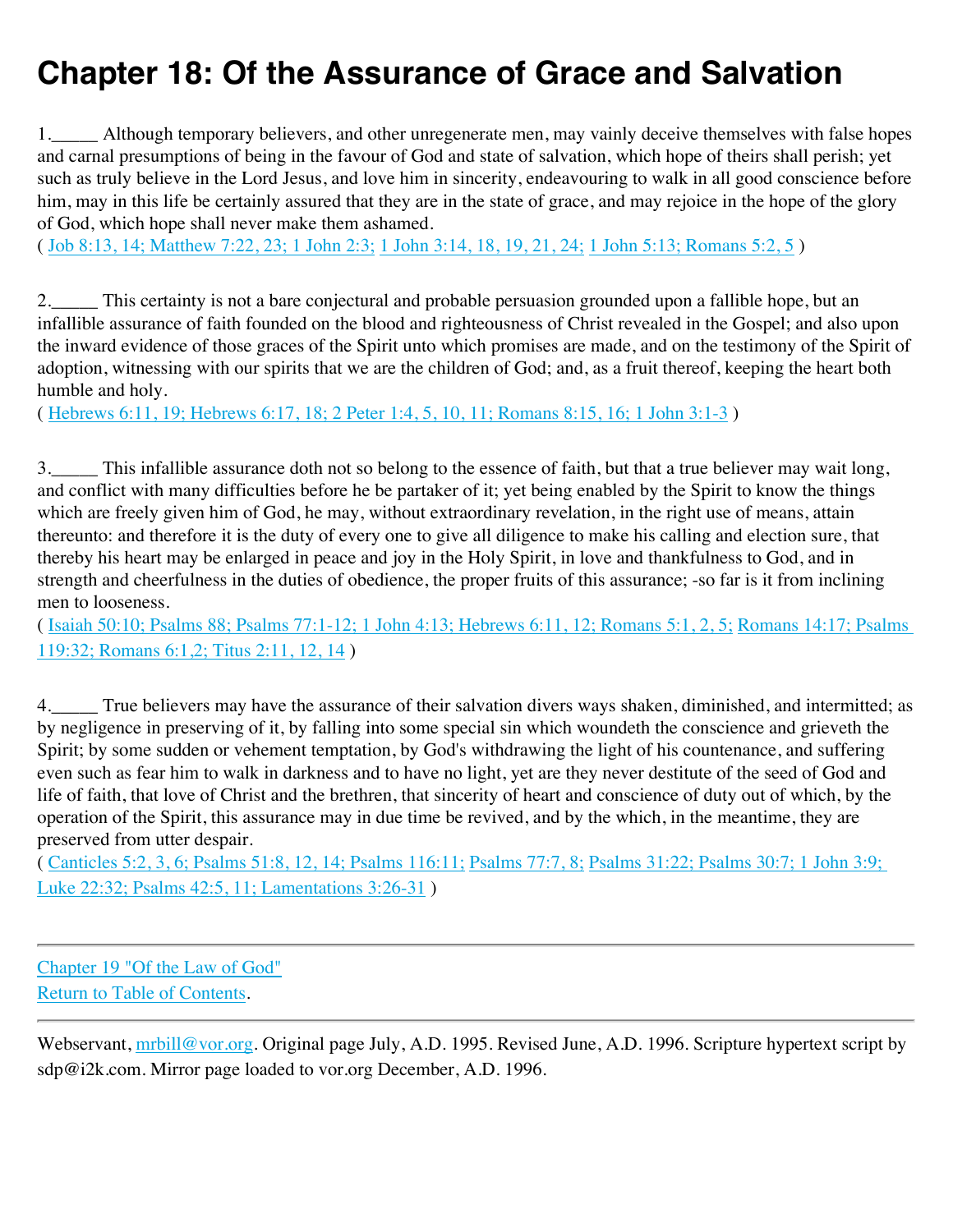## <span id="page-25-0"></span>**Chapter 19: Of the Law of God**

1.\_\_\_\_\_ God gave to Adam a law of universal obedience written in his heart, and a particular precept of not eating the fruit of the tree of knowledge of good and evil; by which he bound him and all his posterity to personal, entire, exact, and perpetual obedience; promised life upon the fulfilling, and threatened death upon the breach of it, and endued him with power and ability to keep it.

( [Genesis 1:27;](http://www.gospelcom.net/bible?language=English&version=NASB&passage=Genesis+1:27) [Ecclesiastes 7:29;](http://www.gospelcom.net/bible?language=English&version=NASB&passage=Ecclesiastes+7:29) [Romans 10:5;](http://www.gospelcom.net/bible?language=English&version=NASB&passage=Romans+10:5) [Galatians 3:10, 12](http://www.gospelcom.net/bible?language=English&version=NASB&passage=Galatians+3:10-12) )

2.\_\_\_\_\_ The same law that was first written in the heart of man continued to be a perfect rule of righteousness after the fall, and was delivered by God upon Mount Sinai, in ten commandments, and written in two tables, the four first containing our duty towards God, and the other six, our duty to man. ( [Romans 2:14, 15;](http://www.gospelcom.net/bible?language=English&version=NASB&passage=Romans+2:14-15) [Deuteronomy 10:4](http://www.gospelcom.net/bible?language=English&version=NASB&passage=Deuteronomy+10:4) )

3.\_\_\_\_\_ Besides this law, commonly called moral, God was pleased to give to the people of Israel ceremonial laws, containing several typical ordinances, partly of worship, prefiguring Christ, his graces, actions, sufferings, and benefits; and partly holding forth divers instructions of moral duties, all which ceremonial laws being appointed only to the time of reformation, are, by Jesus Christ the true Messiah and only law-giver, who was furnished with power from the Father for that end abrogated and taken away.

( [Hebrews 10:1;](http://www.gospelcom.net/bible?language=English&version=NASB&passage=Hebrews+10:1) [Colossians 2:17;](http://www.gospelcom.net/bible?language=English&version=NASB&passage=Colossians+2:17) [1 Corinthians 5:7;](http://www.gospelcom.net/bible?language=English&version=NASB&passage=1Corinthians+5:7) [Colossians 2:14, 16, 17;](http://www.gospelcom.net/bible?language=English&version=NASB&passage=Colossians+2:14-17) [Ephesians 2:14, 16](http://www.gospelcom.net/bible?language=English&version=NASB&passage=Ephesians+2:14) )

4.\_\_\_\_\_ To them also he gave sundry judicial laws, which expired together with the state of that people, not obliging any now by virtue of that institution; their general equity only being of moral use. ( [1 Corinthians 9:8-10](http://www.gospelcom.net/bible?language=English&version=NASB&passage=1Corinthians+9:8-10) )

5.\_\_\_\_\_ The moral law doth for ever bind all, as well justified persons as others, to the obedience thereof, and that not only in regard of the matter contained in it, but also in respect of the authority of God the Creator, who gave it; neither doth Christ in the Gospel any way dissolve, but much strengthen this obligation. ( [Romans 13:8-10;](http://www.gospelcom.net/bible?language=English&version=NASB&passage=Romans+13:8-10) [James 2:8, 10-12;](http://www.gospelcom.net/bible?language=English&version=NASB&passage=James+2:8-12) [James 2:10, 11;](http://www.gospelcom.net/bible?language=English&version=NASB&passage=James+2:10-11) [Matthew 5:17-19;](http://www.gospelcom.net/bible?language=English&version=NASB&passage=Matthew+5:17-19) [Romans 3:31](http://www.gospelcom.net/bible?language=English&version=NASB&passage=Romans+3:31) )

6.\_\_\_\_\_ Although true believers be not under the law as a covenant of works, to be thereby justified or condemned, yet it is of great use to them as well as to others, in that as a rule of life, informing them of the will of God and their duty, it directs and binds them to walk accordingly; discovering also the sinful pollutions of their natures, hearts, and lives, so as examining themselves thereby, they may come to further conviction of, humiliation for, and hatred against, sin; together with a clearer sight of the need they have of Christ and the perfection of his obedience; it is likewise of use to the regenerate to restrain their corruptions, in that it forbids sin; and the threatenings of it serve to shew what even their sins deserve, and what afflictions in this life they may expect for them, although freed from the curse and unallayed rigour thereof. The promises of it likewise shew them God's approbation of obedience, and what blessings they may expect upon the performance thereof, though not as due to them by the law as a covenant of works; so as man's doing good and refraining from evil, because the law encourageth to the one and deterreth from the other, is no evidence of his being under the law and not under grace.

( [Romans 6:14;](http://www.gospelcom.net/bible?language=English&version=NASB&passage=Romans+6:14) [Galatians 2:16;](http://www.gospelcom.net/bible?language=English&version=NASB&passage=Galatians+2:16) [Romans 8:1;](http://www.gospelcom.net/bible?language=English&version=NASB&passage=Romans+8:1) [Romans 10:4;](http://www.gospelcom.net/bible?language=English&version=NASB&passage=Romans+10:4) [Romans 3:20;](http://www.gospelcom.net/bible?language=English&version=NASB&passage=Romans+3:20) [Romans 7:7, etc;](http://www.gospelcom.net/bible?language=English&version=NASB&passage=Romans+7:7-12) [Romans 6:12-14;](http://www.gospelcom.net/bible?language=English&version=NASB&passage=Romans+6:12-14) [1 Peter](http://www.gospelcom.net/bible?language=English&version=NASB&passage=1Peter+3:8-13)  [3:8-13](http://www.gospelcom.net/bible?language=English&version=NASB&passage=1Peter+3:8-13) )

7.\_\_\_\_\_ Neither are the aforementioned uses of the law contrary to the grace of the Gospel, but do sweetly comply with it, the Spirit of Christ subduing and enabling the will of man to do that freely and cheerfully which the will of God, revealed in the law, requireth to be done.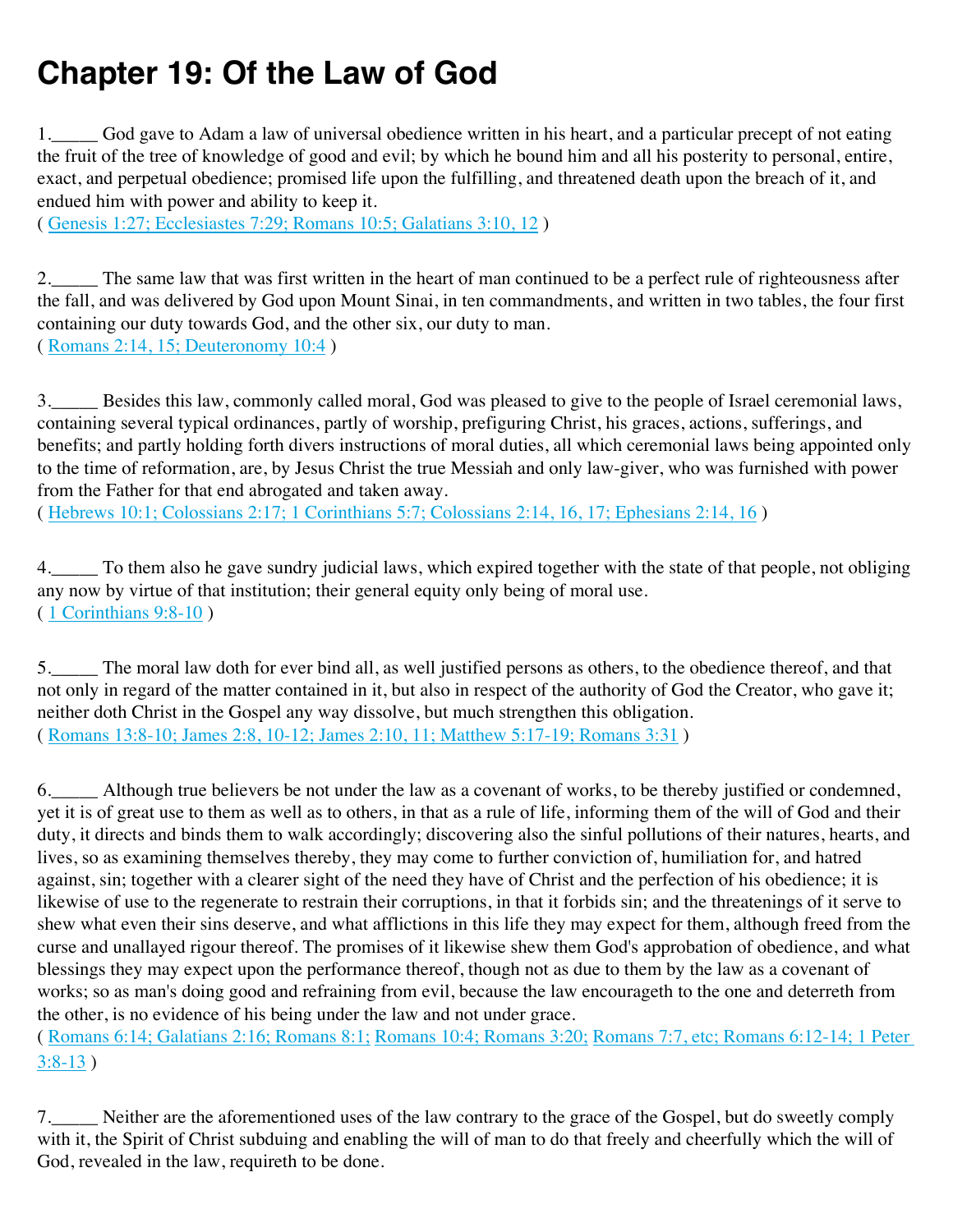[Chapter 20 "Of the Gospel and the Extent of Grace thereof"](#page-27-0) [Return to Table of Contents.](#page-0-0)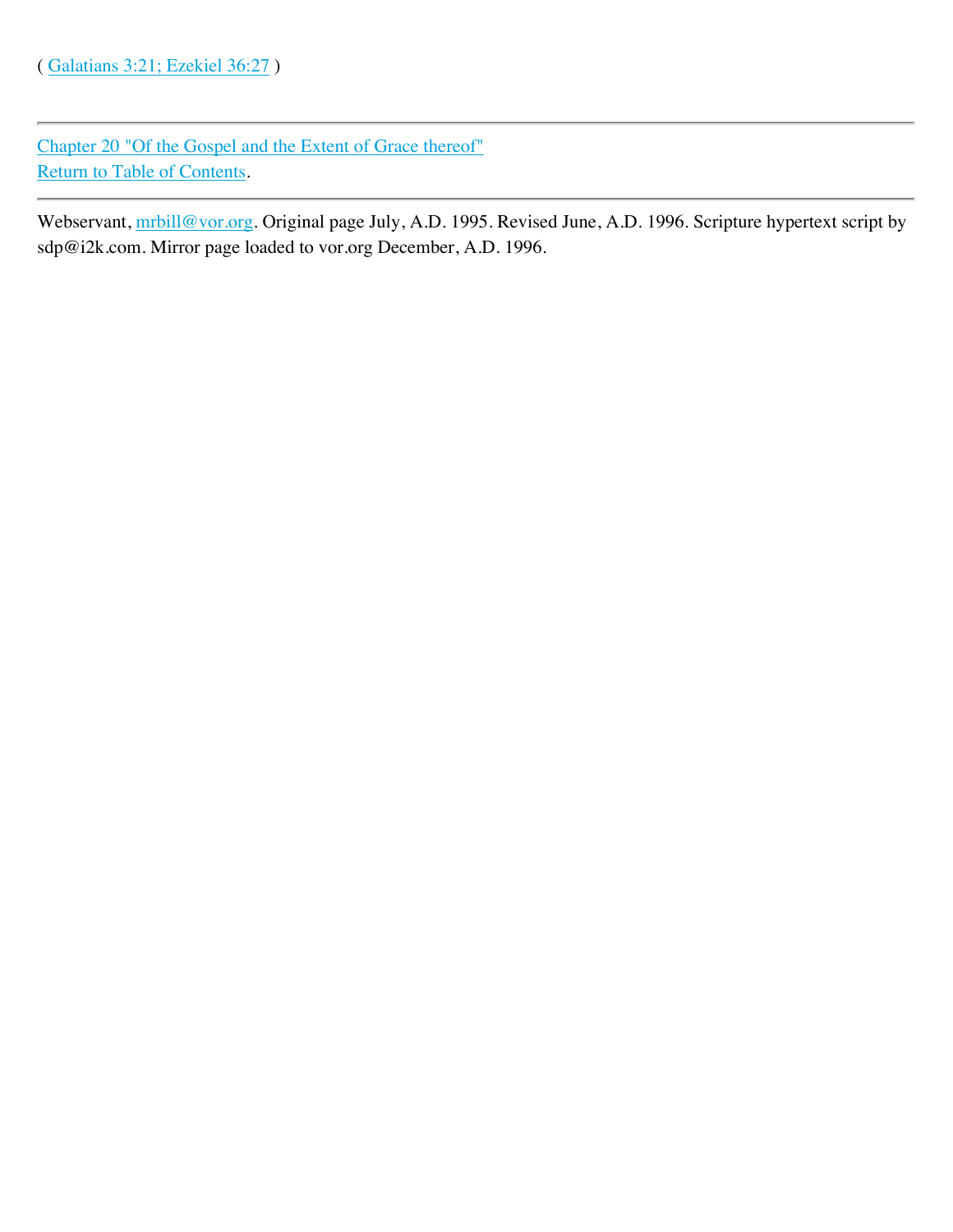#### <span id="page-27-0"></span>**Chapter 20: Of the Gospel, and of the Extent of the Grace Thereof**

1. The covenant of works being broken by sin, and made unprofitable unto life, God was pleased to give forth the promise of Christ, the seed of the woman, as the means of calling the elect, and begetting in them faith and repentance; in this promise the gospel, as to the substance of it, was revealed, and [is] therein effectual for the conversion and salvation of sinners.

( [Genesis 3:15;](http://www.gospelcom.net/bible?language=English&version=NASB&passage=Genesis+3:15) [Revelation 13:8](http://www.gospelcom.net/bible?language=English&version=NASB&passage=Revelation+13:8) )

2. This promise of Christ, and salvation by him, is revealed only by the Word of God; neither do the works of creation or providence, with the light of nature, make discovery of Christ, or of grace by him, so much as in a general or obscure way; much less that men destitute of the revelation of Him by the promise or gospel, should be enabled thereby to attain saving faith or repentance.

( [Romans 1:17;](http://www.gospelcom.net/bible?language=English&version=NASB&passage=Romans+1:17) [Romans 10:14,15,17;](http://www.gospelcom.net/bible?language=English&version=NASB&passage=Romans+10:14-17) [Proverbs 29:18;](http://www.gospelcom.net/bible?language=English&version=NASB&passage=Proverbs+29:18) [Isaiah 25:7;](http://www.gospelcom.net/bible?language=English&version=NASB&passage=Isaiah+25:7) [Isaiah 60:2, 3](http://www.gospelcom.net/bible?language=English&version=NASB&passage=Isaiah+60:2-3) )

3.\_\_\_\_\_ The revelation of the gospel unto sinners, made in divers times and by sundry parts, with the addition of promises and precepts for the obedience required therein, as to the nations and persons to whom it is granted, is merely of the sovereign will and good pleasure of God; not being annexed by virtue of any promise to the due improvement of men's natural abilities, by virtue of common light received without it, which none ever did make, or can do so; and therefore in all ages, the preaching of the gospel has been granted unto persons and nations, as to the extent or straitening of it, in great variety, according to the counsel of the will of God. ( [Psalms 147:20;](http://www.gospelcom.net/bible?language=English&version=NASB&passage=Psalms+147:20) [Acts 16:7;](http://www.gospelcom.net/bible?language=English&version=NASB&passage=Acts+16:7) [Romans 1:18-32](http://www.gospelcom.net/bible?language=English&version=NASB&passage=Romans+1:18-32) )

4.\_\_\_\_\_ Although the gospel be the only outward means of revealing Christ and saving grace, and is, as such, abundantly sufficient thereunto; yet that men who are dead in trespasses may be born again, quickened or regenerated, there is moreover necessary an effectual insuperable work of the Holy Spirit upon the whole soul, for the producing in them a new spiritual life; without which no other means will effect their conversion unto God. ( [Psalms 110:3;](http://www.gospelcom.net/bible?language=English&version=NASB&passage=Psalms+110:3) [1 Corinthians 2:14;](http://www.gospelcom.net/bible?language=English&version=NASB&passage=1Corinthians+2:14) [Ephesians 1:19, 20;](http://www.gospelcom.net/bible?language=English&version=NASB&passage=Ephesians+1:19-20) [John 6:44;](http://www.gospelcom.net/bible?language=English&version=NASB&passage=John+6:44) [2 Corinthians 4:4, 6](http://www.gospelcom.net/bible?language=English&version=NASB&passage=2Corinthians+4:4-6) )

[Chapter 21 "Of Christian Liberty and Liberty of Conscience"](#page-28-0) [Return to Table of Contents.](#page-0-0)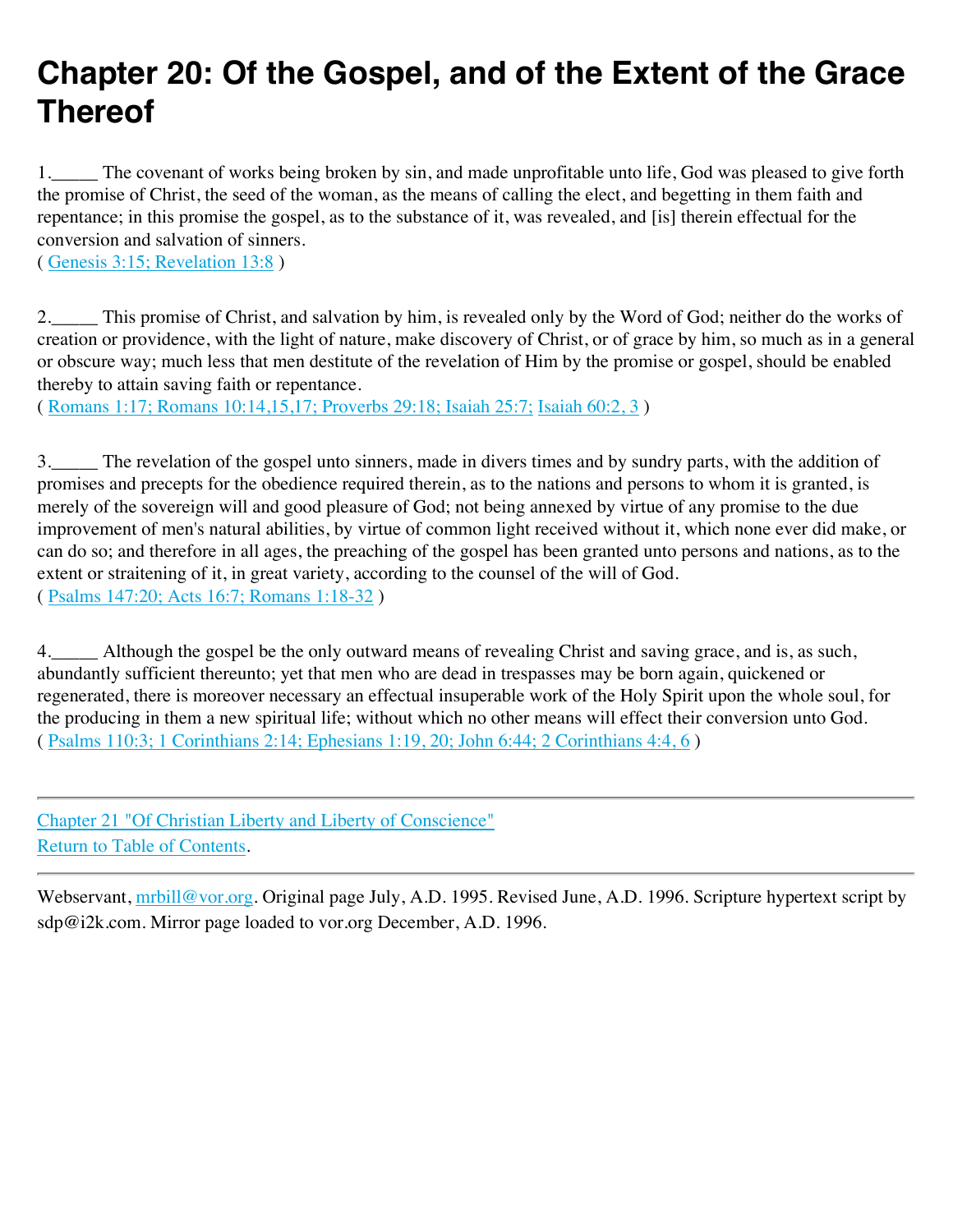#### <span id="page-28-0"></span>**Chapter 21: Of Christian Liberty and Liberty of Conscience**

1. The liberty which Christ hath purchased for believers under the gospel, consists in their freedom from the guilt of sin, the condemning wrath of God, the rigour and curse of the law, and in their being delivered from this present evil world, bondage to Satan, and dominion of sin, from the evil of afflictions, the fear and sting of death, the victory of the grave, and ever- lasting damnation: as also in their free access to God, and their yielding obedience unto Him, not out of slavish fear, but a child-like love and willing mind.

All which were common also to believers under the law for the substance of them; but under the New Testament the liberty of Christians is further enlarged, in their freedom from the yoke of a ceremonial law, to which the Jewish church was subjected, and in greater boldness of access to the throne of grace, and in fuller communications of the free Spirit of God, than believers under the law did ordinarily partake of. ( [Galatians 3:13;](http://www.gospelcom.net/bible?language=English&version=NASB&passage=Galatians+3:13) [Galatians 1:4;](http://www.gospelcom.net/bible?language=English&version=NASB&passage=Galatians+1:4) [Acts 26:18;](http://www.gospelcom.net/bible?language=English&version=NASB&passage=Acts+26:18) [Romans 8:3;](http://www.gospelcom.net/bible?language=English&version=NASB&passage=Romans+8:3) [Romans 8:28;](http://www.gospelcom.net/bible?language=English&version=NASB&passage=Romans+8:28) [1 Corinthians 15:54-57;](http://www.gospelcom.net/bible?language=English&version=NASB&passage=1Corinthians+15:54-57) [2 Thessalonians](http://www.gospelcom.net/bible?language=English&version=NASB&passage=2Thessalonians+1:10) [1:10;](http://www.gospelcom.net/bible?language=English&version=NASB&passage=2Thessalonians+1:10) [Romans 8:15;](http://www.gospelcom.net/bible?language=English&version=NASB&passage=Romans+8:15) [Luke 1:73-75;](http://www.gospelcom.net/bible?language=English&version=NASB&passage=Luke+1:73-75) [1 John 4:18;](http://www.gospelcom.net/bible?language=English&version=NASB&passage=1John+4:18) [Galatians 3:9, 14;](http://www.gospelcom.net/bible?language=English&version=NASB&passage=Galatians+3:9-14) [John 7:38, 39;](http://www.gospelcom.net/bible?language=English&version=NASB&passage=John+7:38-39) [Hebrews 10:19-21](http://www.gospelcom.net/bible?language=English&version=NASB&passage=Hebrews+10:19-21) )

2. God alone is Lord of the conscience, and hath left it free from the doctrines and commandments of men which are in any thing contrary to his word, or not contained in it. So that to believe such doctrines, or obey such commands out of conscience, is to betray true liberty of conscience; and the requiring of an implicit faith, an absolute and blind obedience, is to destroy liberty of conscience and reason also. ( [James 4:12;](http://www.gospelcom.net/bible?language=English&version=NASB&passage=James+4:12) [Romans 14:4;](http://www.gospelcom.net/bible?language=English&version=NASB&passage=Romans+14:4) [Acts 4:19, 29;](http://www.gospelcom.net/bible?language=English&version=NASB&passage=Acts+4:19-29) [1 Corinthians 7:23;](http://www.gospelcom.net/bible?language=English&version=NASB&passage=1Corinthians+7:23) [Matthew 15:9;](http://www.gospelcom.net/bible?language=English&version=NASB&passage=Matthew+15:9) [Colossians 2:20, 22, 23;](http://www.gospelcom.net/bible?language=English&version=NASB&passage=Colossians+2:20-23) [1 Corinthians](http://www.gospelcom.net/bible?language=English&version=NASB&passage=1Corinthians+3:5) [3:5;](http://www.gospelcom.net/bible?language=English&version=NASB&passage=1Corinthians+3:5) [2 Corinthians 1:24](http://www.gospelcom.net/bible?language=English&version=NASB&passage=2Corinthians+1:24) )

3.\_\_\_\_\_ They who upon pretence of Christian liberty do practice any sin, or cherish any sinful lust, as they do thereby pervert the main design of the grace of the gospel to their own destruction, so they wholly destroy the end of Christian liberty, which is, that being delivered out of the hands of all our enemies, we might serve the Lord without fear, in holiness and righeousness before Him, all the days of our lives. ( [Romans 6:1, 2;](http://www.gospelcom.net/bible?language=English&version=NASB&passage=Romans+6:1-2) [Galatians 5:13;](http://www.gospelcom.net/bible?language=English&version=NASB&passage=Galatians+5:13) [2 Peter 2:18, 21](http://www.gospelcom.net/bible?language=English&version=NASB&passage=2Peter+2:18-21) )

[Chapter 22 "Of Religious Worship and the Sabbath Day"](#page-29-0) [Return to Table of Contents.](#page-0-0)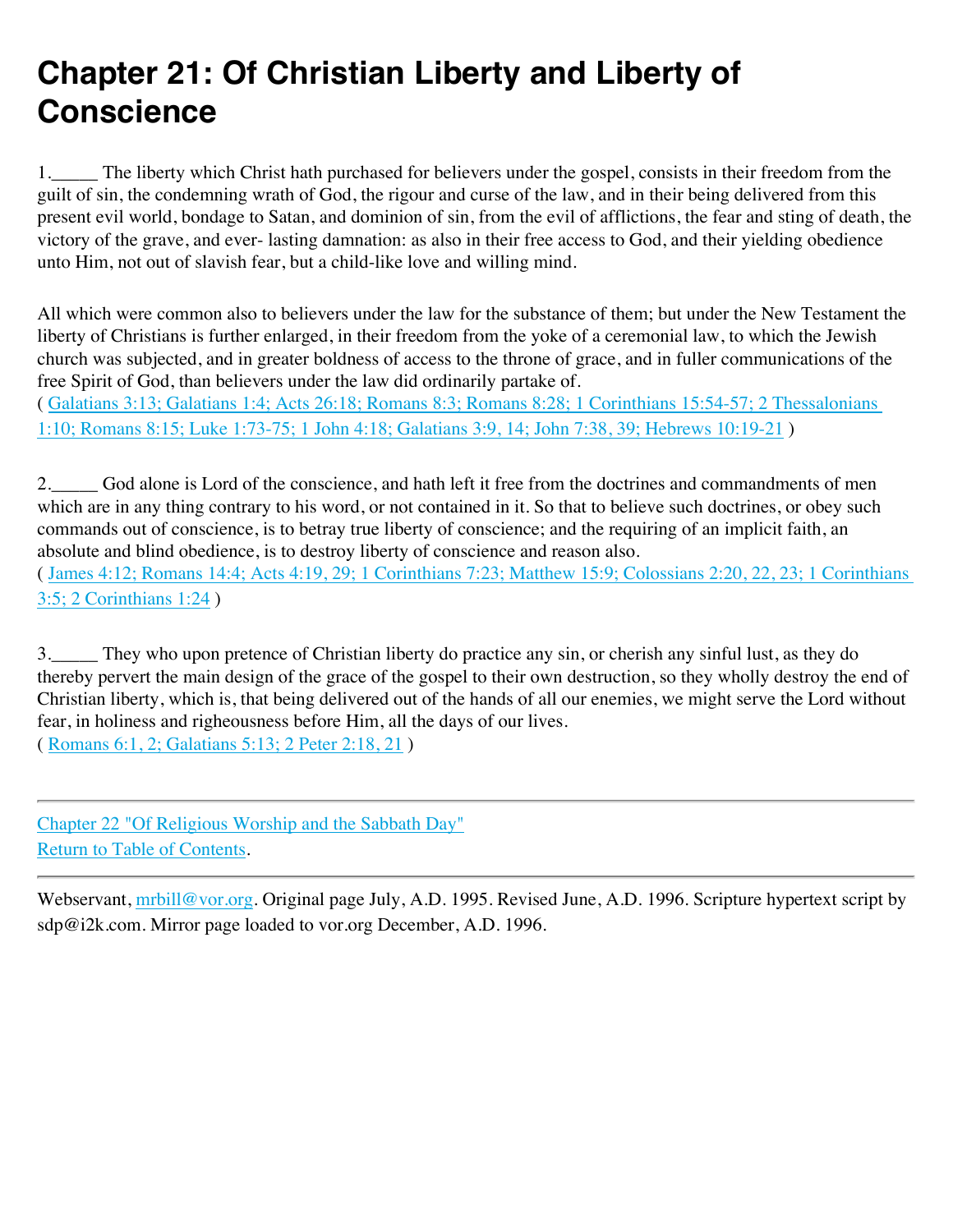## <span id="page-29-0"></span>**Chapter 22: Of Religious Worship and the Sabbath Day**

1. The light of nature shews that there is a God, who hath lordship and sovereignty over all; is just, good and doth good unto all; and is therefore to be feared, loved, praised, called upon, trusted in, and served, with all the heart and all the soul, and with all the might. But the acceptable way of worshipping the true God, is instituted by himself, and so limited by his own revealed will, that he may not be worshipped according to the imagination and devices of men, nor the suggestions of Satan, under any visible representations, or any other way not prescribed in the Holy Scriptures.

( [Jeremiah 10:7;](http://www.gospelcom.net/bible?language=English&version=NASB&passage=Jeremiah+10:7) [Mark 12:33;](http://www.gospelcom.net/bible?language=English&version=NASB&passage=Mark+12:33) [Deuteronomy 12:32;](http://www.gospelcom.net/bible?language=English&version=NASB&passage=Deuteronomy+12:32) [Exodus 20:4-6](http://www.gospelcom.net/bible?language=English&version=NASB&passage=Exodus+20:4-6) )

2. Religious worship is to be given to God the Father, Son, and Holy Spirit, and to him alone; not to angels, saints, or any other creatures; and since the fall, not without a mediator, nor in the mediation of any other but Christ alone.

( [Matthew 4:9, 10;](http://www.gospelcom.net/bible?language=English&version=NASB&passage=Matthew+4:9-10) [John 6:23;](http://www.gospelcom.net/bible?language=English&version=NASB&passage=John+6:23) [Matthew 28:19;](http://www.gospelcom.net/bible?language=English&version=NASB&passage=Matthew+28:19) [Romans 1:25;](http://www.gospelcom.net/bible?language=English&version=NASB&passage=Romans+1:25) [Colossians 2:18;](http://www.gospelcom.net/bible?language=English&version=NASB&passage=Colossians+2:18) [Revelation 19:10;](http://www.gospelcom.net/bible?language=English&version=NASB&passage=Revelation+19:10) [John 14:6;](http://www.gospelcom.net/bible?language=English&version=NASB&passage=John+14:6) [1](http://www.gospelcom.net/bible?language=English&version=NASB&passage=1Timothy+2:5)  [Timothy 2:5](http://www.gospelcom.net/bible?language=English&version=NASB&passage=1Timothy+2:5) )

3.\_\_\_\_\_ Prayer, with thanksgiving, being one part of natural worship, is by God required of all men. But that it may be accepted, it is to be made in the name of the Son, by the help of the Spirit, according to his will; with understanding, reverence, humility, fervency, faith, love, and perseverance; and when with others, in a known tongue.

( [Psalms 95:1-7;](http://www.gospelcom.net/bible?language=English&version=NASB&passage=Psalms+95:1-7) [Psalms 65:2;](http://www.gospelcom.net/bible?language=English&version=NASB&passage=Psalms+65:2) [John 14:13, 14;](http://www.gospelcom.net/bible?language=English&version=NASB&passage=John+14:13-14) [Romans 8:26;](http://www.gospelcom.net/bible?language=English&version=NASB&passage=Romans+8:26) [1 John 5:14;](http://www.gospelcom.net/bible?language=English&version=NASB&passage=1John+5:14) [1 Corinthians 14:16, 17](http://www.gospelcom.net/bible?language=English&version=NASB&passage=1Corinthians+14:16-17) )

4.\_\_\_\_\_ Prayer is to be made for things lawful, and for all sorts of men living, or that shall live hereafter; but not for the dead, nor for those of whom it may be known that they have sinned the sin unto death. ( [1 Timothy 2:1, 2;](http://www.gospelcom.net/bible?language=English&version=NASB&passage=1Timothy+2:1-2) [2 Samuel 7:29;](http://www.gospelcom.net/bible?language=English&version=NASB&passage=2Samuel+7:29) [2 Samuel 12:21-23;](http://www.gospelcom.net/bible?language=English&version=NASB&passage=2Samuel+12:21-23) [1 John 5:16](http://www.gospelcom.net/bible?language=English&version=NASB&passage=1John+5:16) )

5.\_\_\_\_\_ The reading of the Scriptures, preaching, and hearing the Word of God, teaching and admonishing one another in psalms, hymns, and spiritual songs, singing with grace in our hearts to the Lord; as also the administration of baptism, and the Lord's supper, are all parts of religious worship of God, to be performed in obedience to him, with understanding, faith, reverence, and godly fear; moreover, solemn humiliation, with fastings, and thanksgivings, upon special occasions, ought to be used in an holy and religious manner.

( [1 Timothy 4:13;](http://www.gospelcom.net/bible?language=English&version=NASB&passage=1Timothy+4:13) [2 Timothy 4:2;](http://www.gospelcom.net/bible?language=English&version=NASB&passage=2Timothy+4:2) [Luke 8:18;](http://www.gospelcom.net/bible?language=English&version=NASB&passage=Luke+8:18) [Colossians 3:16;](http://www.gospelcom.net/bible?language=English&version=NASB&passage=Colossians+3:16) [Ephesians 5:19;](http://www.gospelcom.net/bible?language=English&version=NASB&passage=Ephesians+5:19) [Matthew 28:19, 20;](http://www.gospelcom.net/bible?language=English&version=NASB&passage=Matthew+28:19-20) [1 Corinthians](http://www.gospelcom.net/bible?language=English&version=NASB&passage=1Corinthians+11:26)  [11:26;](http://www.gospelcom.net/bible?language=English&version=NASB&passage=1Corinthians+11:26) [Esther 4:16;](http://www.gospelcom.net/bible?language=English&version=NASB&passage=Esther+4:16) [Joel 2:12;](http://www.gospelcom.net/bible?language=English&version=NASB&passage=Joel+2:12) [Exodus 15:1-19,](http://www.gospelcom.net/bible?language=English&version=NASB&passage=Exodus+15:1-19) [Psalms 107](http://www.gospelcom.net/bible?language=English&version=NASB&passage=Psalms+107) )

6.\_\_\_\_\_ Neither prayer nor any other part of religious worship, is now under the gospel, tied unto, or made more acceptable by any place in which it is performed, or towards which it is directed; but God is to be worshipped everywhere in spirit and in truth; as in private families daily, and in secret each one by himself; so more solemnly in the public assemblies, which are not carelessly nor wilfully to be neglected or forsaken, when God by his word or providence calleth thereunto.

( [John 4:21;](http://www.gospelcom.net/bible?language=English&version=NASB&passage=John+4:21) [Malachi 1:11;](http://www.gospelcom.net/bible?language=English&version=NASB&passage=Malachi+1:11) [1 Timothy 2:8;](http://www.gospelcom.net/bible?language=English&version=NASB&passage=1Timothy+2:8) [Acts 10:2;](http://www.gospelcom.net/bible?language=English&version=NASB&passage=Acts+10:2) [Matthew 6:11;](http://www.gospelcom.net/bible?language=English&version=NASB&passage=Matthew+6:11) [Psalms 55:17;](http://www.gospelcom.net/bible?language=English&version=NASB&passage=Psalms+55:17) [Matthew 6:6;](http://www.gospelcom.net/bible?language=English&version=NASB&passage=Matthew+6:6) [Hebrews 10:25;](http://www.gospelcom.net/bible?language=English&version=NASB&passage=Hebrews+10:25)  [Acts 2:42](http://www.gospelcom.net/bible?language=English&version=NASB&passage=Acts+2:42) )

7.\_\_\_\_\_ As it is the law of nature, that in general a proportion of time, by God's appointment, be set apart for the worship of God, so by his Word, in a positive moral, and perpetual commandment, binding all men, in all ages, he hath particularly appointed one day in seven for a sabbath to be kept holy unto him, which from the beginning of the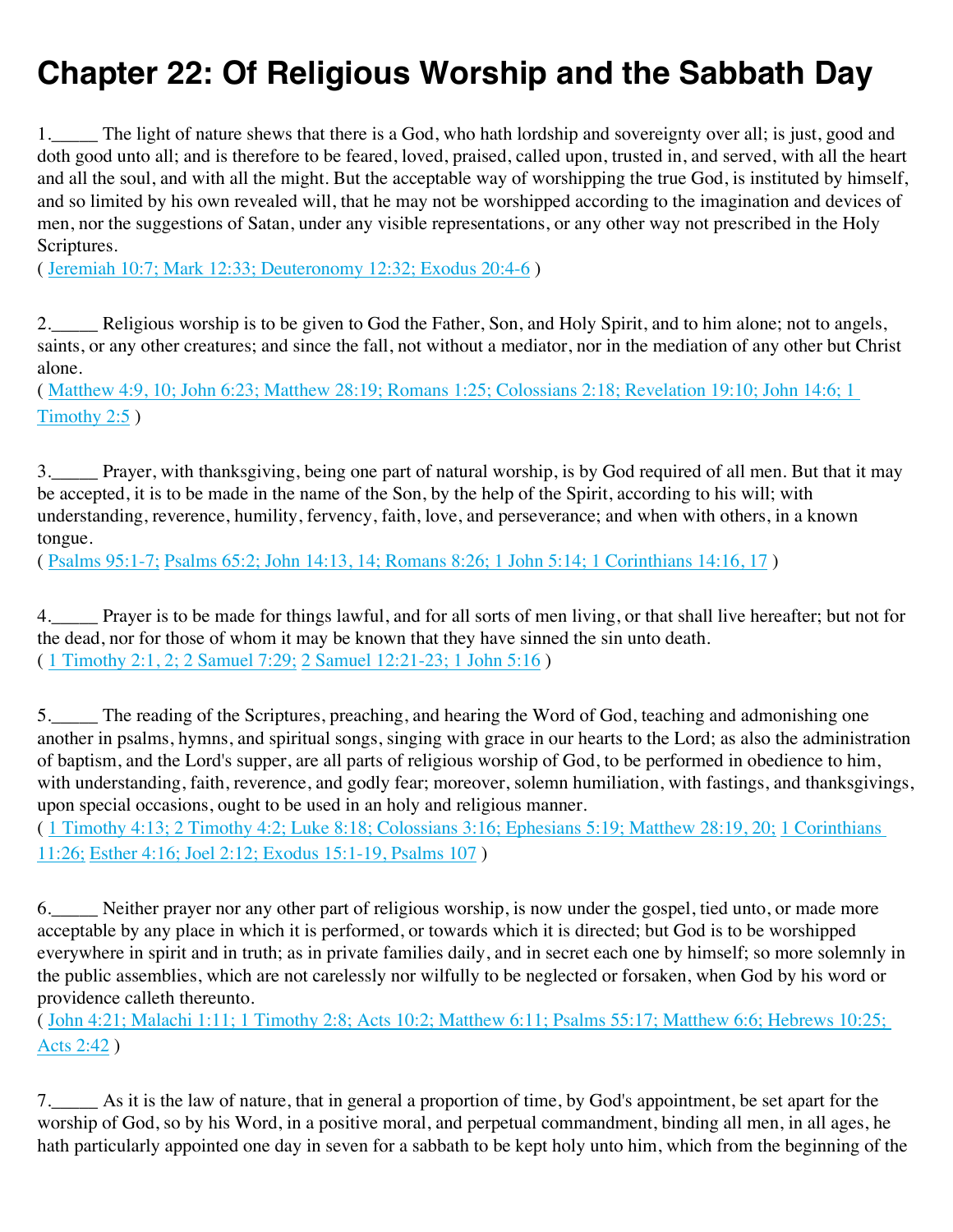world to the resurrection of Christ was the last day of the week, and from the resurrection of Christ was changed into the first day of the week, which is called the Lord's day: and is to be continued to the end of the world as the Christian Sabbath, the observation of the last day of the week being abolished. ( [Exodus 20:8;](http://www.gospelcom.net/bible?language=English&version=NASB&passage=Exodus+20:8) [1 Corinthians 16:1, 2;](http://www.gospelcom.net/bible?language=English&version=NASB&passage=1Corinthians+16:1-2) [Acts 20:7;](http://www.gospelcom.net/bible?language=English&version=NASB&passage=Acts+20:7) [Revelation 1:10](http://www.gospelcom.net/bible?language=English&version=NASB&passage=Revelation+1:10) )

8. The sabbath is then kept holy unto the Lord, when men, after a due preparing of their hearts, and ordering their common affairs aforehand, do not only observe an holy rest all day, from their own works, words and thoughts, about their worldly employment and recreations, but are also taken up the whole time in the public and private exercises of his worship, and in the duties of necessity and mercy. ( [Isaiah 58:13;](http://www.gospelcom.net/bible?language=English&version=NASB&passage=Isaiah+58:13) [Nehemiah 13:15-22;](http://www.gospelcom.net/bible?language=English&version=NASB&passage=Nehemiah+13:15-22) [Matthew 12:1-13](http://www.gospelcom.net/bible?language=English&version=NASB&passage=Matthew+12:1-13) )

[Chapter 23 "Of Lawful Oaths and Vows"](#page-31-0) [Return to Table of Contents.](#page-0-0)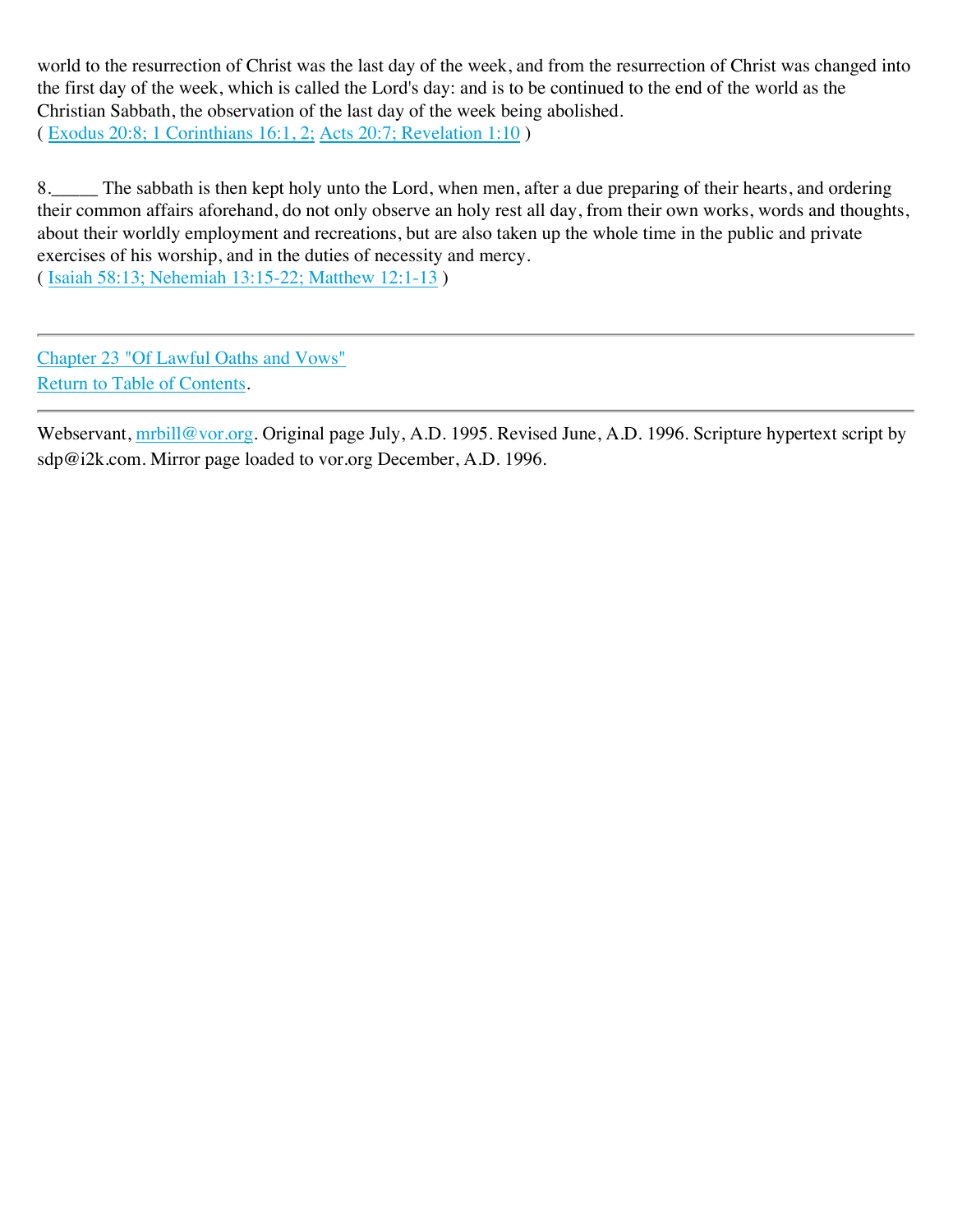## <span id="page-31-0"></span>**Chapter 23: Of Lawful Oaths and Vows**

1.\_\_\_\_\_ A lawful oath is a part of religious worship, wherein the person swearing in truth, righteousness, and judgement, solemnly calleth God to witness what he sweareth, and to judge him according to the truth or falseness thereof.

( [Exodus 20:7;](http://www.gospelcom.net/bible?language=English&version=NASB&passage=Exodus+20:7) [Deuteronomy 10:20;](http://www.gospelcom.net/bible?language=English&version=NASB&passage=Deuteronomy+10:20) [Jeremiah 4:2;](http://www.gospelcom.net/bible?language=English&version=NASB&passage=Jeremiah+4:2) [2 Chronicles 6:22, 23](http://www.gospelcom.net/bible?language=English&version=NASB&passage=2Chronicles+6:22-23) )

2.\_\_\_\_\_ The name of God only is that by which men ought to swear; and therein it is to be used, with all holy fear and reverence; therefore to swear vainly or rashly by that glorious and dreadful name, or to swear at all by any other thing, is sinful, and to be abhorred; yet as in matter of weight and moment, for confirmation of truth, and ending all strife, an oath is warranted by the word of God; so a lawful oath being imposed by lawful authority in such matters, ought to be taken.

( [Matthew 5:34, 37;](http://www.gospelcom.net/bible?language=English&version=NASB&passage=Matthew+5:34-37) [James 5:12;](http://www.gospelcom.net/bible?language=English&version=NASB&passage=James+5:12) [Hebrews 6:16;](http://www.gospelcom.net/bible?language=English&version=NASB&passage=Hebrews+6:16) [2 Corinthians 1:23;](http://www.gospelcom.net/bible?language=English&version=NASB&passage=2Corinthians+1:23) [Nehemiah 13:25](http://www.gospelcom.net/bible?language=English&version=NASB&passage=Nehemiah+13:25) )

3.\_\_\_\_\_ Whosoever taketh an oath warranted by the Word of God, ought duly to consider the weightiness of so solemn an act, and therein to avouch nothing but what he knoweth to be truth; for that by rash, false, and vain oaths, the Lord is provoked, and for them this land mourns.

( [Leviticus 19:12;](http://www.gospelcom.net/bible?language=English&version=NASB&passage=Leviticus+19:12) [Jeremiah 23:10](http://www.gospelcom.net/bible?language=English&version=NASB&passage=Jeremiah+23:10) )

4.\_\_\_\_\_ An oath is to be taken in the plain and common sense of the words, without equivocation or mental reservation.

( [Psalms 24:4](http://www.gospelcom.net/bible?language=English&version=NASB&passage=Psalms+24:4) ) (Ps. 24:4)

5.\_\_\_\_\_ A vow, which is not to be made to any creature, but to God alone, is to be made and performed with all religious care and faithfulness; but popish monastical vows of perpetual single life, professed poverty, and regular obedience, are so far from being degrees of higher perfection, that they are superstitious and sinful snares, in which no Christian may entangle himself.

( [Psalms 76:11;](http://www.gospelcom.net/bible?language=English&version=NASB&passage=Psalms+76:11) [Genesis 28:20-22;](http://www.gospelcom.net/bible?language=English&version=NASB&passage=Genesis+28:20-22) [1 Corinthians 7:2, 9;](http://www.gospelcom.net/bible?language=English&version=NASB&passage=1Corinthians+7:2-9) [Ephesians 4:28;](http://www.gospelcom.net/bible?language=English&version=NASB&passage=Ephesians+4:28) [Matthew 19:11](http://www.gospelcom.net/bible?language=English&version=NASB&passage=Matthew+19:11) )

[Chapter 24 "Of the Civil Magistrate"](#page-32-0) [Return to Table of Contents.](#page-0-0)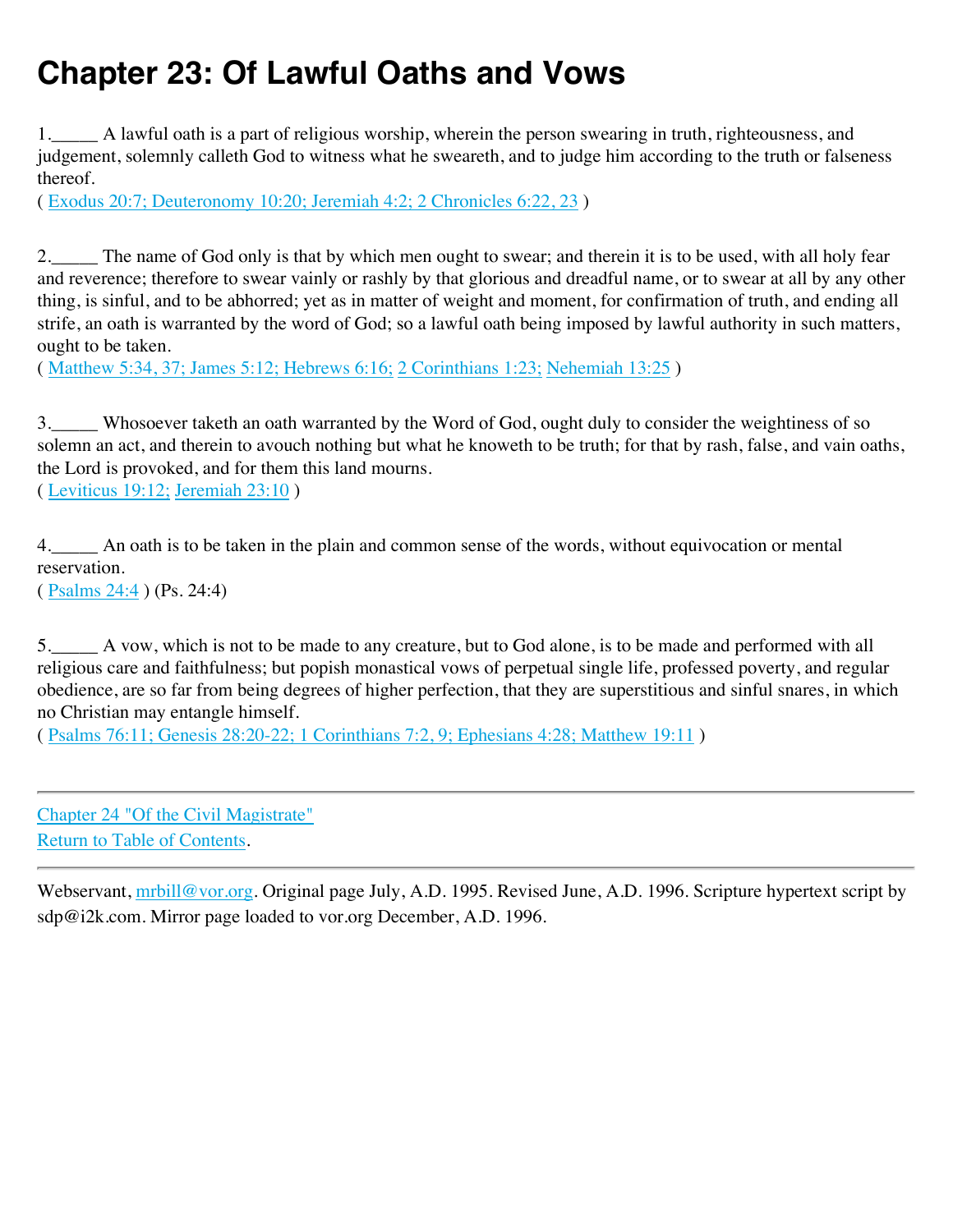## <span id="page-32-0"></span>**Chapter 24: Of the Civil Magistrate**

1.\_\_\_\_\_ God, the supreme Lord and King of all the world, hath ordained civil magistrates to be under him, over the people, for his own glory and the public good; and to this end hath armed them with the power of the sword, for defence and encouragement of them that do good, and for the punishment of evil doers. ( [Romans 13:1-4](http://www.gospelcom.net/bible?language=English&version=NASB&passage=Romans+13:1-4) )

2.\_\_\_\_\_ It is lawful for Christians to accept and execute the office of a magistrate when called there unto; in the management whereof, as they ought especially to maintain justice and peace, according to the wholesome laws of each kingdom and commonwealth, so for that end they may lawfully now, under the New Testament wage war upon just and necessary occasions.

( [2 Samuel 23:3;](http://www.gospelcom.net/bible?language=English&version=NASB&passage=2Samuel+23:3) [Psalms 82:3, 4;](http://www.gospelcom.net/bible?language=English&version=NASB&passage=Psalms+82:3-4) [Luke 3:14](http://www.gospelcom.net/bible?language=English&version=NASB&passage=Luke+3:14) )

3.\_\_\_\_\_ Civil magistrates being set up by God for the ends aforesaid; subjection, in all lawful things commanded by them, ought to be yielded by us in the Lord, not only for wrath, but for conscience sake; and we ought to make supplications and prayers for kings and all that are in authority, that under them we may live a quiet and peaceable life, in all godliness and honesty.

( [Romans 13:5-7;](http://www.gospelcom.net/bible?language=English&version=NASB&passage=Romans+13:5-7) [1 Peter 2:17;](http://www.gospelcom.net/bible?language=English&version=NASB&passage=1Peter+2:17) [1 Timothy 2:1, 2](http://www.gospelcom.net/bible?language=English&version=NASB&passage=1Timothy+2:1-2) )

[Chapter 25 "Of Marriage"](#page-33-0) [Return to Table of Contents.](#page-0-0)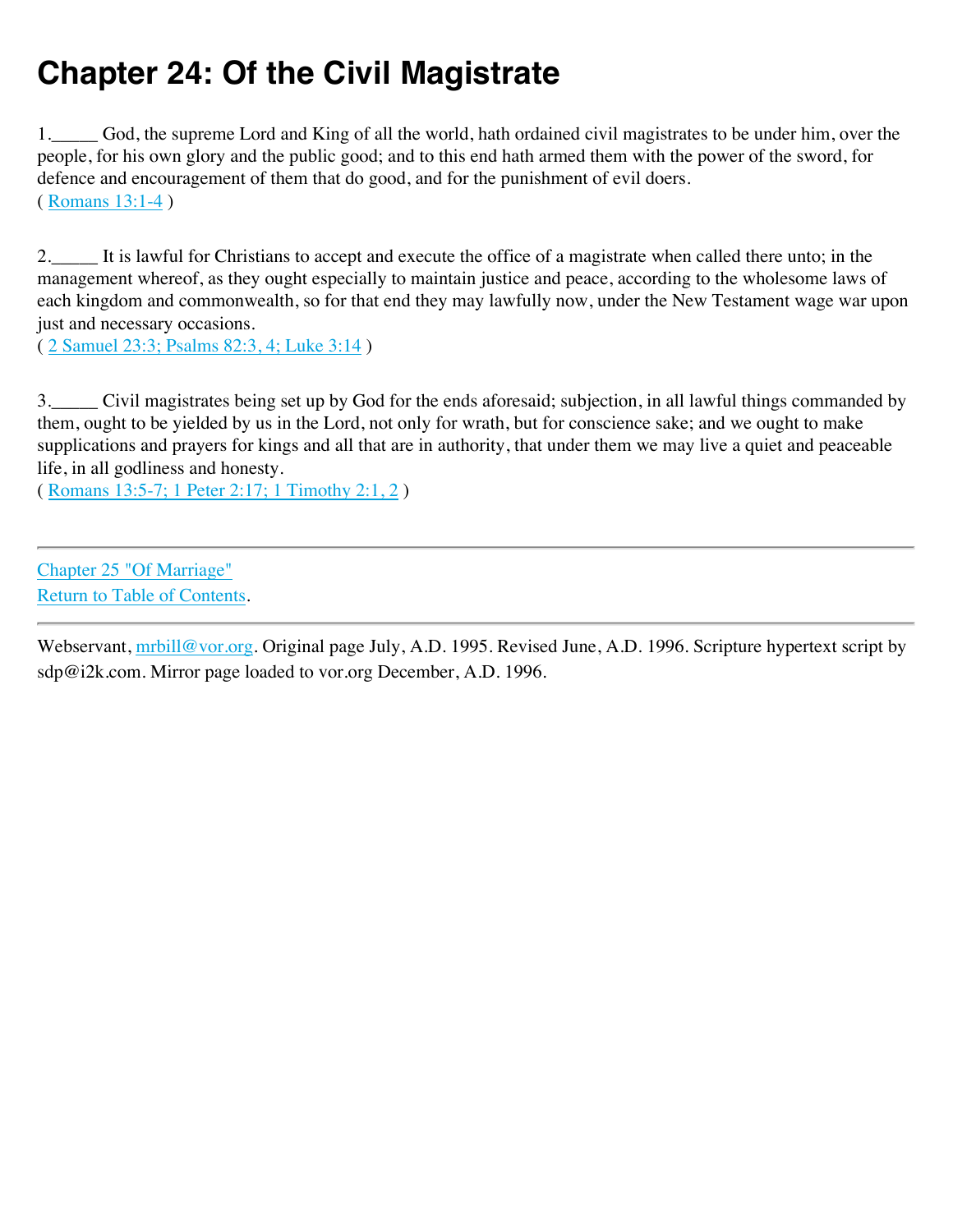#### <span id="page-33-0"></span>**Chapter 25: Of Marriage**

1.\_\_\_\_\_\_ Marriage is to be between one man and one woman; neither is it lawful for any man to have more than one wife, nor for any woman to have more than one husband at the same time. ( [Genesis 2:24;](http://www.gospelcom.net/bible?language=English&version=NASB&passage=Genesis+2:24) [Malachi 2:15;](http://www.gospelcom.net/bible?language=English&version=NASB&passage=Malachi+2:15) [Matthew 19:5,6](http://www.gospelcom.net/bible?language=English&version=NASB&passage=Matthew+19:5-6) )

2. Marriage was ordained for the mutual help of husband and wife, for the increase of mankind with a legitimate issue, and the preventing of uncleanness. ( [Genesis 2:18;](http://www.gospelcom.net/bible?language=English&version=NASB&passage=Genesis+2:18) [Genesis 1:28;](http://www.gospelcom.net/bible?language=English&version=NASB&passage=Genesis+1:28) [1 Corinthians 7:2, 9](http://www.gospelcom.net/bible?language=English&version=NASB&passage=1Corinthians+7:2-9) )

3.\_\_\_\_\_ It is lawful for all sorts of people to marry, who are able with judgment to give their consent; yet it is the duty of Christians to marry in the Lord; and therefore such as profess the true religion, should not marry with infidels, or idolaters; neither should such as are godly, be unequally yoked, by marrying with such as are wicked in their life, or maintain damnable heresy.

( [Hebrews 13:4;](http://www.gospelcom.net/bible?language=English&version=NASB&passage=Hebrews+13:4) [1 Timothy 4:3;](http://www.gospelcom.net/bible?language=English&version=NASB&passage=1Timothy+4:3) [1 Corinthians 7:39;](http://www.gospelcom.net/bible?language=English&version=NASB&passage=1Corinthians+7:39) [Nehemiah 13:25-27](http://www.gospelcom.net/bible?language=English&version=NASB&passage=Nehemiah+13:25-27) )

4.\_\_\_\_\_ Marriage ought not to be within the degrees of consanguinity or affinity, forbidden in the Word; nor can such incestuous marriages ever be made lawful, by any law of man or consent of parties, so as those persons may live together as man and wife.

( [Leviticus 18;](http://www.gospelcom.net/bible?language=English&version=NASB&passage=Leviticus+18) [Mark 6:18;](http://www.gospelcom.net/bible?language=English&version=NASB&passage=Mark+6:18) [1 Corinthians 5:1](http://www.gospelcom.net/bible?language=English&version=NASB&passage=1Corinthians+5:1) )

[Chapter 26 "Of the Church"](#page-34-0) [Return to Table of Contents.](#page-0-0)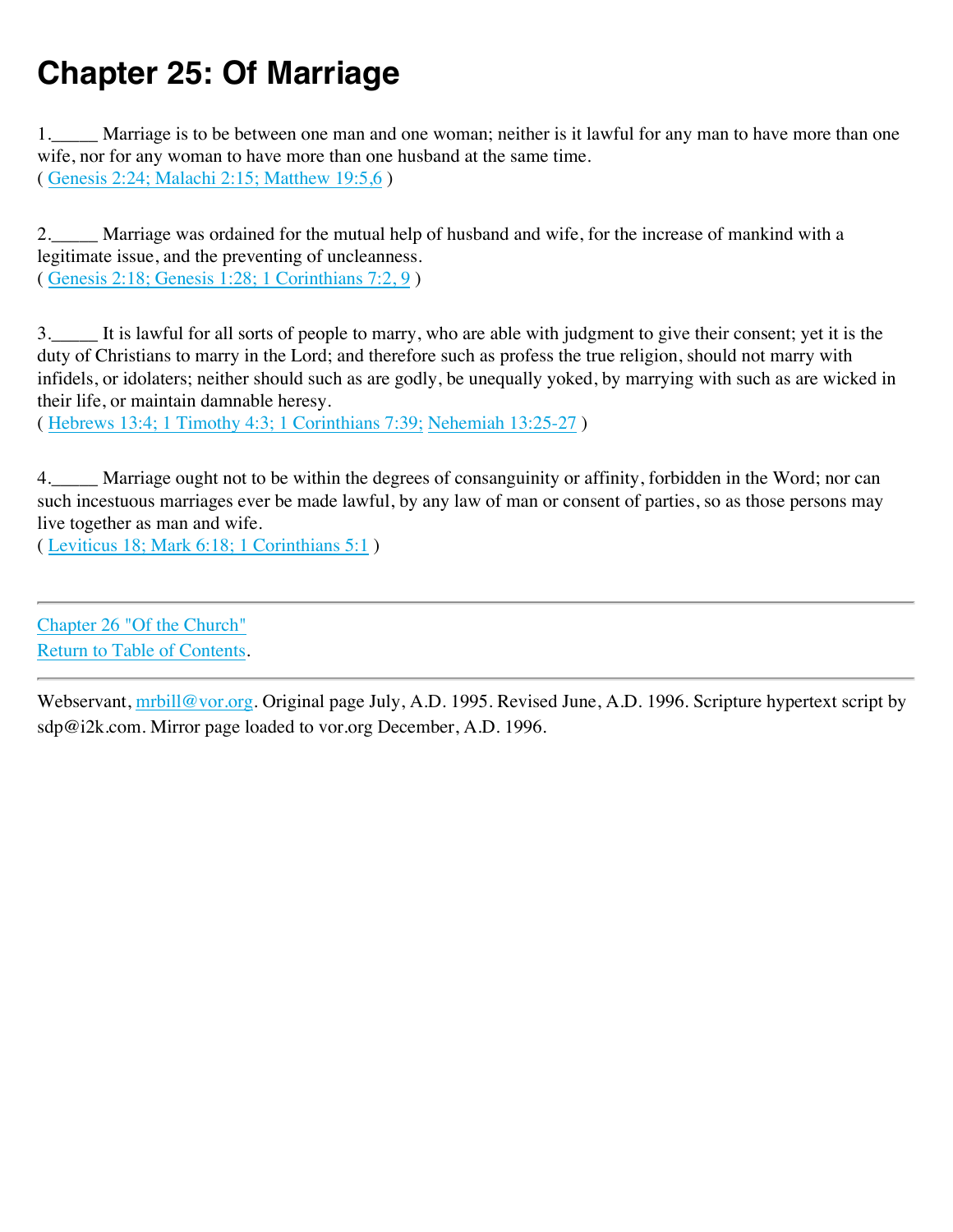# <span id="page-34-0"></span>**Chapter 26: Of the Church**

1. The catholic or universal church, which (with respect to the internal work of the Spirit and truth of grace) may be called invisible, consists of the whole number of the elect, that have been, are, or shall be gathered into one, under Christ, the head thereof; and is the spouse, the body, the fulness of him that filleth all in all. ( [Hebrews 12:23;](http://www.gospelcom.net/bible?language=English&version=NASB&passage=Hebrews+12:23) [Colossians 1:18;](http://www.gospelcom.net/bible?language=English&version=NASB&passage=Colossians+1:18) [Ephesians 1:10, 22, 23;](http://www.gospelcom.net/bible?language=English&version=NASB&passage=Ephesians+1:10-23) [Ephesians 5:23, 27, 32](http://www.gospelcom.net/bible?language=English&version=NASB&passage=Ephesians+5:23-32) )

2.\_\_\_\_\_ All persons throughout the world, professing the faith of the gospel, and obedience unto God by Christ according unto it, not destroying their own profession by any errors everting the foundation, or unholiness of conversation, are and may be called visible saints; and of such ought all particular congregations to be constituted. ( [1 Corinthians 1:2;](http://www.gospelcom.net/bible?language=English&version=NASB&passage=1Corinthians+1:2) [Acts 11:26;](http://www.gospelcom.net/bible?language=English&version=NASB&passage=Acts+11:26) [Romans 1:7;](http://www.gospelcom.net/bible?language=English&version=NASB&passage=Romans+1:7) [Ephesians 1:20-22](http://www.gospelcom.net/bible?language=English&version=NASB&passage=Ephesians+1:20-22) )

3.\_\_\_\_\_ The purest churches under heaven are subject to mixture and error; and some have so degenerated as to become no churches of Christ, but synagogues of Satan; nevertheless Christ always hath had, and ever shall have a kingdom in this world, to the end thereof, of such as believe in him, and make profession of his name. ( [1 Corinthians 5;](http://www.gospelcom.net/bible?language=English&version=NASB&passage=1Corinthians+5) [Revelation 2;](http://www.gospelcom.net/bible?language=English&version=NASB&passage=Revelation+2) [Revelation 3;](http://www.gospelcom.net/bible?language=English&version=NASB&passage=Revelation+3) [Revelation 18:2;](http://www.gospelcom.net/bible?language=English&version=NASB&passage=Revelation+18:2) [2 Thessalonians 2:11, 12;](http://www.gospelcom.net/bible?language=English&version=NASB&passage=2Thessalonians+2:11-12) [Matthew 16:18;](http://www.gospelcom.net/bible?language=English&version=NASB&passage=Matthew+16:18) [Psalms](http://www.gospelcom.net/bible?language=English&version=NASB&passage=Psalms+72:17)  [72:17;](http://www.gospelcom.net/bible?language=English&version=NASB&passage=Psalms+72:17) [Psalm 102:28;](http://www.gospelcom.net/bible?language=English&version=NASB&passage=Psalms+102:28) [Revelation 12:17](http://www.gospelcom.net/bible?language=English&version=NASB&passage=Revelation+12:17) )

4.\_\_\_\_\_ The Lord Jesus Christ is the Head of the church, in whom, by the appointment of the Father, all power for the calling, institution, order or government of the church, is invested in a supreme and sovereign manner; neither can the Pope of Rome in any sense be head thereof, but is that antichrist, that man of sin, and son of perdition, that exalteth himself in the church against Christ, and all that is called God; whom the Lord shall destroy with the brightness of his coming.

( [Colossians 1:18;](http://www.gospelcom.net/bible?language=English&version=NASB&passage=Colossians+1:18) [Matthew 28:18-20;](http://www.gospelcom.net/bible?language=English&version=NASB&passage=Matthew+28:18-20) [Ephesians 4:11, 12;](http://www.gospelcom.net/bible?language=English&version=NASB&passage=Ephesians+4:11-12) [2 Thessalonians 2:2-9](http://www.gospelcom.net/bible?language=English&version=NASB&passage=2Thessalonians+2:2-9) )

5.\_\_\_\_\_ In the execution of this power wherewith he is so intrusted, the Lord Jesus calleth out of the world unto himself, through the ministry of his word, by his Spirit, those that are given unto him by his Father, that they may walk before him in all the ways of obedience, which he prescribeth to them in his word. Those thus called, he commandeth to walk together in particular societies, or churches, for their mutual edification, and the due performance of that public worship, which he requireth of them in the world. ( [John 10:16;](http://www.gospelcom.net/bible?language=English&version=NASB&passage=John+10:16) [John 12:32;](http://www.gospelcom.net/bible?language=English&version=NASB&passage=John+12:32) [Matthew 28:20;](http://www.gospelcom.net/bible?language=English&version=NASB&passage=Matthew+28:20) [Matthew 18:15-20](http://www.gospelcom.net/bible?language=English&version=NASB&passage=Matthew+18:15-20) )

6.\_\_\_\_\_ The members of these churches are saints by calling, visibly manifesting and evidencing (in and by their profession and walking) their obedience unto that call of Christ; and do willingly consent to walk together, according to the appointment of Christ; giving up themselves to the Lord, and one to another, by the will of God, in professed subjection to the ordinances of the Gospel.

( [Romans. 1:7;](http://www.gospelcom.net/bible?language=English&version=NASB&passage=Romans+1:7) [1 Corinthians 1:2;](http://www.gospelcom.net/bible?language=English&version=NASB&passage=1Corinthians+1:2) [Acts 2:41, 42;](http://www.gospelcom.net/bible?language=English&version=NASB&passage=Acts+2:41-42) [Acts 5:13, 14;](http://www.gospelcom.net/bible?language=English&version=NASB&passage=Acts+5:13-14) [2 Corinthians 9:13](http://www.gospelcom.net/bible?language=English&version=NASB&passage=2Corinthians+9:13) )

7.\_\_\_\_\_ To each of these churches thus gathered, according to his mind declared in his word, he hath given all that power and authority, which is in any way needful for their carrying on that order in worship and discipline, which he hath instituted for them to observe; with commands and rules for the due and right exerting, and executing of that power.

( [Matthew 18:17, 18;](http://www.gospelcom.net/bible?language=English&version=NASB&passage=Matthew+18:17-18) [1 Corinthians 5:4, 5;](http://www.gospelcom.net/bible?language=English&version=NASB&passage=1Corinthians+5:4-5) [1 Corinthians 5:13;](http://www.gospelcom.net/bible?language=English&version=NASB&passage=1Corinthians+5:13) [2 Corinthians 2:6-8](http://www.gospelcom.net/bible?language=English&version=NASB&passage=2Corinthians+2:6-8) )

8.\_\_\_\_\_ A particular church, gathered and completely organized according to the mind of Christ, consists of officers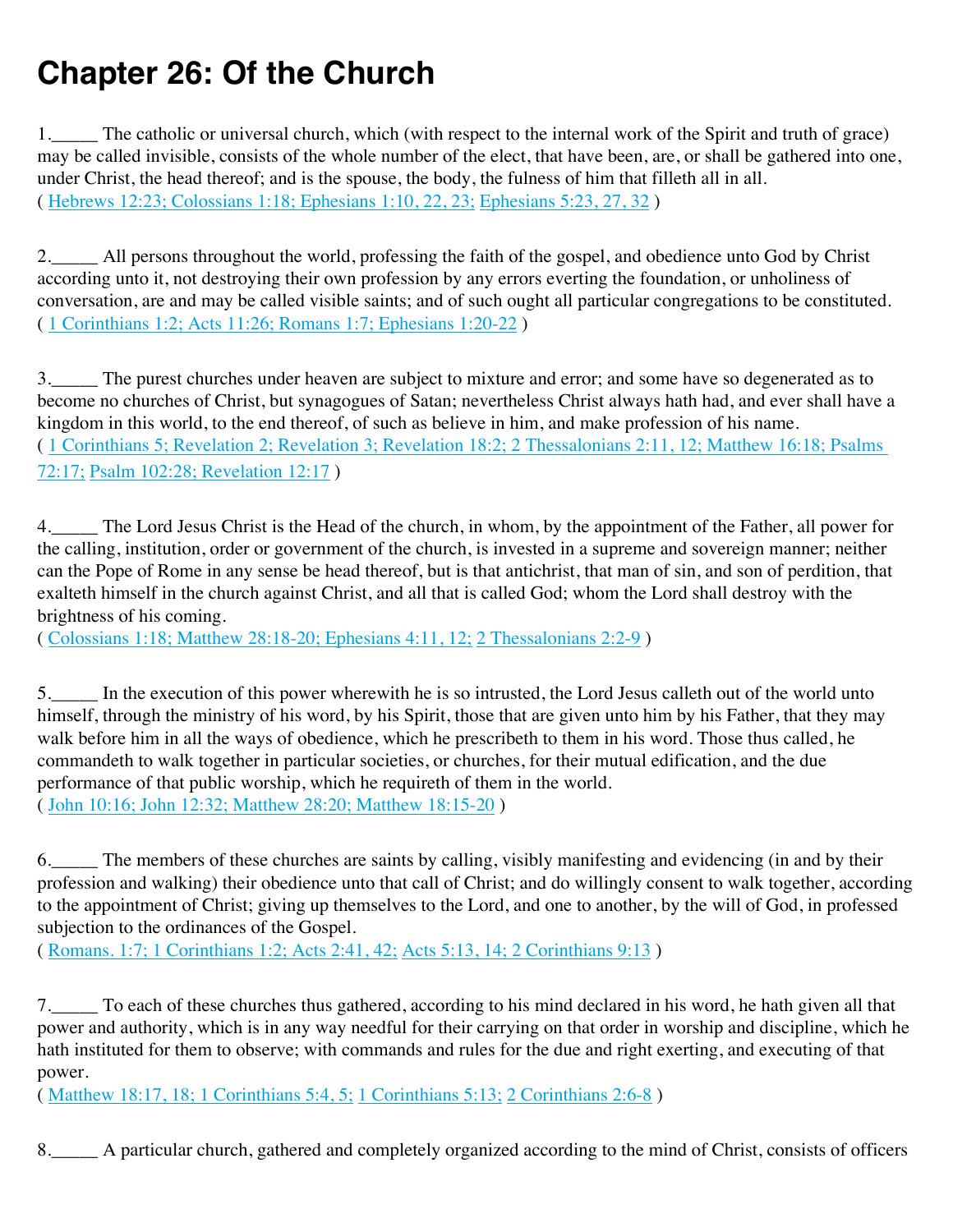and members; and the officers appointed by Christ to be chosen and set apart by the church (so called and gathered), for the peculiar administration of ordinances, and execution of power or duty, which he intrusts them with, or calls them to, to be continued to the end of the world, are bishops or elders, and deacons. ( [Acts 20:17, 28;](http://www.gospelcom.net/bible?language=English&version=NASB&passage=Acts+20:17-28) [Philippians 1:1](http://www.gospelcom.net/bible?language=English&version=NASB&passage=Philippians+1:1) )

9.\_\_\_\_\_ The way appointed by Christ for the calling of any person, fitted and gifted by the Holy Spirit, unto the office of bishop or elder in a church, is, that he be chosen thereunto by the common suffrage of the church itself; and solemnly set apart by fasting and prayer, with imposition of hands of the eldership of the church, if there be any before constituted therein; and of a deacon that he be chosen by the like suffrage, and set apart by prayer, and the like imposition of hands.

( [Acts 14:23;](http://www.gospelcom.net/bible?language=English&version=NASB&passage=Acts+14:23) [1 Timothy 4:14;](http://www.gospelcom.net/bible?language=English&version=NASB&passage=1Timothy+4:14) [Acts 6:3, 5, 6](http://www.gospelcom.net/bible?language=English&version=NASB&passage=Acts+6:3-6) )

10.\_\_\_\_ The work of pastors being constantly to attend the service of Christ, in his churches, in the ministry of the word and prayer, with watching for their souls, as they that must give an account to Him; it is incumbent on the churches to whom they minister, not only to give them all due respect, but also to communicate to them of all their good things according to their ability, so as they may have a comfortable supply, without being themselves entangled in secular affairs; and may also be capable of exercising hospitality towards others; and this is required by the law of nature, and by the express order of our Lord Jesus, who hath ordained that they that preach the Gospel should live of the Gospel.

( [Acts 6:4;](http://www.gospelcom.net/bible?language=English&version=NASB&passage=Acts+6:4) [Hebrews 13:17;](http://www.gospelcom.net/bible?language=English&version=NASB&passage=Hebrews+13:17) [1 Timothy 5:17, 18;](http://www.gospelcom.net/bible?language=English&version=NASB&passage=1Timothy+5:17-18) [Galatians 6:6, 7;](http://www.gospelcom.net/bible?language=English&version=NASB&passage=Galatians+6:6-7) [2 Timothy 2:4;](http://www.gospelcom.net/bible?language=English&version=NASB&passage=2Timothy+2:4) [1 Timothy 3:2;](http://www.gospelcom.net/bible?language=English&version=NASB&passage=1Timothy+3:2) [1 Corinthians 9:6-14](http://www.gospelcom.net/bible?language=English&version=NASB&passage=1Corinthians+9:6-14)  $\overline{)}$ 

11.\_\_\_\_ Although it be incumbent on the bishops or pastors of the churches, to be instant in preaching the word, by way of office, yet the work of preaching the word is not so peculiarly confined to them but that others also gifted and fitted by the Holy Spirit for it, and approved and called by the church, may and ought to perform it. ( [Acts 11:19-21;](http://www.gospelcom.net/bible?language=English&version=NASB&passage=Acts+11:19-21) [1 Peter 4:10, 11](http://www.gospelcom.net/bible?language=English&version=NASB&passage=1Peter+4:10-11) )

12.\_\_\_\_ As all believers are bound to join themselves to particular churches, when and where they have opportunity so to do; so all that are admitted unto the privileges of a church, are also under the censures and government thereof, according to the rule of Christ.

( [1 Thessalonians 5:14;](http://www.gospelcom.net/bible?language=English&version=NASB&passage=1Thessalonians+5:14) [2 Thessalonians 3:6, 14, 15](http://www.gospelcom.net/bible?language=English&version=NASB&passage=2Thessalonians+3:6-15) )

13.\_\_\_\_ No church members, upon any offence taken by them, having performed their duty required of them towards the person they are offended at, ought to disturb any church-order, or absent themselves from the assemblies of the church, or administration of any ordinances, upon the account of such offence at any of their fellow members, but to wait upon Christ, in the further proceeding of the church. ( [Matthew 18:15-17;](http://www.gospelcom.net/bible?language=English&version=NASB&passage=Matthew+18:15-17) [Ephesians 4:2, 3](http://www.gospelcom.net/bible?language=English&version=NASB&passage=Ephesians+4:2-3) )

14.\_\_\_\_ As each church, and all the members of it, are bound to pray continually for the good and prosperity of all the churches of Christ, in all places, and upon all occasions to further every one within the bounds of their places and callings, in the exercise of their gifts and graces, so the churches, when planted by the providence of God, so as they may enjoy opportunity and advantage for it, ought to hold communion among themselves, for their peace, increase of love, and mutual edification.

( [Ephesians 6:18;](http://www.gospelcom.net/bible?language=English&version=NASB&passage=Ephesians+6:18) [Psalms 122:6;](http://www.gospelcom.net/bible?language=English&version=NASB&passage=Psalms+122:6) [Romans 16:1, 2;](http://www.gospelcom.net/bible?language=English&version=NASB&passage=Romans+16:1-2) [3 John 8-10](http://www.gospelcom.net/bible?language=English&version=NASB&passage=3John+8-10) )

15.\_\_\_\_ In cases of difficulties or differences, either in point of doctrine or administration, wherein either the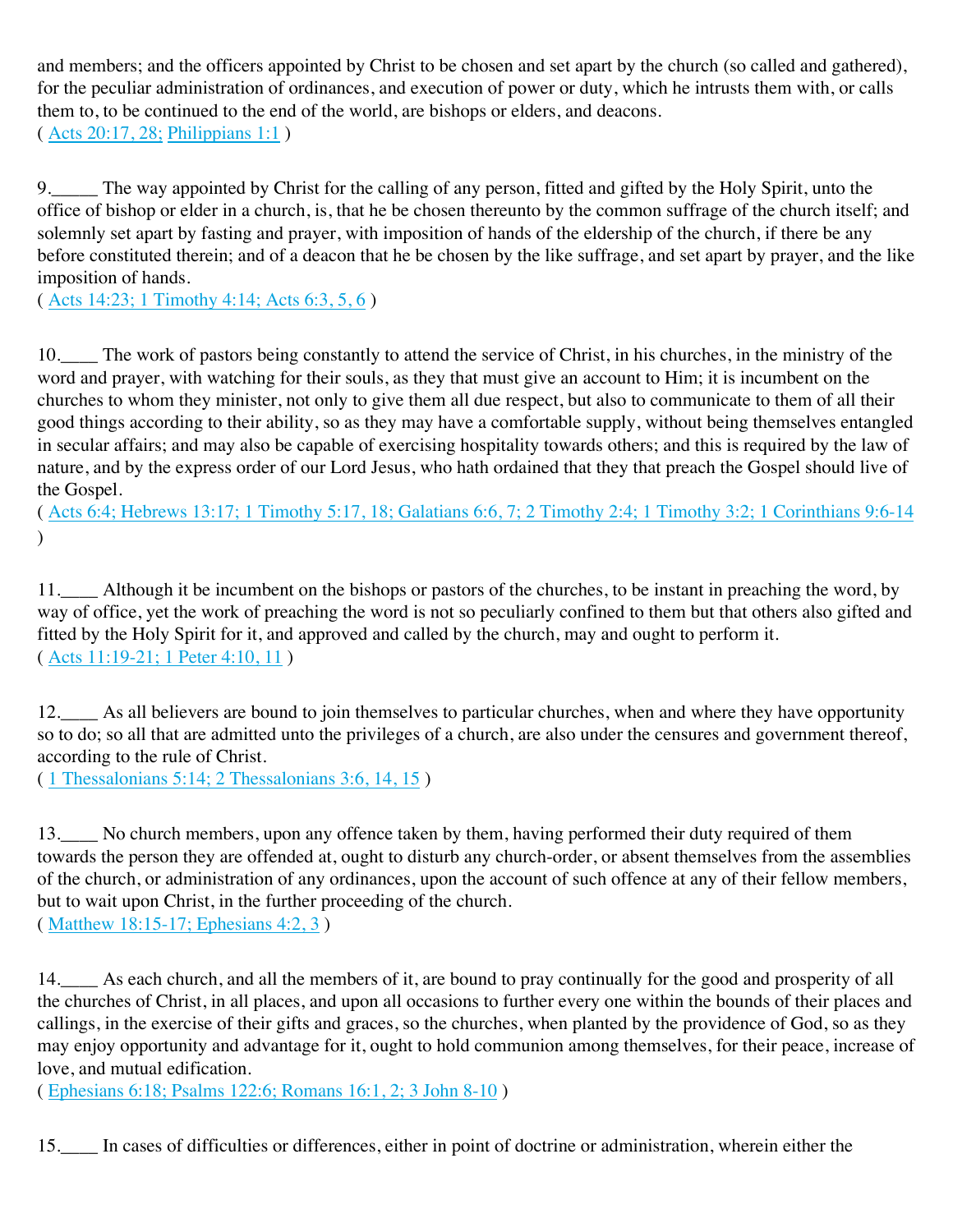churches in general are concerned, or any one church, in their peace, union, and edification; or any member or members of any church are injured, in or by any proceedings in censures not agreeable to truth and order: it is according to the mind of Christ, that many churches holding communion together, do, by their messengers, meet to consider, and give their advice in or about that matter in difference, to be reported to all the churches concerned; howbeit these messengers assembled, are not intrusted with any church-power properly so called; or with any jurisdiction over the churches themselves, to exercise any censures either over any churches or persons; or to impose their determination on the churches or officers.

( [Acts 15:2, 4, 6, 22, 23, 25;](http://www.gospelcom.net/bible?language=English&version=NASB&passage=Acts+15:2-25) [2 Corinthians 1:24;](http://www.gospelcom.net/bible?language=English&version=NASB&passage=2Corinthians+1:24) [1 John 4:1](http://www.gospelcom.net/bible?language=English&version=NASB&passage=1John+4:1) )

[Chapter 27 "Of the Communion of Saints"](#page-37-0) [Return to Table of Contents.](#page-0-0)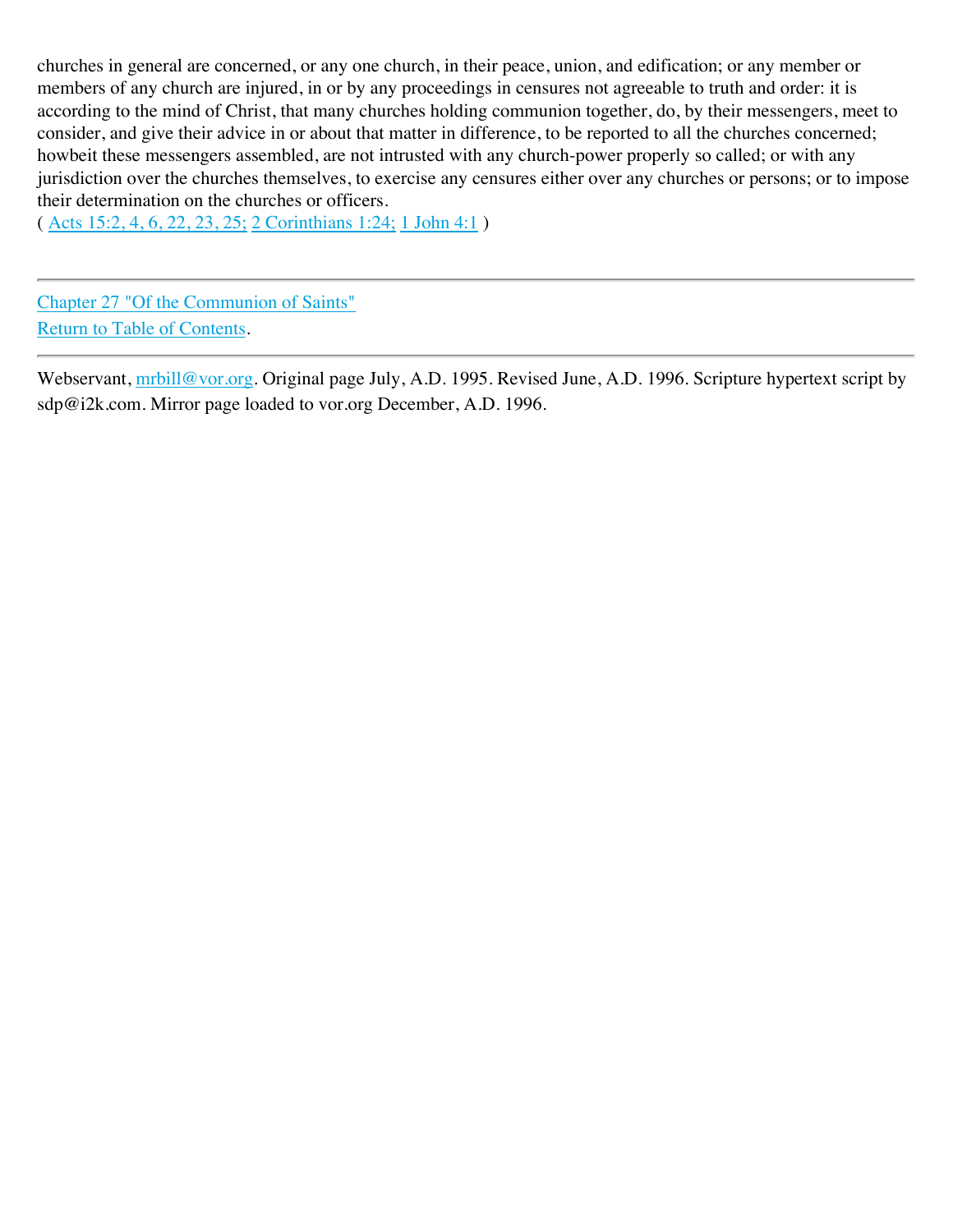# <span id="page-37-0"></span>**Chapter 27: Of the Communion of Saints**

1.\_\_\_\_\_ All saints that are united to Jesus Christ, their head, by his Spirit, and faith, although they are not made thereby one person with him, have fellowship in his graces, sufferings, death, resurrection, and glory; and, being united to one another in love, they have communion in each others gifts and graces, and are obliged to the performance of such duties, public and private, in an orderly way, as do conduce to their mutual good, both in the inward and outward man.

( [1 John 1:3;](http://www.gospelcom.net/bible?language=English&version=NASB&passage=1John+1:3) [John 1:16;](http://www.gospelcom.net/bible?language=English&version=NASB&passage=John+1:16) [Philippians 3:10;](http://www.gospelcom.net/bible?language=English&version=NASB&passage=Philippians+3:10) [Romans 6:5, 6;](http://www.gospelcom.net/bible?language=English&version=NASB&passage=Romans+6:5-6) [Ephesians 4:15, 16;](http://www.gospelcom.net/bible?language=English&version=NASB&passage=Ephesians+4:15-16) [1 Corinthians 12:7;](http://www.gospelcom.net/bible?language=English&version=NASB&passage=1Corinthians+12:7) [1 Corinthians 3:21-](http://www.gospelcom.net/bible?language=English&version=NASB&passage=1Corinthians+3:21-23) [23;](http://www.gospelcom.net/bible?language=English&version=NASB&passage=1Corinthians+3:21-23) [1 Thessalonians 5:11, 14;](http://www.gospelcom.net/bible?language=English&version=NASB&passage=1Thessalonians+5:11-14) [Romans 1:12;](http://www.gospelcom.net/bible?language=English&version=NASB&passage=Romans+1:12) [1 John 3:17, 18;](http://www.gospelcom.net/bible?language=English&version=NASB&passage=1John+3:17-18) [Galatians 6:10](http://www.gospelcom.net/bible?language=English&version=NASB&passage=Galatians+6:10) )

2. Saints by profession are bound to maintain an holy fellowship and communion in the worship of God, and in performing such other spiritual services as tend to their mutual edification; as also in relieving each other in outward things according to their several abilities, and necessities; which communion, according to the rule of the gospel, though especially to be exercised by them, in the relation wherein they stand, whether in families, or churches, yet, as God offereth opportunity, is to be extended to all the household of faith, even all those who in every place call upon the name of the Lord Jesus; nevertheless their communion one with another as saints, doth not take away or infringe the title or propriety which each man hath in his goods and possessions. ( [Hebrews 10:24, 25;](http://www.gospelcom.net/bible?language=English&version=NASB&passage=Hebrews+10:24-25) [Hebrews 3:12, 13;](http://www.gospelcom.net/bible?language=English&version=NASB&passage=Hebrews+3:12-13) [Acts 11:29, 30;](http://www.gospelcom.net/bible?language=English&version=NASB&passage=Acts+11:29-30) [Ephesians 6:4;](http://www.gospelcom.net/bible?language=English&version=NASB&passage=Ephesians+6:4) [1 Corinthians 12:14-27;](http://www.gospelcom.net/bible?language=English&version=NASB&passage=1Corinthians+12:14-27) [Acts 5:4;](http://www.gospelcom.net/bible?language=English&version=NASB&passage=Acts+5:4) [Ephesians](http://www.gospelcom.net/bible?language=English&version=NASB&passage=Ephesians+4:28)  [4:28](http://www.gospelcom.net/bible?language=English&version=NASB&passage=Ephesians+4:28) )

```
Chapter 28 "Of Baptism and the Lord's Supper"
Return to Table of Contents.
```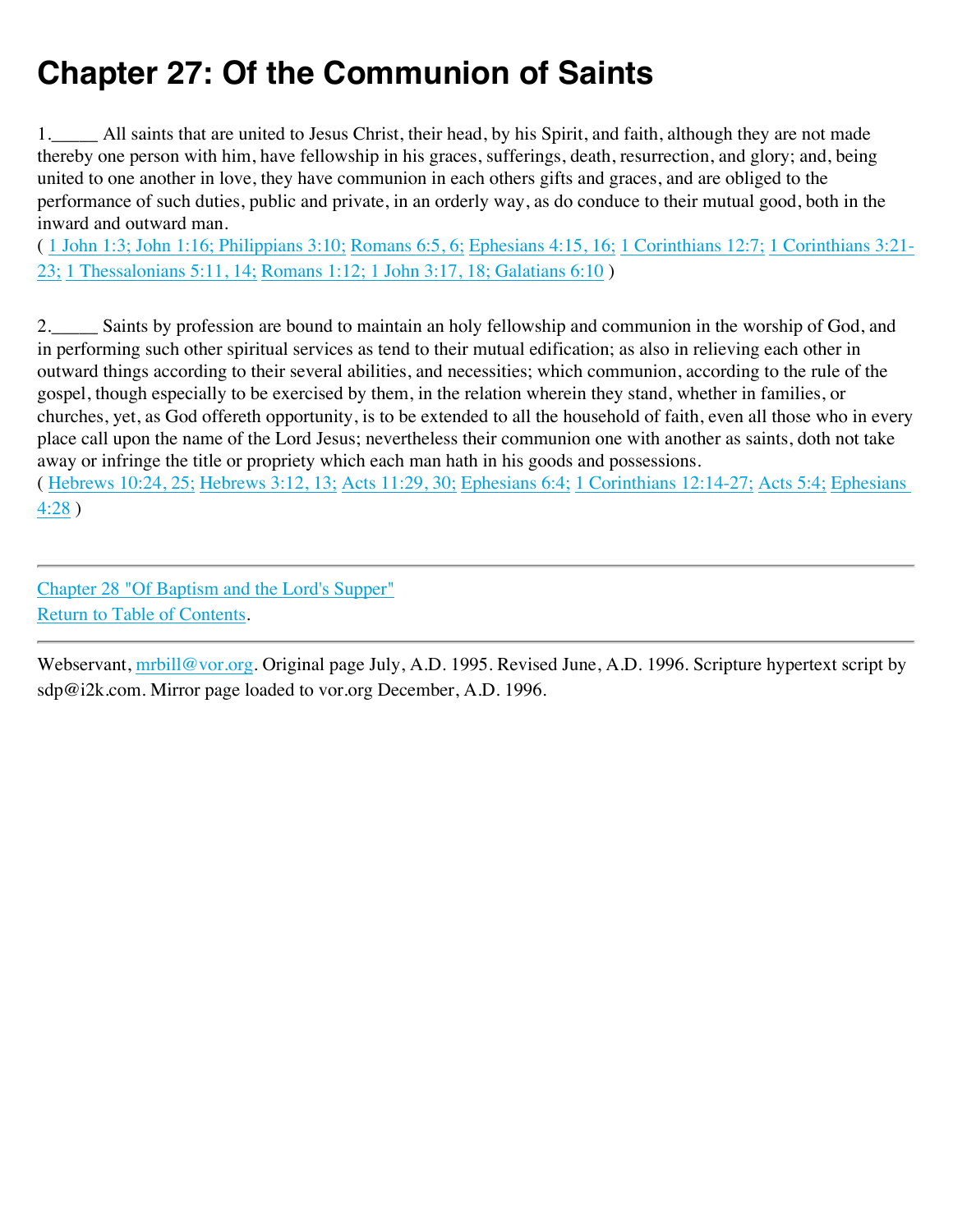## <span id="page-38-0"></span>**Chapter 28: Of Baptism and the Lord's Supper**

1.\_\_\_\_\_ Baptism and the Lord's Supper are ordinances of positive and sovereign institution, appointed by the Lord Jesus, the only lawgiver, to be continued in his church to the end of the world. ( [Matthew 28:19, 20;](http://www.gospelcom.net/bible?language=English&version=NASB&passage=Matthew+28:19-20) [1 Corinthians 11:26](http://www.gospelcom.net/bible?language=English&version=NASB&passage=1Corinthians+11:26) )

2.\_\_\_\_\_ These holy appointments are to be administered by those only who are qualified and thereunto called, according to the commission of Christ. ( [Matthew 28:19;](http://www.gospelcom.net/bible?language=English&version=NASB&passage=Matthew+28:19) [1 Corinthians 4:1](http://www.gospelcom.net/bible?language=English&version=NASB&passage=1Corinthians+4:1) )

[Chapter 29 "Of Baptism"](#page-39-0) [Return to Table of Contents.](#page-0-0)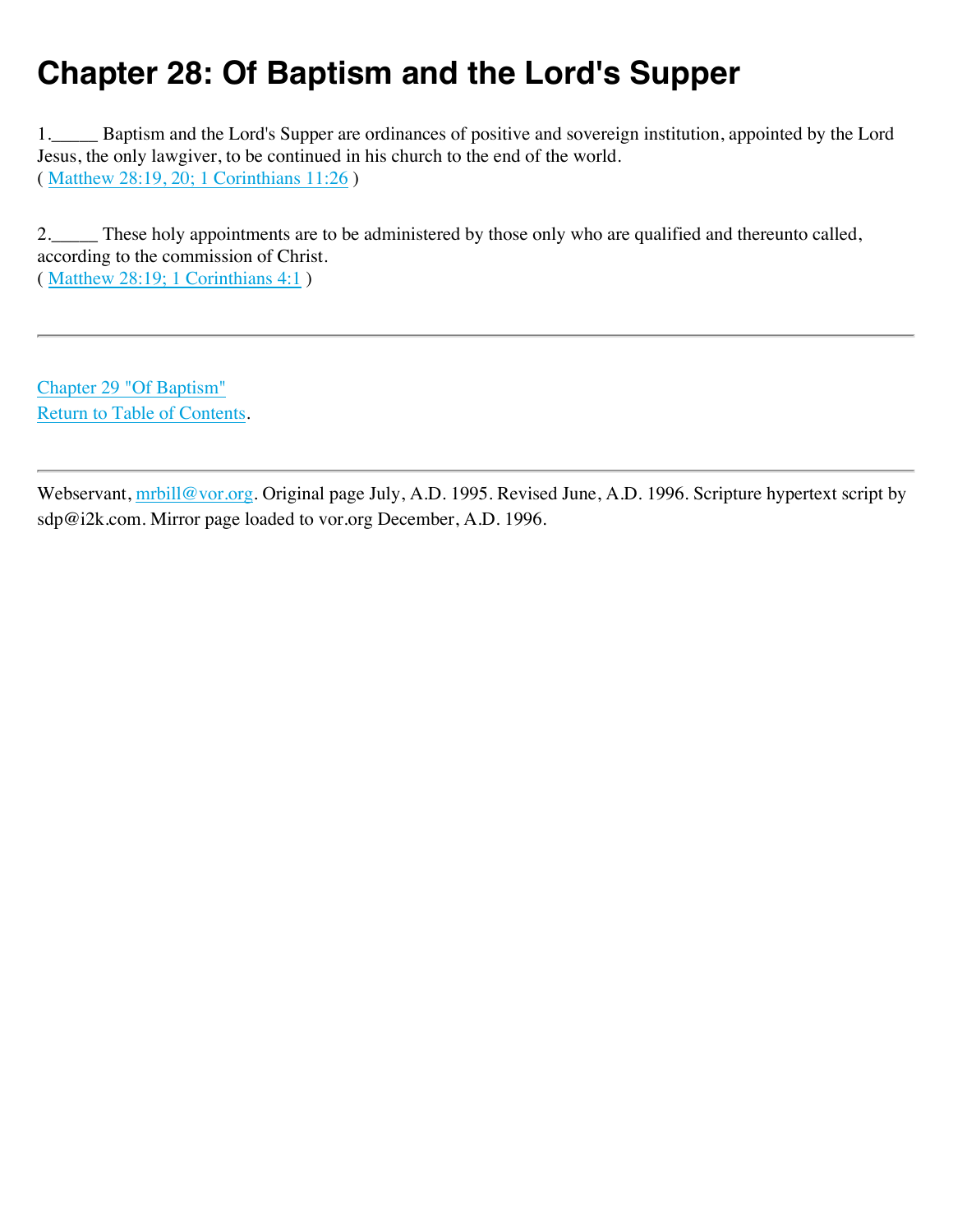# <span id="page-39-0"></span>**Chapter 29: Of Baptism**

1.\_\_\_\_\_ Baptism is an ordinance of the New Testament, ordained by Jesus Christ, to be unto the party baptized, a sign of his fellowship with him, in his death and resurrection; of his being engrafted into him; of remission of sins; and of giving up into God, through Jesus Christ, to live and walk in newness of life. ( [Romans 6:3-5;](http://www.gospelcom.net/bible?language=English&version=NASB&passage=Romans+6:3-5) [Colossians 2;12;](http://www.gospelcom.net/bible?language=English&version=NASB&passage=Colossians+2;12) [Galatians 3:27;](http://www.gospelcom.net/bible?language=English&version=NASB&passage=Galatians+3:27) [Mark 1:4;](http://www.gospelcom.net/bible?language=English&version=NASB&passage=Mark+1:4) [Acts 22:16;](http://www.gospelcom.net/bible?language=English&version=NASB&passage=Acts+22:16) [Romans 6:4](http://www.gospelcom.net/bible?language=English&version=NASB&passage=Romans+6:4) )

2.\_\_\_\_\_ Those who do actually profess repentance towards God, faith in, and obedience to, our Lord Jesus Christ, are the only proper subjects of this ordinance. ( [Mark 16:16;](http://www.gospelcom.net/bible?language=English&version=NASB&passage=Mark+16:16) [Acts 8:36, 37;](http://www.gospelcom.net/bible?language=English&version=NASB&passage=Acts+8:36-37) [Acts 2:41;](http://www.gospelcom.net/language=English&version=NASB&passage=bible?Acts+2:41) [Acts 8:12;](http://www.gospelcom.net/bible?language=English&version=NASB&passage=Acts+8:12) [Acts 18:8](http://www.gospelcom.net/bible?language=English&version=NASB&passage=Acts+18:8) )

3.\_\_\_\_\_The outward element to be used in this ordinance is water, wherein the party is to be baptized, in the name of the Father, and of the Son, and of the Holy Spirit. ( [Matthew 28:19, 20;](http://www.gospelcom.net/bible?language=English&version=NASB&passage=Matthew+28:19-20) [Acts 8:38](http://www.gospelcom.net/bible?language=English&version=NASB&passage=Acts+8:38) )

4.\_\_\_\_\_Immersion, or dipping of the person in water, is necessary to the due administration of this ordinance. ( [Matthew 3:16;](http://www.gospelcom.net/bible?language=English&version=NASB&passage=Matthew+3:16) [John 3:23](http://www.gospelcom.net/bible?language=English&version=NASB&passage=John+3:23) )

[Chapter 30 "Of the Lord's Supper"](#page-40-0) [Return to Table of Contents.](#page-0-0)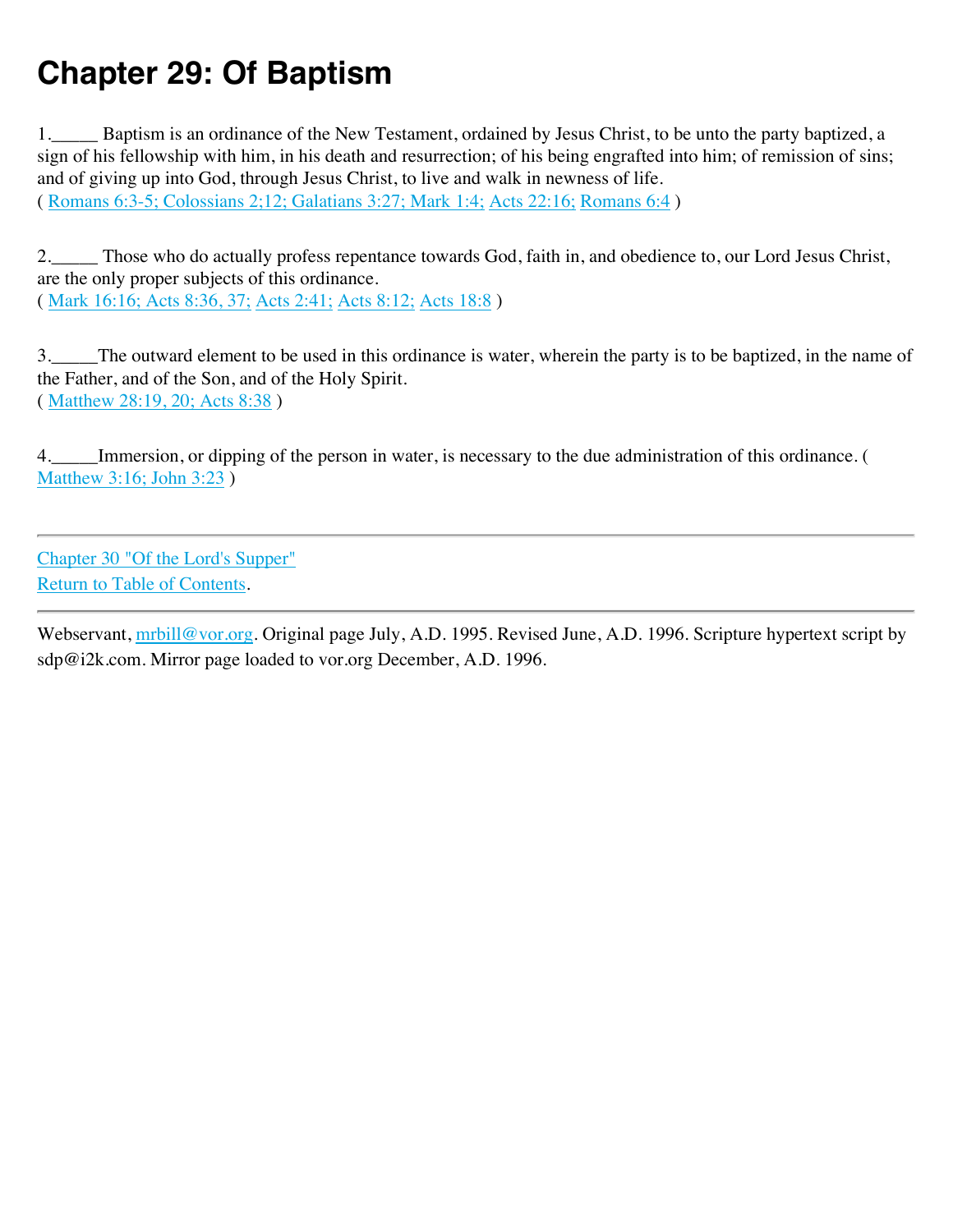# <span id="page-40-0"></span>**Chapter 30: Of the Lord's Supper**

1.\_\_\_\_\_ The supper of the Lord Jesus was instituted by him the same night wherein he was betrayed, to be observed in his churches, unto the end of the world, for the perpetual remembrance, and shewing forth the sacrifice of himself in his death, confirmation of the faith of believers in all the benefits thereof, their spiritual nourishment, and growth in him, their further engagement in, and to all duties which they owe to him; and to be a bond and pledge of their communion with him, and with each other.

( [1 Corinthians 11:23-26;](http://www.gospelcom.net/bible?language=English&version=NASB&passage=1Corinthians+11:23-26) [1 Corinthians 10:16, 17,21](http://www.gospelcom.net/bible?language=English&version=NASB&passage=1Corinthians+10:16-21) )

2.\_\_\_\_ In this ordinance Christ is not offered up to his Father, nor any real sacrifice made at all for remission of sin of the quick or dead, but only a memorial of that one offering up of himself by himself upon the cross, once for all; and a spiritual oblation of all possible praise unto God for the same. So that the popish sacrifice of the mass, as they call it, is most abominable, injurious to Christ's own sacrifice the alone propitiation for all the sins of the elect. ( [Hebrews 9:25, 26, 28;](http://www.gospelcom.net/bible?language=English&version=NASB&passage=Hebrews+9:25-28) [1 Corinthians 11:24;](http://www.gospelcom.net/bible?language=English&version=NASB&passage=1Corinthians+11:24) [Matthew 26:26, 27](http://www.gospelcom.net/bible?language=English&version=NASB&passage=Matthew+26:26-27) )

3.\_\_\_\_\_ The Lord Jesus hath, in this ordinance, appointed his ministers to pray, and bless the elements of bread and wine, and thereby to set them apart from a common to a holy use, and to take and break the bread; to take the cup, and, they communicating also themselves, to give both to the communicants. ( [1 Corinthians 11:23-26, etc.](http://www.gospelcom.net/bible?language=English&version=NASB&passage=1Corinthians+11:23-30) )

4.\_\_\_\_\_ The denial of the cup to the people, worshipping the elements, the lifting them up, or carrying them about for adoration, and reserving them for any pretended religious use, are all contrary to the nature of this ordinance, and to the institution of Christ.

( [Matthew 26:26-28;](http://www.gospelcom.net/bible?language=English&version=NASB&passage=Matthew+26:26-28) [Matthew 15:9;](http://www.gospelcom.net/bible?language=English&version=NASB&passage=Matthew+15:9) [Exodus 20:4, 5](http://www.gospelcom.net/bible?language=English&version=NASB&passage=Exodus+20:4-5) )

5.\_\_\_\_\_ The outward elements in this ordinance, duly set apart to the use ordained by Christ, have such relation to him crucified, as that truly, although in terms used figuratively, they are sometimes called by the names of the things they represent, to wit, the body and blood of Christ, albeit, in substance and nature, they still remain truly and only bread and wine, as they were before.

( [1 Corinthians 11:27;](http://www.gospelcom.net/bible?language=English&version=NASB&passage=1Corinthians+11:27) [1 Corinthians 11:26-28](http://www.gospelcom.net/bible?language=English&version=NASB&passage=1Corinthians+11:26-28) )

6.\_\_\_\_\_ That doctrine which maintains a change of the substance of bread and wine, into the substance of Christ's body and blood, commonly called transubstantiation, by consecration of a priest, or by any other way, is repugnant not to Scripture alone, but even to common sense and reason, overthroweth the nature of the ordinance, and hath been, and is, the cause of manifold superstitions, yea, of gross idolatries. ( [Acts 3:21;](http://www.gospelcom.net/bible?language=English&version=NASB&passage=Acts+3:21) [Luke 14:6, 39;](http://www.gospelcom.net/bible?language=English&version=NASB&passage=Luke+14:6-39) [1 Corinthians 11:24, 25](http://www.gospelcom.net/bible?language=English&version=NASB&passage=1Corinthians+11:24-25) )

7.\_\_\_\_\_ Worthy receivers, outwardly partaking of the visible elements in this ordinance, do then also inwardly by faith, really and indeed, yet not carnally and corporally, but spiritually receive, and feed upon Christ crucified, and all the benefits of his death; the body and blood of Christ being then not corporally or carnally, but spiritually present to the faith of believers in that ordinance, as the elements themselves are to their outward senses. ( [1 Corinthians 10:16;](http://www.gospelcom.net/bible?language=English&version=NASB&passage=1Corinthians+10:16) [1 Corinthians 11:23-26](http://www.gospelcom.net/bible?language=English&version=NASB&passage=1Corinthians+11:23-26) )

8.\_\_\_\_\_ All ignorant and ungodly persons, as they are unfit to enjoy communion with Christ, so are they unworthy of the Lord's table, and cannot, without great sin against him, while they remain such, partake of these holy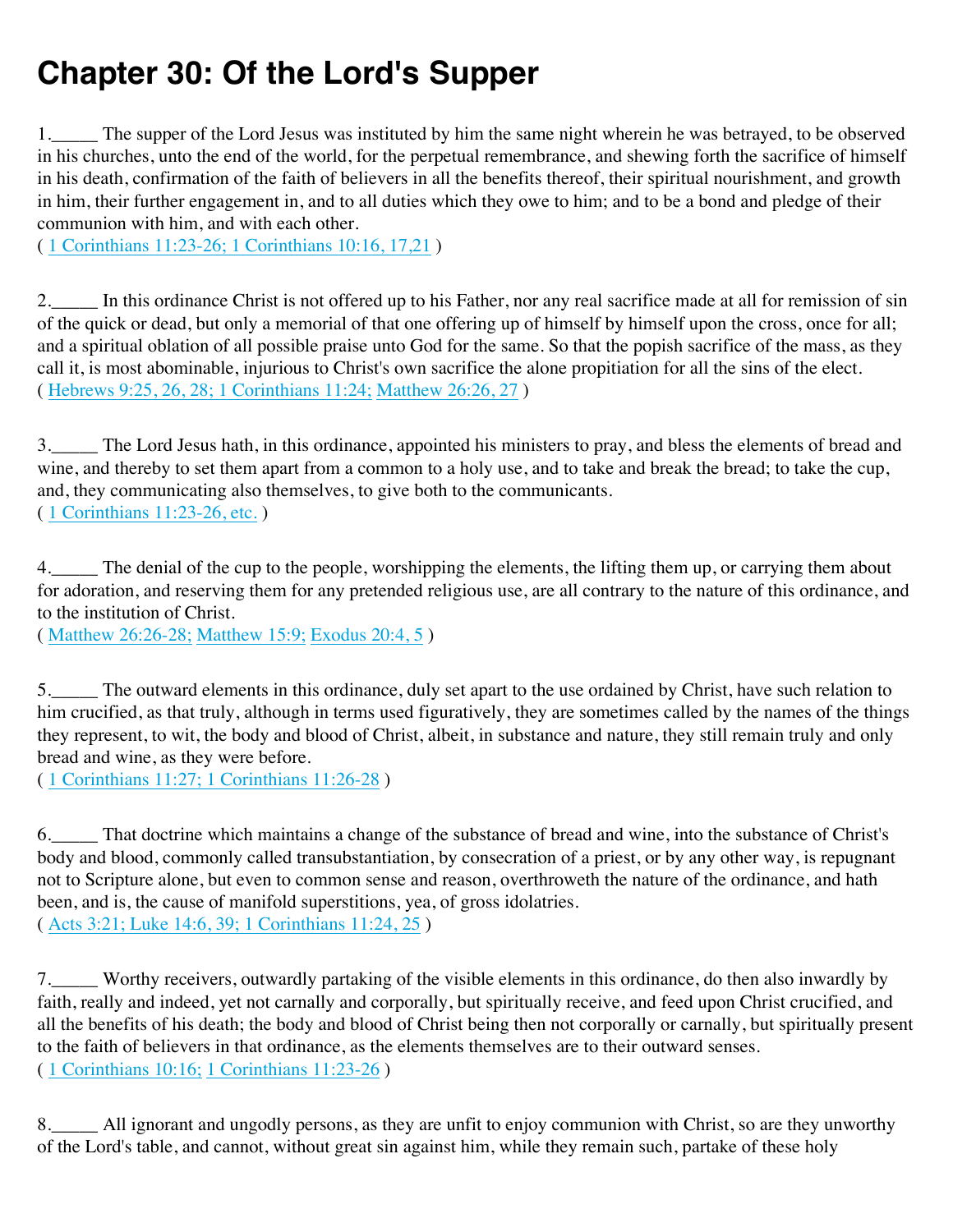mysteries, or be admitted thereunto; yea, whosoever shall receive unworthily, are guilty of the body and blood of the Lord, eating and drinking judgment to themselves. ( [2 Corinthians 6:14, 15;](http://www.gospelcom.net/bible?language=English&version=NASB&passage=2Corinthians+6:14-15) [1 Corinthians 11:29;](http://www.gospelcom.net/bible?language=English&version=NASB&passage=1Corinthians+11:29) [Matthew 7:6](http://www.gospelcom.net/bible?language=English&version=NASB&passage=Matthew+7:6) )

[Chapter 31 "Of the State of Man after Death, and of the Resurrection of the Dead"](#page-42-0) [Return to Table of Contents.](#page-0-0)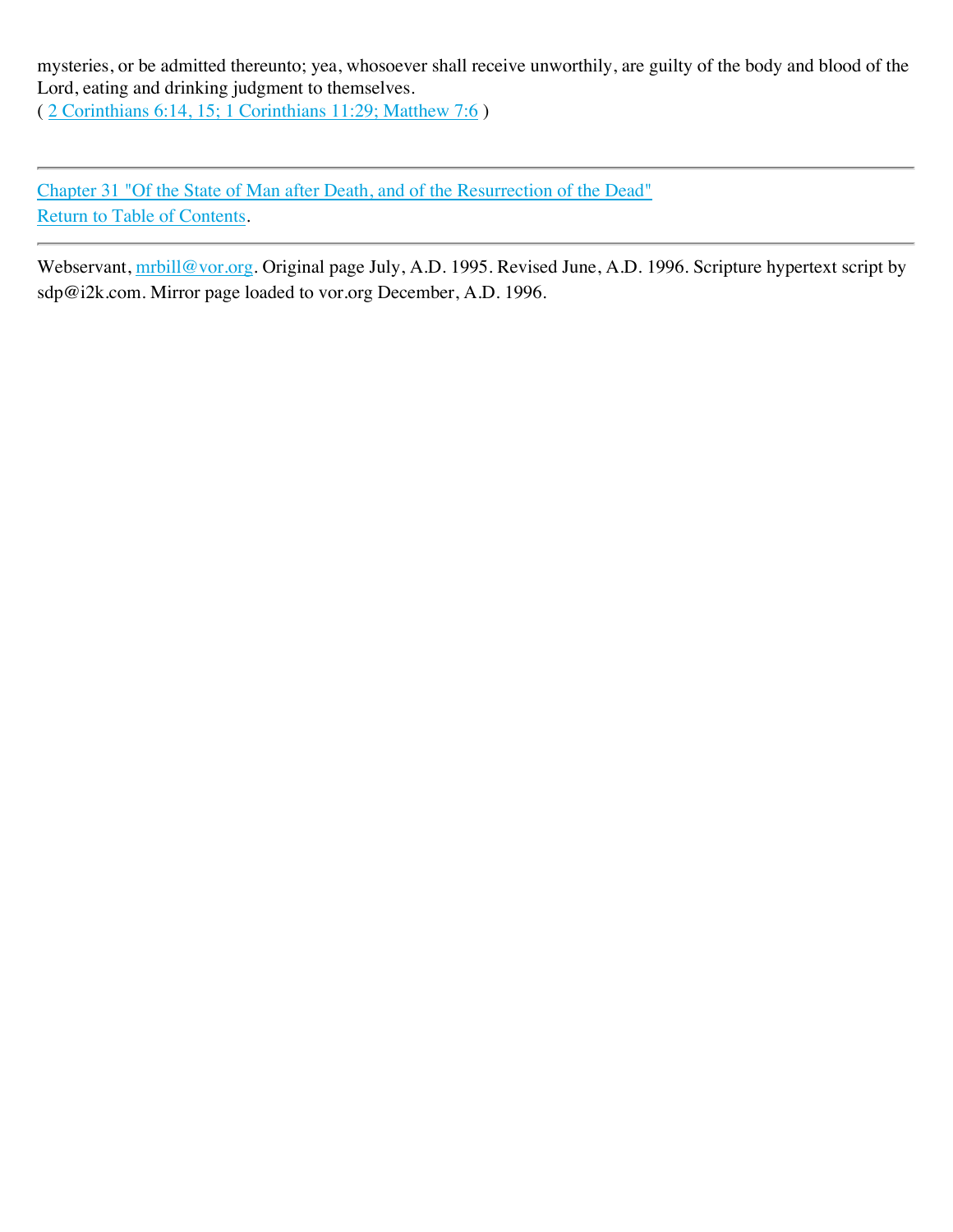#### <span id="page-42-0"></span>**Chapter 31: Of the State of Man after Death and Of the Resurrection of the Dead**

1. The bodies of men after death return to dust, and see corruption; but their souls, which neither die nor sleep, having an immortal subsistence, immediately return to God who gave them. The souls of the righteous being then made perfect in holiness, are received into paradise, where they are with Christ, and behold the face of God in light and glory, waiting for the full redemption of their bodies; and the souls of the wicked are cast into hell; where they remain in torment and utter darkness, reserved to the judgment of the great day; besides these two places, for souls separated from their bodies, the Scripture acknowledgeth none.

( [Genesis 3:19;](http://www.gospelcom.net/bible?language=English&version=NASB&passage=Genesis+3:19) [Acts 13:36;](http://www.gospelcom.net/language=English&version=NASB&passage=bible?Acts+13:36) [Ecclesiastes 12:7;](http://www.gospelcom.net/bible?language=English&version=NASB&passage=Ecclesiastes+12:7) [Luke 23:43;](http://www.gospelcom.net/bible?language=English&version=NASB&passage=Luke+23:43) [2 Corinthians 5:1, 6,8;](http://www.gospelcom.net/bible?language=English&version=NASB&passage=2Corinthians+5:1-8) [Philippians 1:23;](http://www.gospelcom.net/bible?language=English&version=NASB&passage=Philippians+1:23) [Hebrews 12:23;](http://www.gospelcom.net/bible?language=English&version=NASB&passage=Hebrews+12:23)  [Jude 6, 7;](http://www.gospelcom.net/bible?language=English&version=NASB&passage=Jude+6-7) [1 Peter 3:19;](http://www.gospelcom.net/bible?language=English&version=NASB&passage=1Peter+3:19) [Luke 16:23, 24](http://www.gospelcom.net/bible?language=English&version=NASB&passage=Luke+16:23-24) )

2.\_\_\_\_\_ At the last day, such of the saints as are found alive, shall not sleep, but be changed; and all the dead shall be raised up with the selfsame bodies, and none other; although with different qualities, which shall be united again to their souls forever.

( [1 Corinthians 15:51, 52;](http://www.gospelcom.net/bible?language=English&version=NASB&passage=1Corinthians+15:51-52) [1 Thessalonians 4:17;](http://www.gospelcom.net/bible?language=English&version=NASB&passage=1Thessalonians+4:17) [Job 19:26, 27;](http://www.gospelcom.net/bible?language=English&version=NASB&passage=Job+19:26-27) [1 Corinthians 15:42, 43](http://www.gospelcom.net/bible?language=English&version=NASB&passage=1Corinthians+15:42-43) )

3.\_\_\_\_\_ The bodies of the unjust shall, by the power of Christ, be raised to dishonour; the bodies of the just, by his Spirit, unto honour, and be made conformable to his own glorious body. ( [Acts 24:15;](http://www.gospelcom.net/bible?language=English&version=NASB&passage=Acts+24:15) [John 5:28, 29;](http://www.gospelcom.net/bible?language=English&version=NASB&passage=John+5:28-29) [Philippians 3:21](http://www.gospelcom.net/bible?language=English&version=NASB&passage=Philippians+3:21) )

[Chapter 32 "Of the Last Judgment"](#page-43-0) [Return to Table of Contents.](#page-0-0)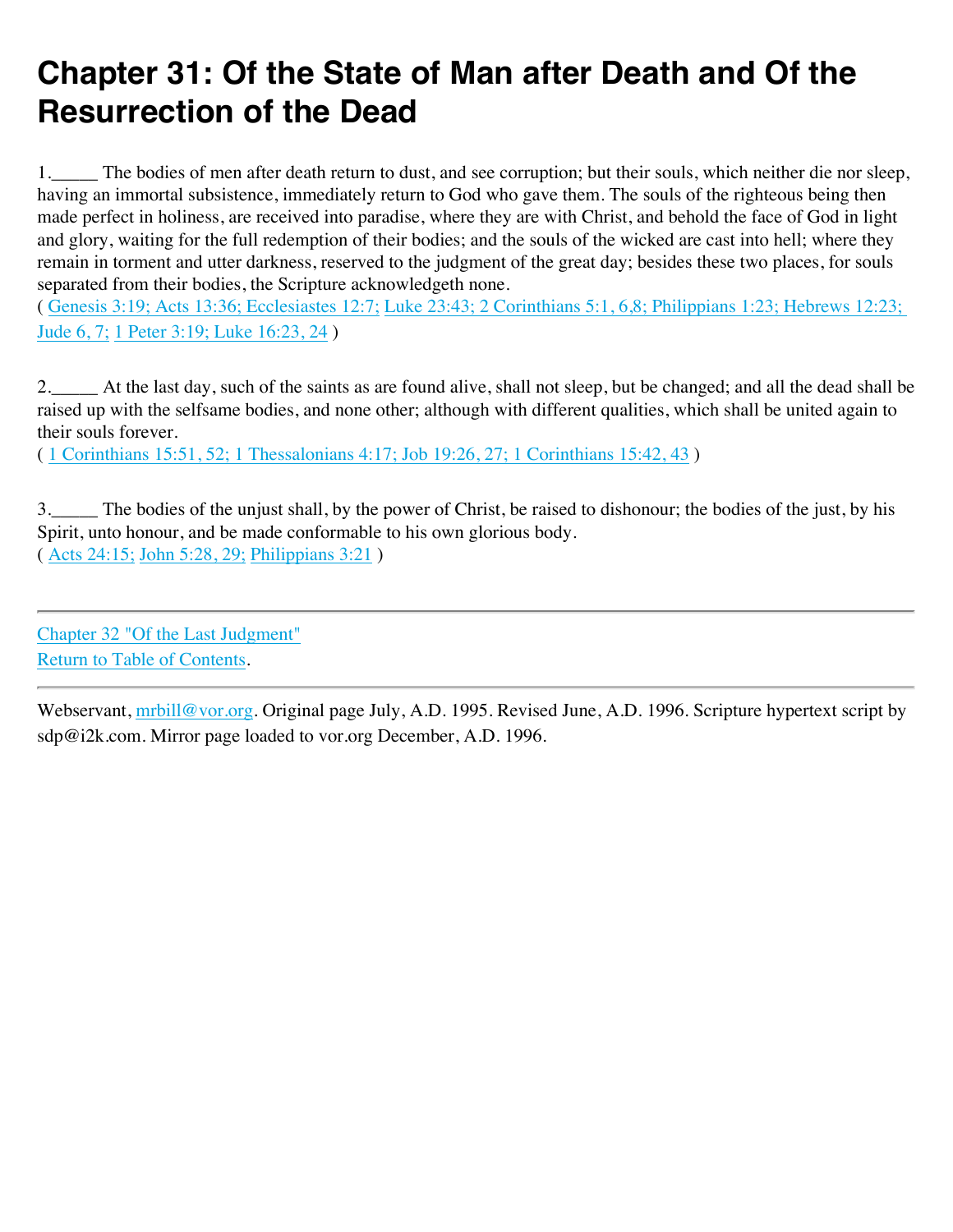## <span id="page-43-0"></span>**Chapter 32: Of the Last Judgment**

1. God hath appointed a day wherein he will judge the world in righteousness, by Jesus Christ; to whom all power and judgment is given of the Father; in which day, not only the apostate angels shall be judged, but likewise all persons that have lived upon the earth shall appear before the tribunal of Christ, to give an account of their thoughts, words, and deeds, and to receive according to what they have done in the body, whether good or evil. ( [Acts 17:31;](http://www.gospelcom.net/bible?language=English&version=NASB&passage=Acts+17:31) [John 5:22, 27;](http://www.gospelcom.net/bible?language=English&version=NASB&passage=John+5:22-27) [1 Corinthians 6:3;](http://www.gospelcom.net/bible?language=English&version=NASB&passage=1Corinthians+6:3) [Jude 6;](http://www.gospelcom.net/bible?language=English&version=NASB&passage=Jude+6) [2 Corinthians 5:10;](http://www.gospelcom.net/bible?language=English&version=NASB&passage=2Corinthians+5:10) [Ecclesiastes 12:14;](http://www.gospelcom.net/bible?language=English&version=NASB&passage=Ecclesiastes+12:14) [Matthew 12:36;](http://www.gospelcom.net/bible?language=English&version=NASB&passage=Matthew+12:36)  [Romans 14:10, 12;](http://www.gospelcom.net/bible?language=English&version=NASB&passage=Romans+14:10-12) [Matthew 25:32-46](http://www.gospelcom.net/bible?language=English&version=NASB&passage=Matthew+25:32-46) )

2. The end of God's appointing this day, is for the manifestation of the glory of his mercy, in the eternal salvation of the elect; and of his justice, in the eternal damnation of the reprobate, who are wicked and disobedient; for then shall the righteous go into everlasting life, and receive that fulness of joy and glory with everlasting rewards, in the presence of the Lord; but the wicked, who know not God, and obey not the gospel of Jesus Christ, shall be cast aside into everlasting torments, and punished with everlasting destruction, from the presence of the Lord, and from the glory of his power.

( [Romans 9:22, 23;](http://www.gospelcom.net/bible?language=English&version=NASB&passage=Romans+9:22-23) [Matthew 25:21, 34;](http://www.gospelcom.net/bible?language=English&version=NASB&passage=Matthew+25:21-34) [2 Timothy 4:8;](http://www.gospelcom.net/bible?language=English&version=NASB&passage=2Timothy+4:8) [Matthew 25:46;](http://www.gospelcom.net/bible?language=English&version=NASB&passage=Matthew+25:46) [Mark 9:48;](http://www.gospelcom.net/bible?language=English&version=NASB&passage=Mark+9:48) [2 Thessalonians 1:7-10](http://www.gospelcom.net/bible?language=English&version=NASB&passage=2Thessalonians+1:7-10) )

3.\_\_\_\_\_ As Christ would have us to be certainly persuaded that there shall be a day of judgment, both to deter all men from sin, and for the greater consolation of the godly in their adversity, so will he have the day unknown to men, that they may shake off all carnal security, and be always watchful, because they know not at what hour the Lord will come, and may ever be prepared to say, *Come Lord Jesus; come quickly*. Amen. ( [2 Corinthians 5:10, 11;](http://www.gospelcom.net/bible?language=English&version=NASB&passage=2Corinthians+5:10-11) [2 Thessalonians 1:5-7;](http://www.gospelcom.net/bible?language=English&version=NASB&passage=2Thessalonians+1:5-7) [Mark 13:35-37;](http://www.gospelcom.net/bible?language=English&version=NASB&passage=Mark+13:35-37) [Luke 12:35-40;](http://www.gospelcom.net/bible?language=English&version=NASB&passage=Luke+12:35-40) [Revelation 22:20](http://www.gospelcom.net/bible?language=English&version=NASB&passage=Revelation+22:20) )

[Ending statement and Signatories](#page-44-0) [Return to Table of Contents.](#page-0-0)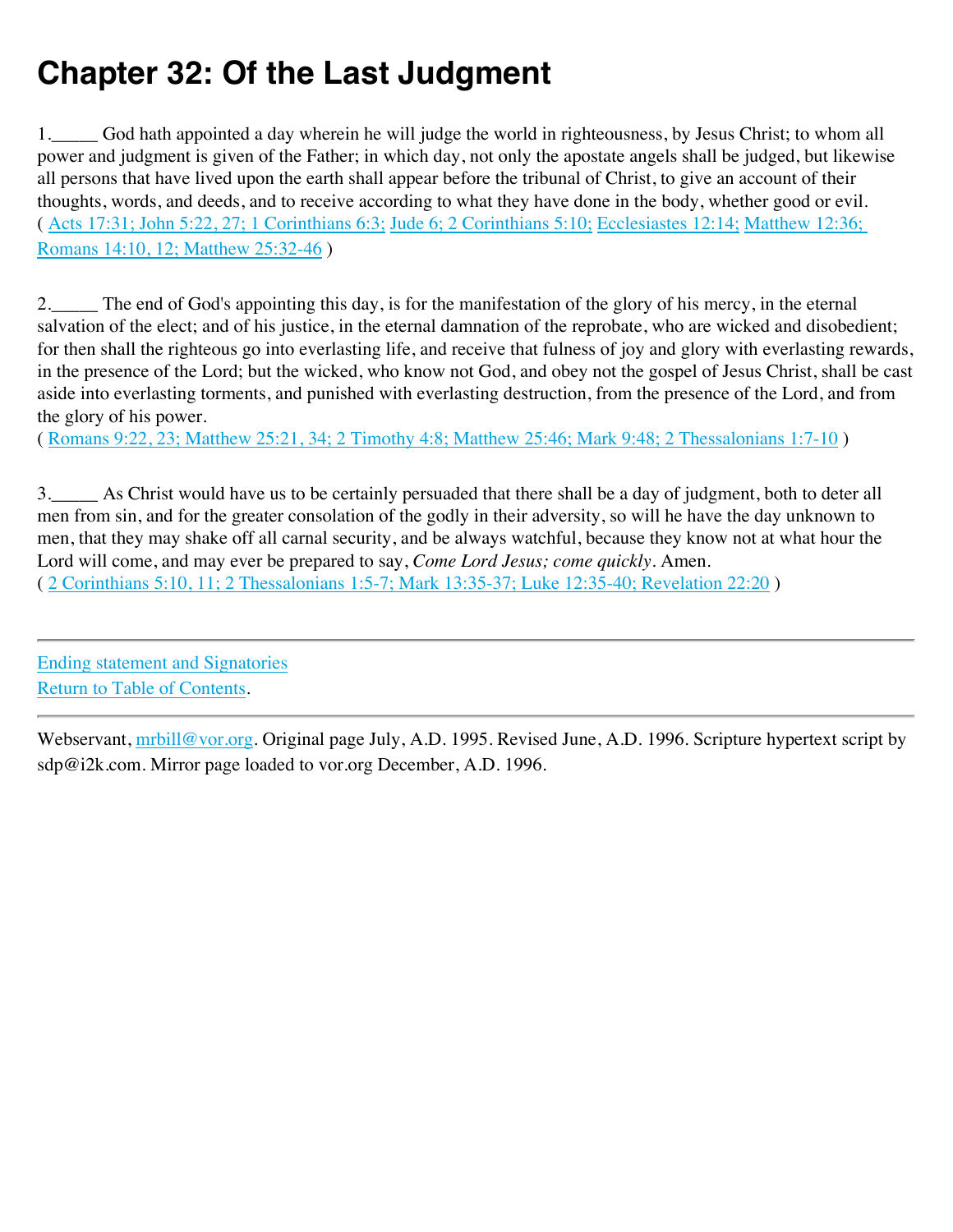#### <span id="page-44-0"></span>**Closing Statement & Signatories**

We the MINISTERS, and MESSENGERS of, and concerned for upwards of, one hundred BAPTIZED CHURCHES, in England and Wales (denying Arminianisim), being met together in London, from the third of the seventh month to the eleventh of the same, 1689, to consider of some things that might be for the glory of God, and the good of these congregations, have thought meet (for the satisfaction of all other Christians that differ from us in the point of Baptism) to recommend to their perusal the confession of our faith, which confession we own, as containing the doctrine of our faith and practice, and do desire that the members of our churches respectively do furnish themselves therewith.

Hansard Knollys, Pastor, Broken Wharf, London William Kiffin, Pastor, Devonshire-square, London John Harris, Pastor, Joiner's Hall, London William Collins, Pastor, Petty France, London Hurcules Collins, Pastor, Wapping, London Robert Steed, Pastor, Broken Wharf, London Leonard Harrison, Pastor, Limehouse, London George Barret, Pastor, Mile End Green, London Isaac Lamb, Pastor, Pennington-street, London Richard Adams, Minister, Shad Thames, Southwark Benjamin Keach, Pastor, Horse-lie-down, Southwark Andrew Gifford, Pastor, Bristol, Frvars, Som. & Glouc. Thomas Vaux, Pastor, Broadmead, Som. & Glouc. Thomas Winnel, Pastor, Taunton, Som. & Glouc. James Hitt, Preacher, Dalwood, Dorset Richard Tidmarsh, Minister, Oxford City, Oxon William Facey, Pastor, Reading, Berks Samuel Buttall, Minister, Plymouth, Devon Christopher Price, Minister, Abergayenny, Monmouth Daniel Finch, Minister, Kingsworth, Herts John Ball, Tiverton, Devon Edmond White, Pastor, Evershall, Bedford William Prichard, Pastor, Blaenau, Monmouth Paul Fruin, Minister, Warwick, Warwick Richard Ring, Pastor, Southhampton, Hants John Tomkins, Minister, Abingdon, Berks Toby Willes, Pastor, Bridgewater, Somerset John Carter, Steventon, Bedford James Webb, Devizes, Wilts Richard Sutton, Pastor, Tring, Herts Robert Knight, Pastor, Stukeley, Bucks Edward Price, Pastor, Hereford City, Hereford William Phipps, Pastor, Exon, Devon William Hawkins, Pastor, Dimmock, Gloucester Samuel Ewer, Pastor, Hemstead, Herts Edward Man, Pastor, Houndsditch, London Charles Archer, Pastor, Hock-Norton, Oxon